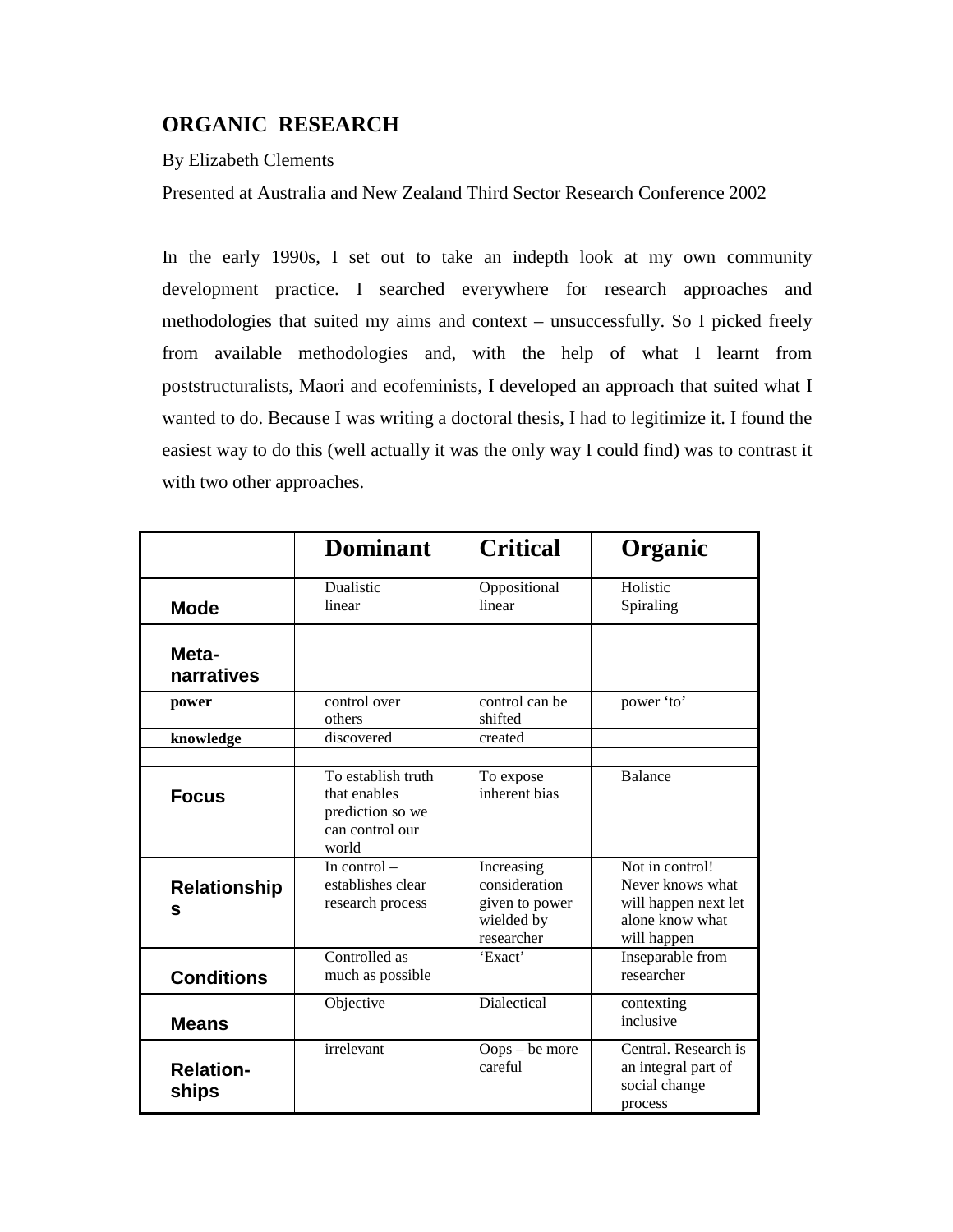Dominant approaches to social research arise from positivist ideas about society. The inventor of the term *positivism*, Auguste Comte, believed that a perfect social order could be discovered if we searched carefully enough. Such approaches are characterised by the search for truth through observation, a dualistic notion of object and subject, and the researcher who is presented as an unbiased, outside observer. Those adopting these tenets often believe that valid knowledge can only be produced by these means.

#### **Focus**

### Positivist research

has as its primary emphasis control, its dominant methodology technical, and its principal interests probabilistic certainty.

Sears (1992:147)

Researchers seek to establish cause and effect so that the future can be predicted. Historical readings from a range of cultural groupings suggest that humans have a great need to understand and make sense of their world. In pre-Cartesian times, humans tended to believe that mystical beings were the source of all happenings. Descartes and Comte attempted, with considerable success, to establish a different basis for establishing cause and effect. The method they proposed became dominant in western societies.

There are many critiques of the idea that cause and effect are external realities which can be known. For example, the philosopher Feyerabend (1991) argues that cause and effect are a myth. Certainly when I tried to establish cause and effect in my practice, I found myself living in a land of myths. I had to ignore so much of what was happening to even pretend to establish a clear link. For example I ran an education programme which I believe was a vital component of the social change process in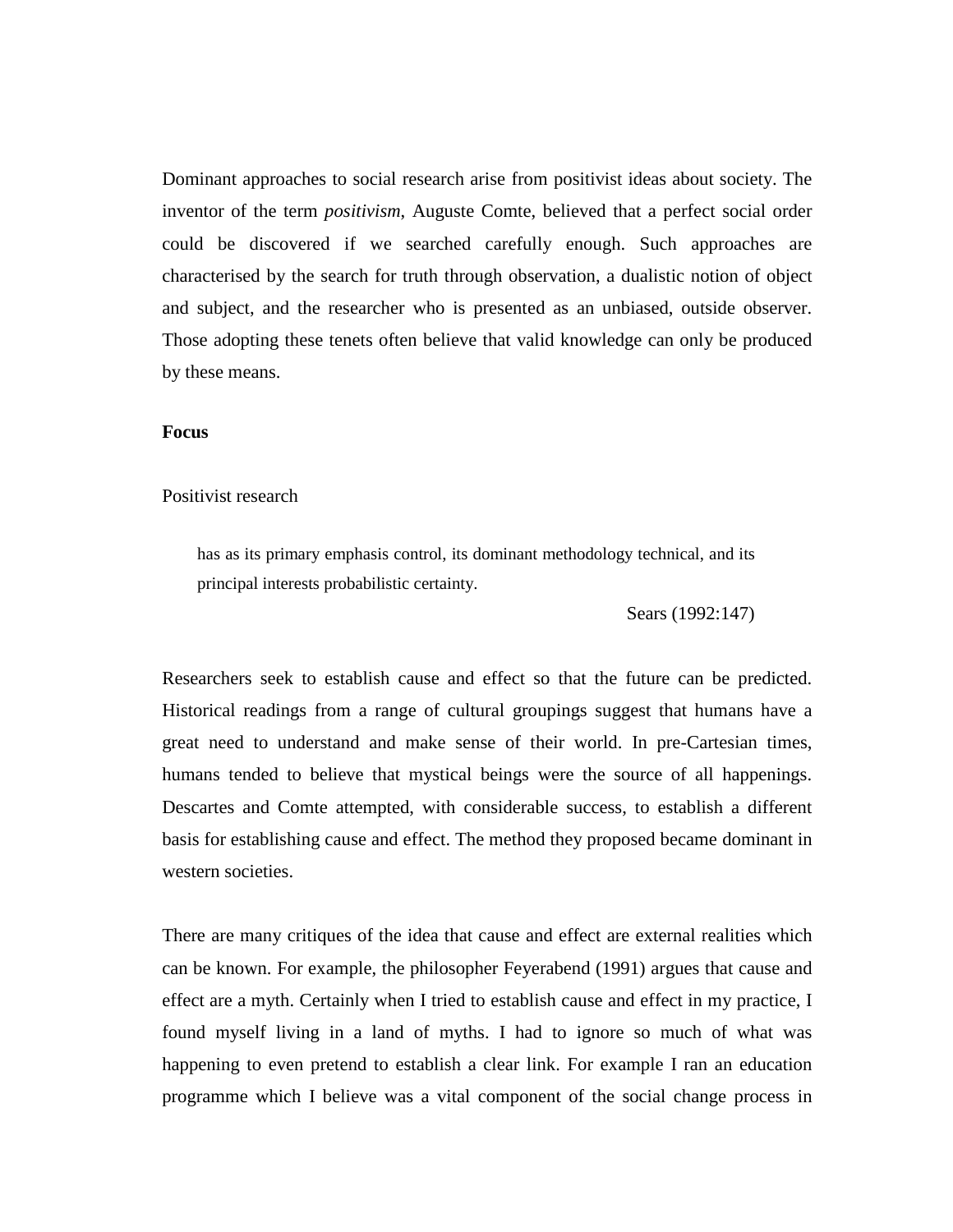which I was involved. Some who took part in the programme certainly became leaders in the process and they – the leaders – generally agreed the programme was the 'key' to our process. But that hardly establishes cause and effect. What about all the others who wandered away from the programme or who never made it through the door but were still involved in the process?

Neither would I want anyone to replicate the programme. It was designed for particular individuals in a particular context at a particular time. I would not do the same thing now even in the same context because the times 'have a'changed'.

In fact, a key finding was that transporting a method, a structure, or a process from one situation to another generally limits the opportunity for those involved to be involved and fully listened to.

The traditional cause and effect focus is linear. It is certainly easier to define a line and follow it. But I suspect the linear approach is responsible for many ills of our society. I'll give you one example of the injustice it can cause.

# A story of linear thinking

A survey carried out by council in 1993 indicated that council's bedsits were not a popular form of housing and that one bedroom units were preferred. In response to this finding, council decided to convert suitable bedsit units in one complex to one bedroom units. I insisted that the tenants who occupied these units be approached first for their consent. Ninety per cent of this elderly community did not want their units converted, primarily because of the increased rentals they would incur. The conversions went ahead.

The cause of tenant discomfort was identified as lack of space. The linear response was to enlarge units. As well as a linear response there was a confusion between what the majority of those in a survey said and the entire affected population. If there had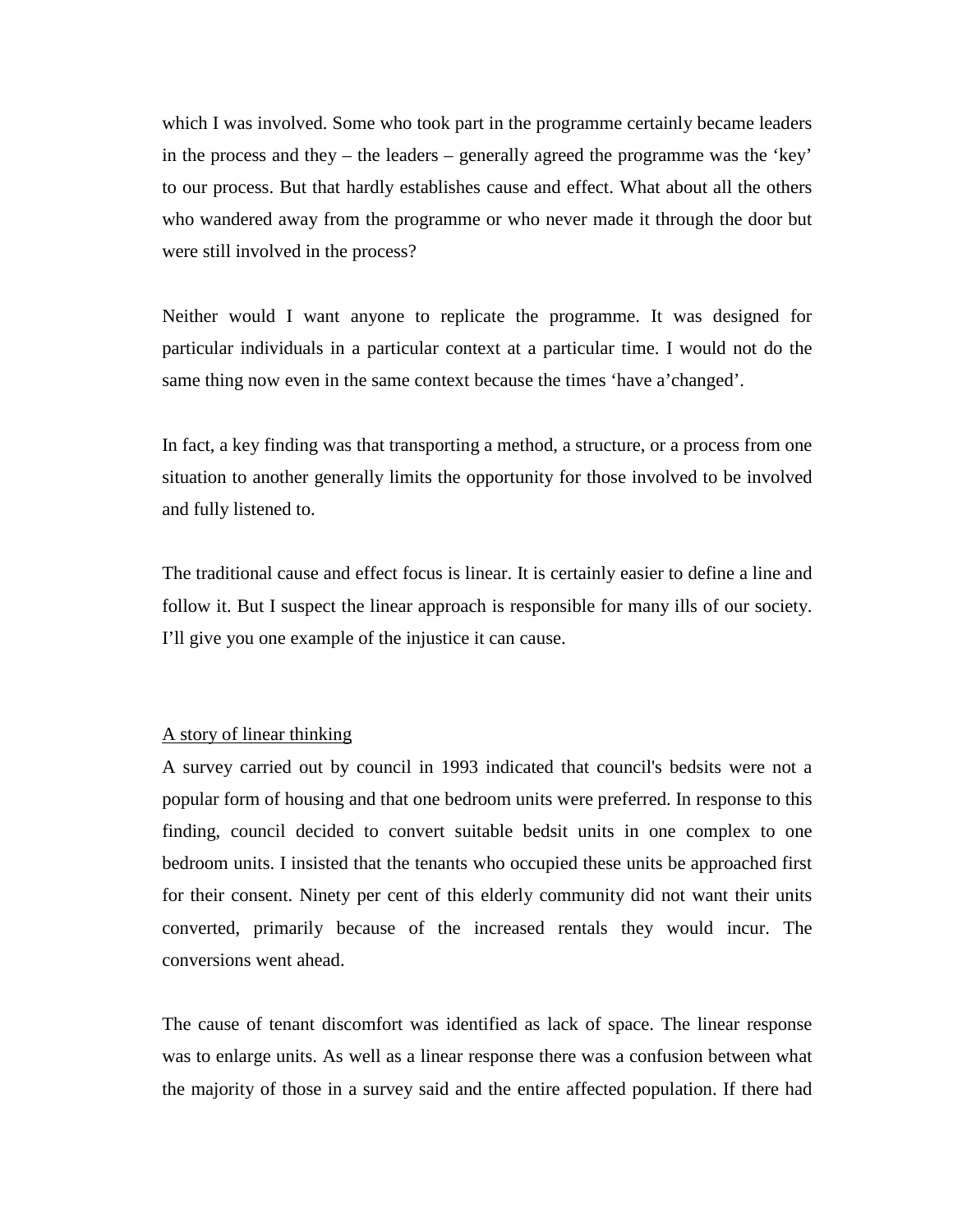been no inconvenience and no added cost, there were still significant numbers who did not want larger units. The council's response in this case created greater tenant discomfort and made some people poorer.

Linear thinking within the context of cause and effect is not a universal system. The ancient but Chinese philosophy of Taoism does not recognise cause as a significant factor in understanding our world. Instead Taoists focus on influences, patterns and relationships. This leads to 'rounded' thinking rather than linearity.

In Chinese pattern-thinking, what might at first seem to be a cause becomes part of the pattern, indistinguishable and inseparable from the effect. Pattern-thinking subsumes the cause, defining it in terms of the effect and making it part of the total pattern. What we in the West call a cause has little importance in Chinese thought. The lines of causality are bent into circles.

Kaptchuk (1983:116)

A further focus of positivist researchers is the establishment of universal truths. This tends to create the illusion that our world consists only of constants, that is, discoverable realities that are the same despite time and place. Attempting to find universal truths in the social sciences has contributed to the creation of the 'norm'. The norm is a concept that establishes a point or a range which is considered by scientists to be the way *most* people are. It is exclusive because significant deviations from the norm lead to the creation of labels such as 'intellectually handicapped' and 'insane' (Foucault 1961). These labels come to be equated with inadequate or wrong in Cartesian dualistic style. Groups of people categorised as falling outside the norm, such as homosexuals or Maori, are often oppressed.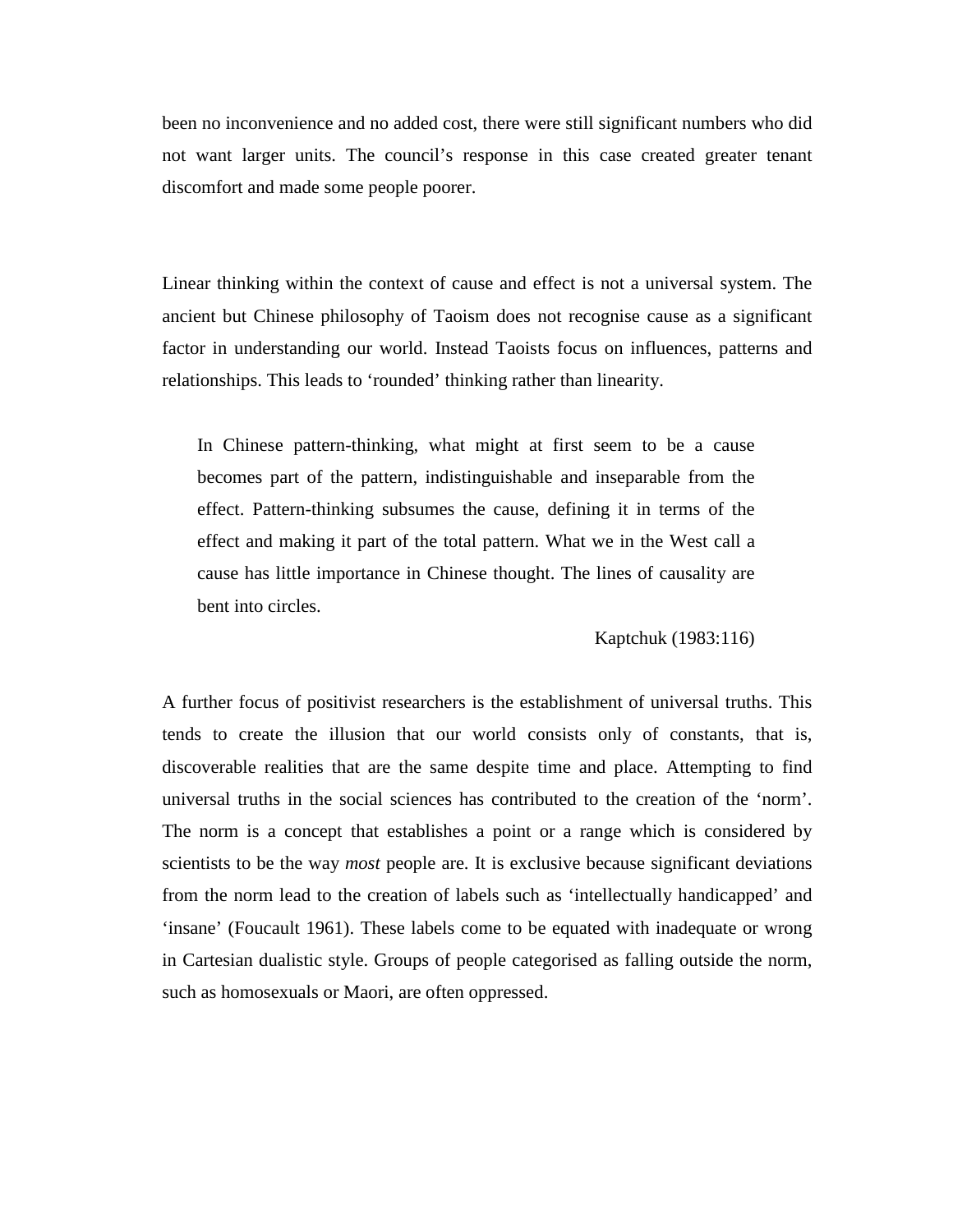### **Researcher Position/Conditions**

We have a history of people putting the Maori under a microscope in the same way a scientist looks at an insect. The ones doing the looking are giving themselves the power to define and describe.

M. Mita quoted in Smith (1991:46)

Positivist researchers place themselves, and are placed by positivist political systems, in positions of power. They claim to be able to establish knowledge by using objective methodologies. But 'objectivism is a pathology of cognition that entails silence about the speaker, about his [sic] interests and desires, and how these are socially situated and structurally maintained' (Gouldner 1976:50<sup>1</sup>). By impersonalising their own voice and claiming that no knowledge can be valid unless it is discovered by scientific methodologies, they make other forms of knowledge invisible and/or invalidate them. They therefore claim to be *the* knowledge makers with exclusive power to name and the power to decide what is and is not valid. The claim is reinforced by positivist political and social systems which support researchers' exclusive rights to produce knowledge by only accepting their findings as knowledge.

The failure of positivist researchers to acknowledge the unavoidable impact of their own conditions on their own lives and work leads them to believe they can be objective in their work because they believe they can free themselves from the influence of their conditions. This belief is based on the Cartesian dualistic separating of mind and body. Objectivity can be achieved when the mind and body are successfully separated, leaving the mind free to identify what is present in reality. Establishing objectivity is the key to producing valid knowledge within positivism. It

 $1$  Quoted in Soderqvist (1991:147).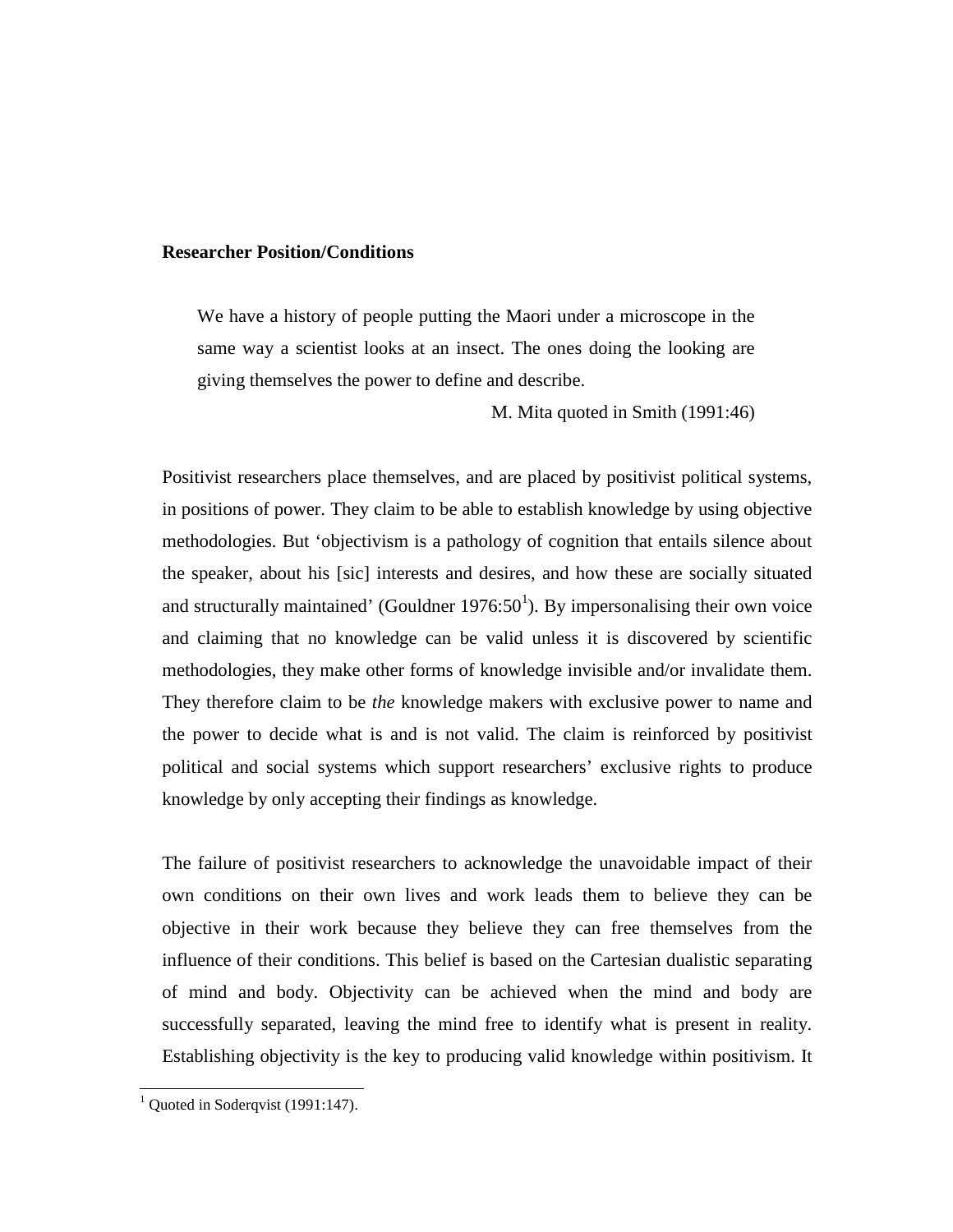is achieved by the use of specified methodologies. Positivist researchers' belief that achieving what they call objectivity leads to the revelation of reality means they fail to

acknowledge any reality different to their own. Failure to acknowledge different realities is another mechanism of maintaining control over others.

The conditions of the researcher are controlled by making a 'box' around the variables being studied. In the social sciences, a 'box' can be a laboratory, a set of prescriptions which are designed to cut out other variables such as in the interview process, or a selected demarked situation such as one used for a case study. But these types of boxes affect the factors being studied. For instance, I mention below the case of the obedience experiments conducted in a laboratory by Milgram (1974). Miller (1986) demonstrates the effect of the 'box' on the outcomes of these experiments. As well as the effect of the box itself, there are pressures on the box which permeate its walls. For instance, the researcher conducting interviews within a positivist framework may choose not to conduct the research himself to remove a possible bias. But there is inevitably bias in the choice of topic studied, the selection of people to be interviewed and the design of the questions. Critical theorists argue that the way to avoid bias is to identify it and present it as part of the research.

### **Means**

There is not an unchanging given, bedrock of prelinguistic construing that we can all somehow or other uncover and use to test the coherence with it of our post-linguistic construing.

Heron (1988:42)

Positivist researchers are concerned with what can be experienced by the human senses. As explained in the preceding chapter, Comte sought to bring knowledge out of the age of mysticism. To achieve this he created a belief that knowledge gained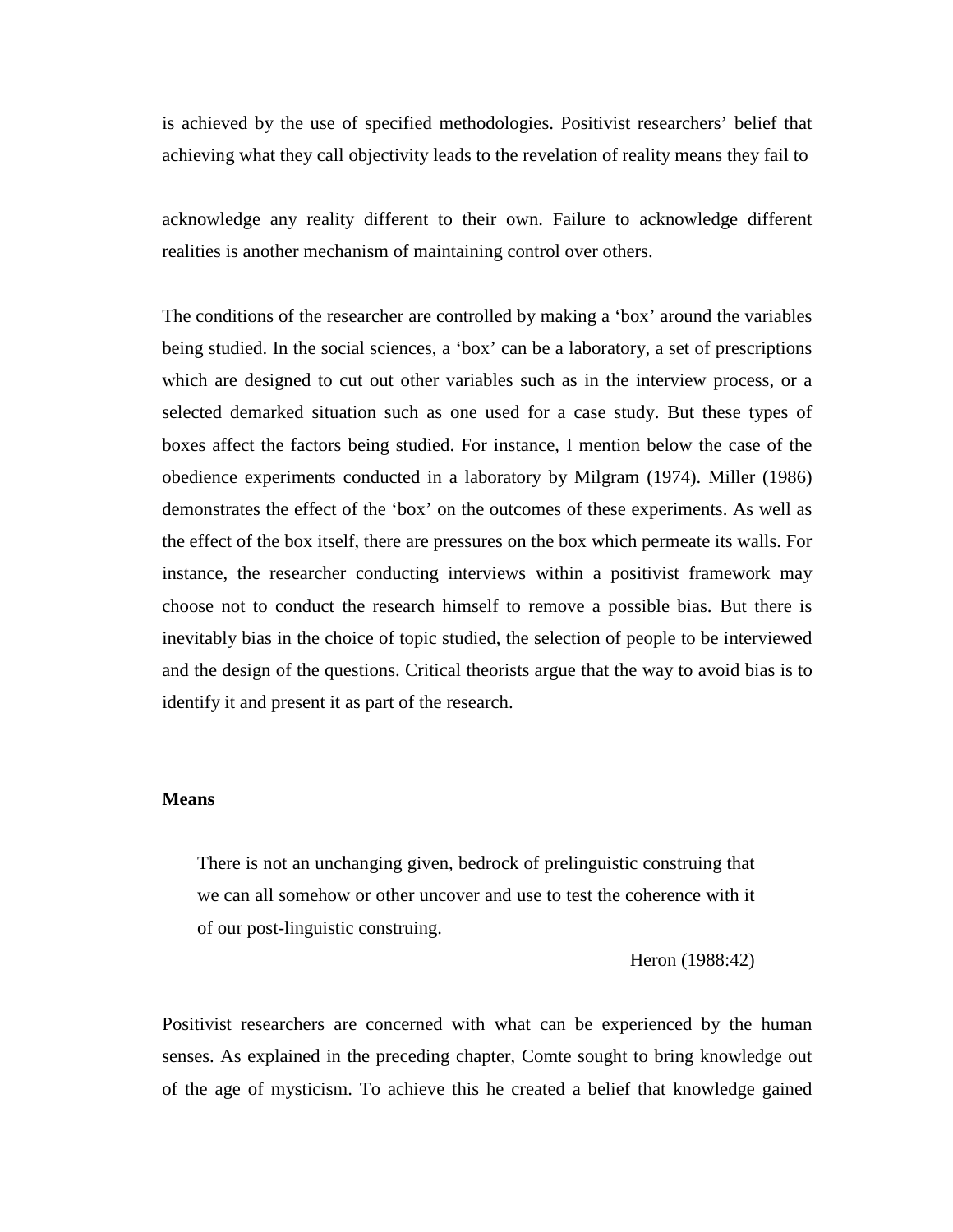through direct observation was superior to mystical sources of knowledge. This led to a belief that 'valid knowledge can be established only by reference to that which is manifested in experience' (Carr & Kemmis 1986:68). This belief dislodged explanatory devices such as metaphor, analogy, hyperbole and parable (von Foerster 1991). Discrediting these devices led to the separation of fact and fiction and the discrediting of cultural knowledge which employed these devices. The dualisms on which positivism is based allow positivist researchers to hold power by denying or denigrating the subjective, practice and fiction.

A second characteristic of the means of much positivist research is the reducing of all objects to physicalistic description in order to avoid the difficulties of establishing objectivity within broader contexts (Carr & Kemmis 1986:150). Those sciences which are based on number and physical properties are called 'pure' while the social sciences are the poor cousins. This leads to the creation of a hierarchy of knowledge within positivism. In the struggle to become 'pure', there is a tendency for social scientists to exclude variables from the equation which affect it.

Messer-Davidow (1985) criticises two aspects of what she labels as male methods but are both criticisms of a positivist approach. She criticises research that 'turns people into objects of observation and control'. She argues that this dehumanises the subjects of research. It is a dualistic approach which enforces the role of the researcher as the legitimate producer of knowledge. She also criticises 'methods that abstract a literary work from its human contexts to render it the object of interpretation or deconstruction' (ibid. 11). Methods which decontextualise make anything not in sharp focus invisible and thus can cause oppression/s as well as producing results that can be considered valid only in a very narrow set of conditions.

Positivist researchers may use interviews as one method of gathering information. The following quote about interviews as a research method summarises aspects of positivist means.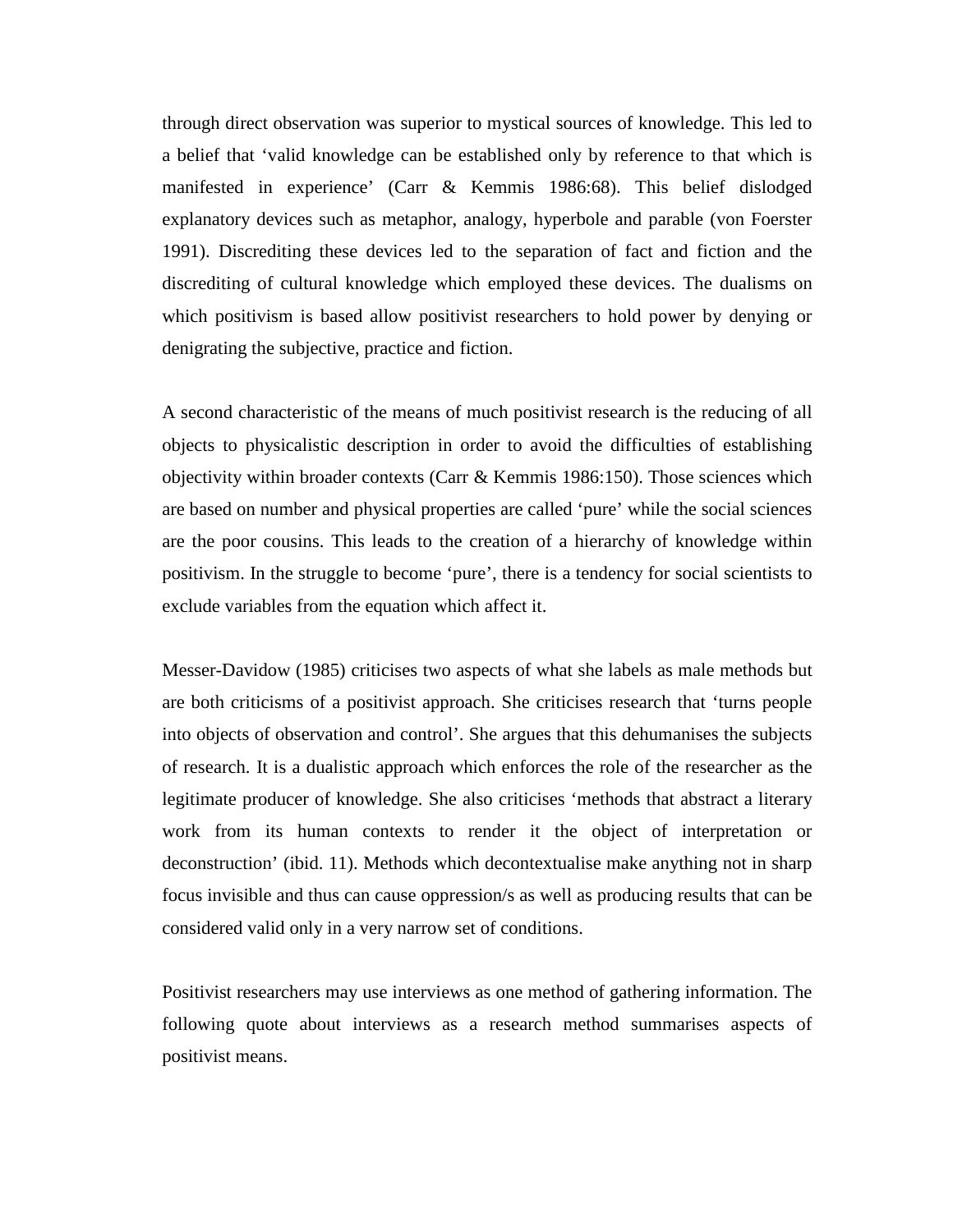Regarded as an information-gathering tool, the interview is designed to minimise the local, concrete, immediate circumstances of the particular encounter - including the respective personalities of the participants - and to emphasise only those aspects that can be kept general enough and demonstrable enough to be counted. As an encounter between these two particular people the typical interview has no meaning; it is conceived in a framework of other, comparable meetings between other couples, each recorded in such fashion that elements of communication in common can be easily isolated from more idiosyncratic qualities.

Benny & Hughes (1970:196-7)

# **Relationships**

Comte believed that knowledge is gained by observations made by an 'unbiased outside observer' (Winter 1989:27). Because positivist researchers have to be seen to achieve objectivity to have their work considered valid, they make every effort to separate themselves from their subjects. By calling the researched 'subjects', they become the opposite - 'objects'. But the subjects are the objects of their work. To follow the dualism through, this must mean that the researchers are subjects! This half of the equation is ignored by positivist researchers, leading to oppressive relationships between the researcher and the researched.

The positivist methodology requires careful hypothesising and planning of the research before the actual research begins. Validity relies on carrying out these plans carefully and accurately. This requires imposition on, or sometimes manipulation of, the researched. Take, for instance, the famous Milgram experiments (1974). Milgram gained fascinating results from his laboratory testing of people's willingness to administer electric shocks to other people. But to do this he had to manipulate the subjects into a laboratory situation under his control. To be successful in positivist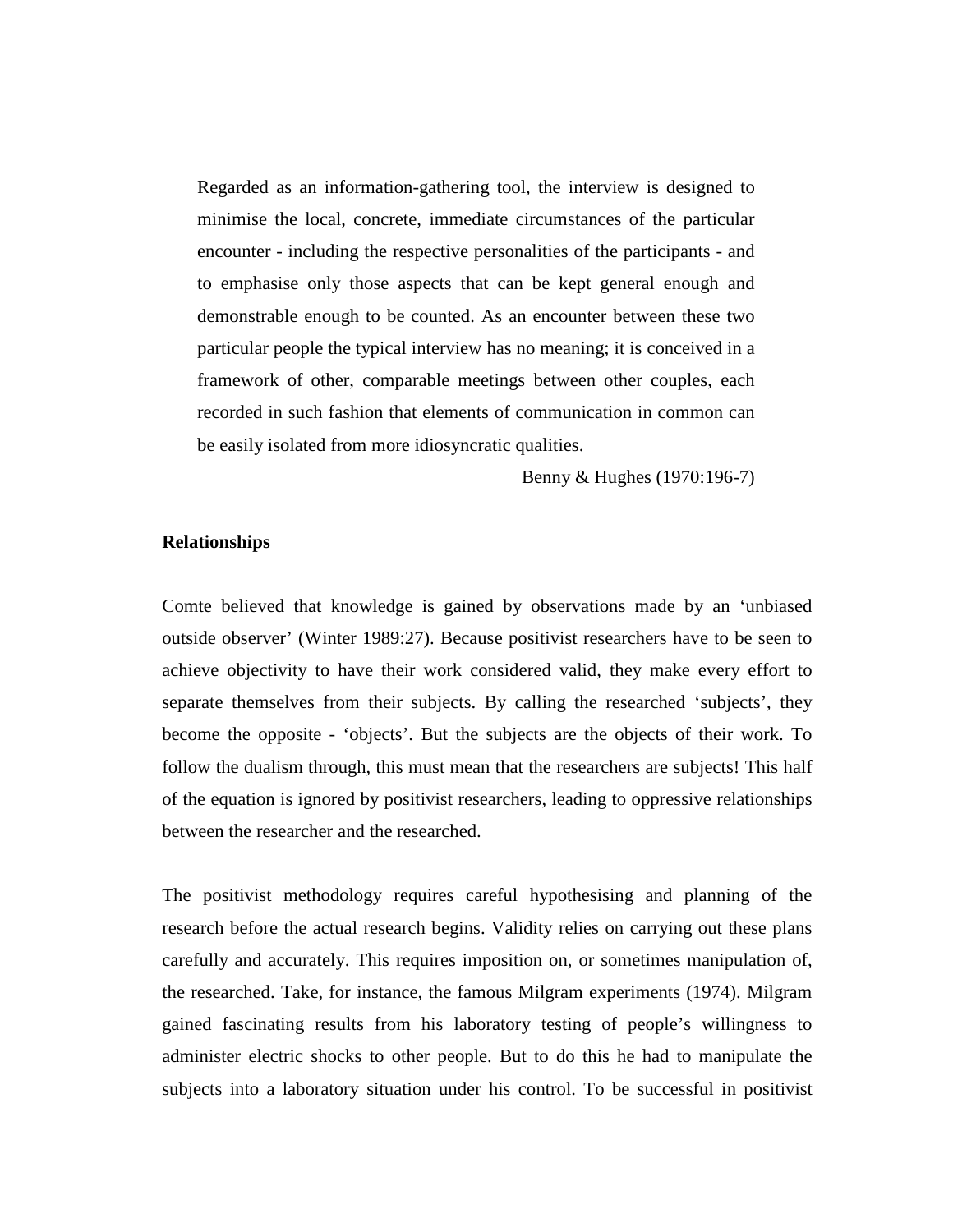terms, he had to maintain control of the conditions of the research and of the subjects throughout the experiment. Apart from no doubt traumatising the subjects, his results are now questioned precisely because of the degree of control which made the situation so different from people's day to day lives (Miller 1986).

Milgram was no doubt not concerned about his relationship with his subjects outside of the experimental conditions. It is as though positivist subjects come out of a void and go back into a void with the interaction which takes place between researcher and researched not a consideration. This can lead to fragmentation both for the researcher and the researched. If relationships were to be taken into account, the researcher would be unable to maintain control of the research situation because the relationship with the subject would be seen to influence each interaction. For instance, a positivist interviewer controls the interview situation and the questions. An interviewee can obey or disobey only. The use of questionnaires and surveys allows even greater control with the researched forced to respond within set parameters or not respond at all. A participant observer decides what is important to record and what this means. These acts all perpetuate oppression/s by creating imbalances in relationships and denying the researched a chance to be involved in the process of creating knowledge.

#### **Positivist research and oppression/s**

Linear, dualistic thinking amongst positivist researchers contributes to maintaining a knowledge production process which is exclusive. Exclusion is a mechanism which is fundamental to maintaining oppression/s. It operates through denial of people's abilities to make a contribution to the knowledge base, denial of different and valid means of producing knowledge and denigration of the subjective. The effect of the researcher's conditions and control of relationships is denied also, allowing a continuation of the belief that objectivity is possible and that only positivist scientists produce valid knowledge.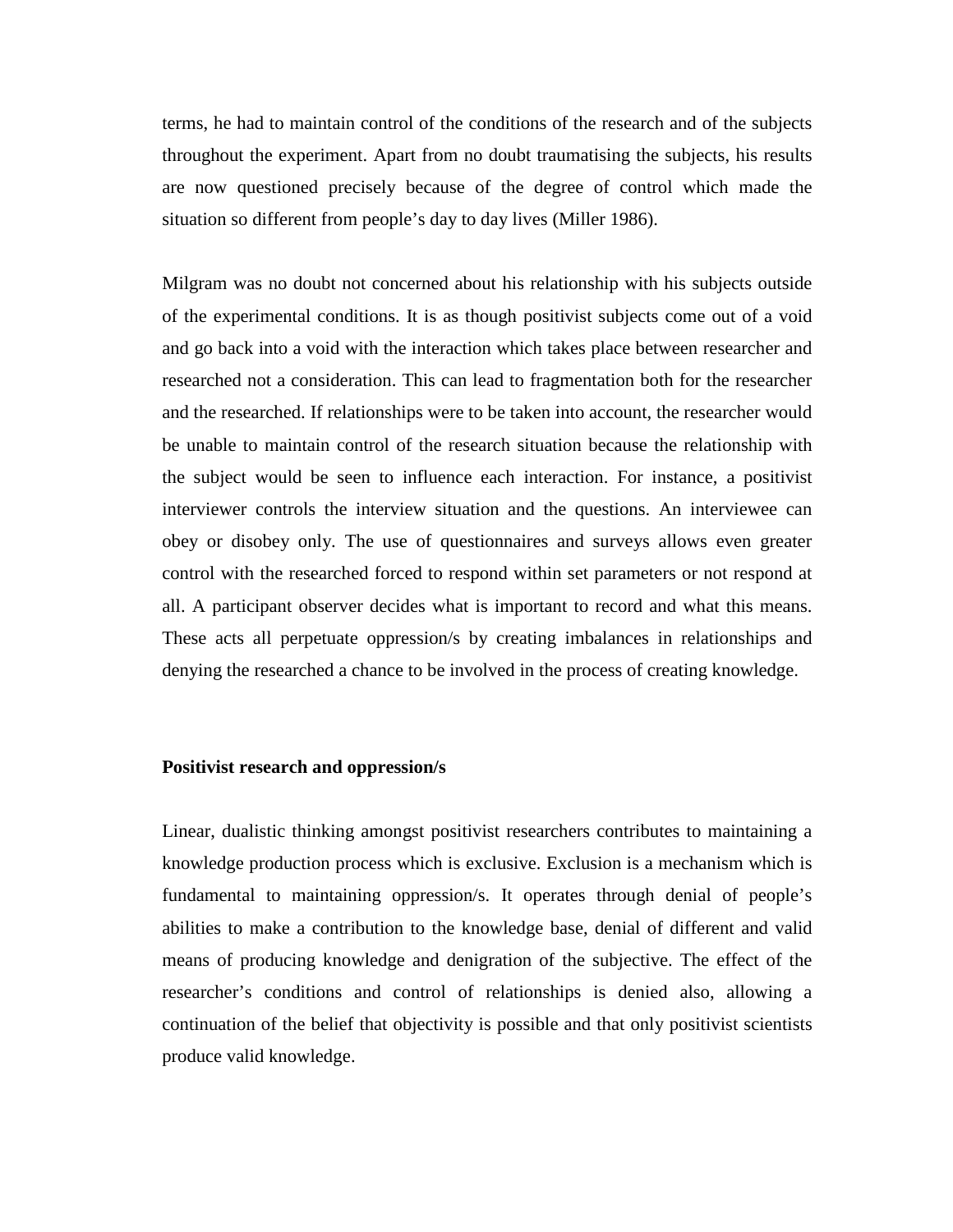### **Beginnings of change**

This century, there has been a major shift away from positivism in research. In the 1920s Bloom established the Chicago school of sociology which pioneered a move from quantitative to qualitative research (Hammersley 1989). The Chicago school accepted many premises of positivism. Knowledge continued to be conceptualised as 'natural', a reality to be discovered by the objective observer. Human beings continued to be conceptualised as fixed personalities, moving through fixed predictable stages. But the key figure in the Chicago school, Bloom, argued that society could not be treated as a natural object as Comte suggested because human behaviour 'is complex and fluid in character [and is] not reducible to fixed patterns' (Hammersley 1989:2).

The interpretivist tradition followed this, focusing on a crucial aspect of human existence - that people attach meanings to their actions.

[I]nterpretivism may be defined as the view that comprehending human behavior [sic], products, and relationships consists solely in reconstructing the self-understandings of those engaged in creating or performing them.

Fay (1996:113)

In this way, interpretivists differ from positivism by arguing that there is no outside reality waiting to be discovered. By exposing the meaning making process for discussion it marked a significant step away from Pavlovian mechanism and prepared the way for critical approaches.

### **CRITICAL RESEARCH**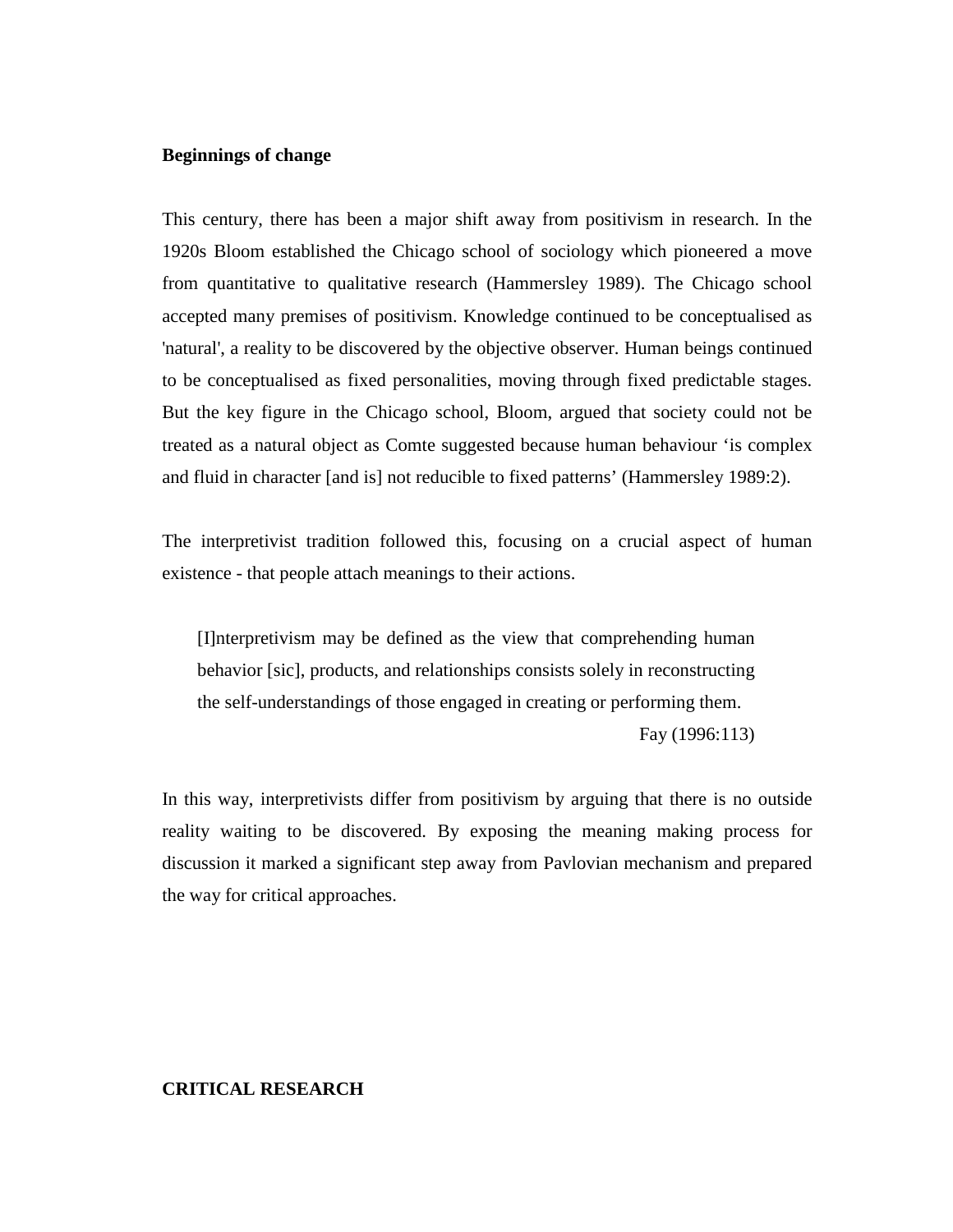Critical social research does not take the apparent social structure, social processes, or accepted history for granted. It tries to dig beneath the surface of appearances. It asks how social systems really work, how ideology or history conceals the processes which oppress and control people.

#### Harvey (1990:6)

Critical researchers have used many of the methodologies of positivist researchers but the emphasis has been on exposing the dynamics of power (Little 1992:239). Where positivists focus on agency, critical researchers focus on conditions or structure. Within critical approaches validity is linked not so much with objectivity as with a perception that it makes sense of experience. But most critical approaches to research continue 'to be informed by dualistic social theories (men/women, teachers/managers, workers/capitalists, North/South and so on)' (Field 1991:73) which are oppressive.

### Action research

There are, of course, many different types of critical research. I want to focus here on action research because that is what I set out to use. According to Tripp (1990), critical action research combines theory and practice. The technical and practical types both ask questions within the constraints of existing structures while the socially critical type 'challenges social construction' (Tripp 1990:161). This socially critical type views 'society as being essentially unjust, but capable, through purposeful human action, of becoming less unjust if not actually just' (Tripp 1990:161). Carr & Kemmis (1986:225) say action research 'is different to conventional science because it is practical, participative and collaborative, emancipatory, interpretive and critical '.

### Praxis

Freire's concept of praxis is related to critical action research in that it is cyclical, dialectical, participatory and values rationality.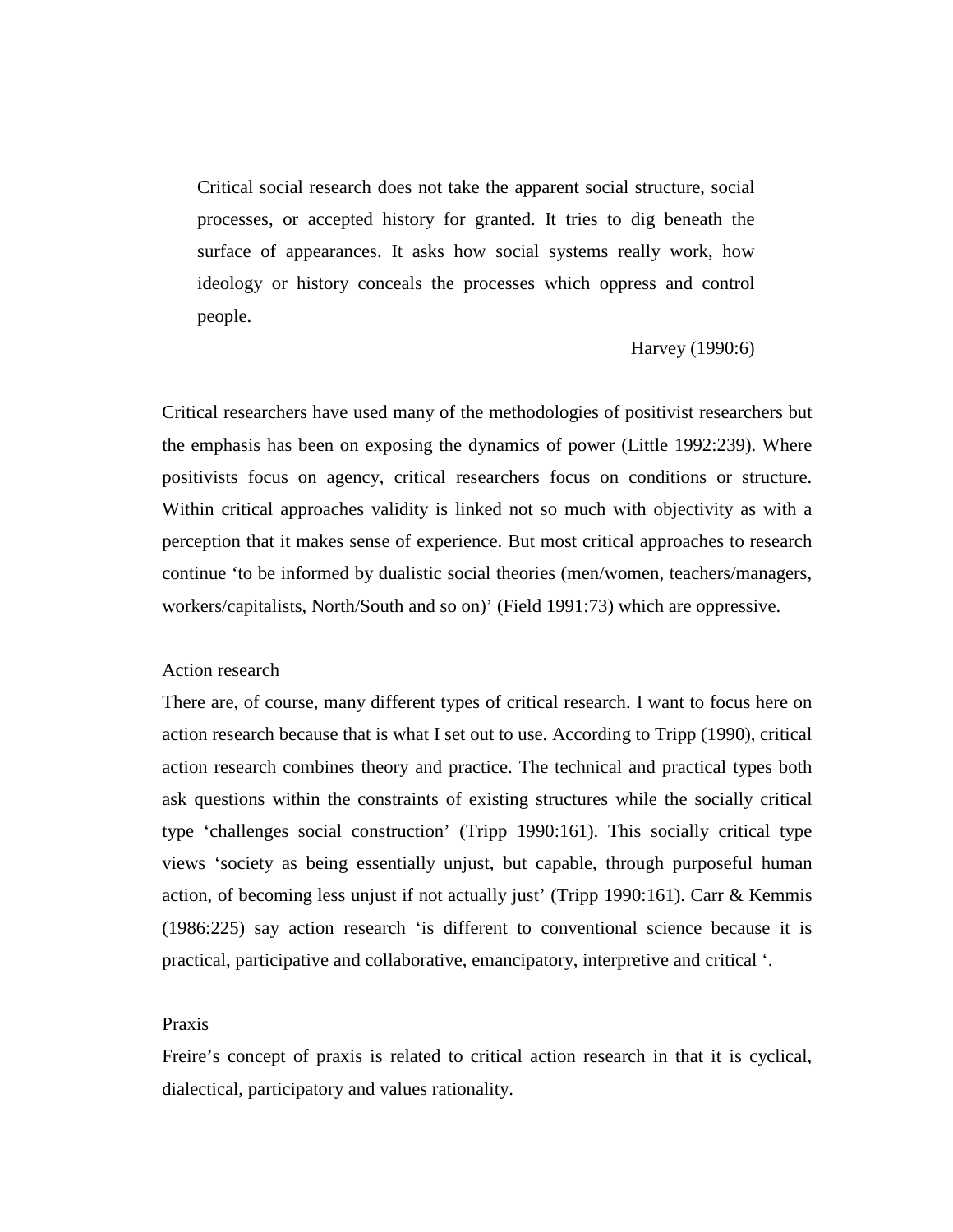Attempting to liberate the oppressed without their reflective participation in the act of liberation is to treat them as objects which must be saved from a burning building; it is to lead them into the populist pitfall and transform them into masses which can be manipulated.

Freire (1972:41)

He stated that true reflection leads to action and that 'action will constitute an authentic praxis only if its consequences become the object of critical reflection' (Freire 1972:41). Freire was describing praxis as a way out of oppression for the oppressed. By reflecting on their actions, the oppressed could bring about change. The role of the change agent was to allow and encourage this process. I explore the concept of praxis further in the discussion on methodologies in chapter six. Critical action research has similar metanarratives to those of praxis. It involves critical reflection on action with an aim of reducing oppression/s.

# **Focus**

Action researching is a particular way of critically learning about events in this world in order to change them.

Bawden (1991:21)

A prime difference between the foci of dominant and critical research is that critical research replaces the 'disinterested' stance of poitivists with an openly political agenda and a focus on power and change. Freire (1985:122) took this political stance to the limit when he stated that everything is political and that neutrality 'inevitably favours the power elite against the masses'. Feminist research also constitutes itself in political terms (Coyner 1983:46). It set out to change the place of women in society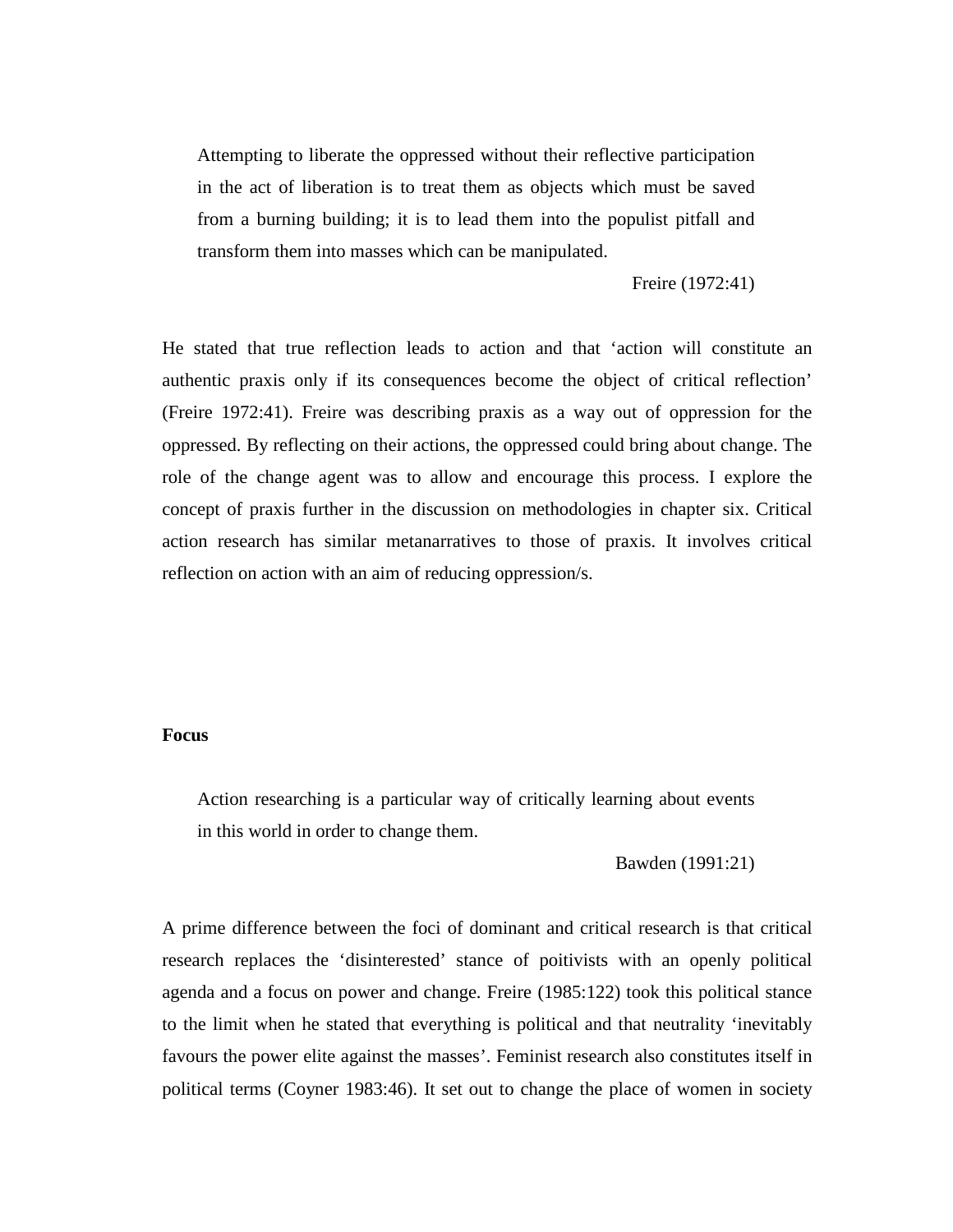(Reinharz 1992).

Zuber-Skerritt (1991:xii) argues that in action research, the focus shifts from content to process.. The focus on process is apparent in feminist research. For instance, Irwin et al. (1995) pay attention to the roles of assistant researchers and subjects in a piece of research. They consult them and ensure that they are informed about each step of the process. Jossi Craig (1983) addressed the physical setting of the interview to change 'the hierarchical and unequal structure of traditional interviewing methods' (Craig 1983). Ball (1992) questions her role as both researcher and someone trying to do anti racist feminist praxis.

Critical researchers also challenge the focus on improvement of more positivist types of action research. The concept of improvement leaves the metanarratives unexamined and assumes that there is a 'natural' linear direction. The cycle/spiral notion which forms the basis of action research suggests that changes do have direction. But what constitutes an improvement depends on different world views. Socially critical action research focuses on social justice. This can still be interpreted as an improvement but it also invokes a power dynamic.

[S]ocially critical action research in education can be defined as being strategic critical pedagogic action on the part of classroom teachers aimed at increasing social justice. It is productive of and based on knowledge generated by formal research and occurs within the context of critically oriented professional communities. Socially critical action research is informed by the principle of social justice, not in terms of its own ways of working and in terms of its outcomes in and orientation to the community. In practical terms, it is not simply a matter of challenging the system, but of seeking to understand what makes the system be the way it is, and challenging that, while remaining conscious that one's own sense of justice and equality is itself open to question.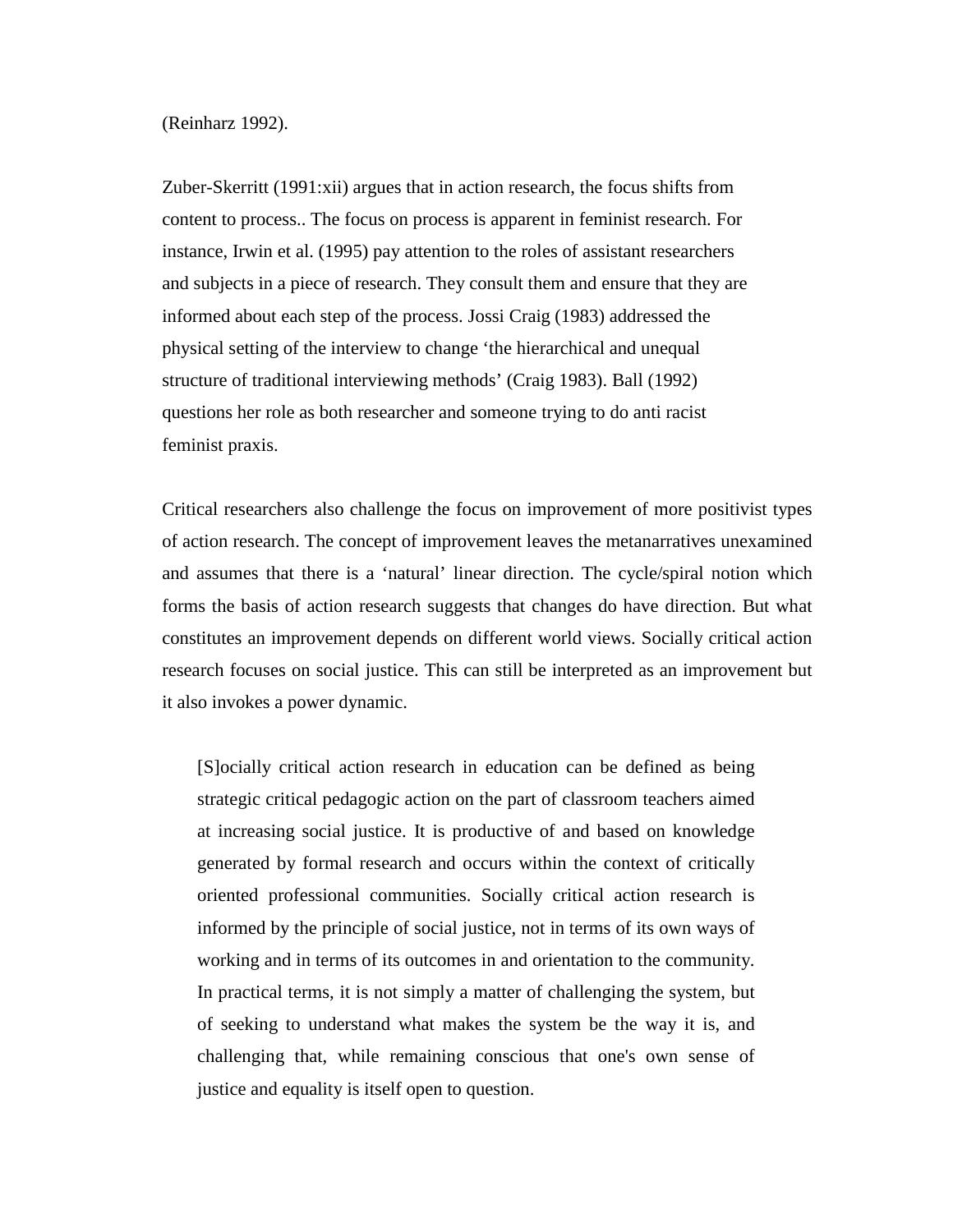# A story of research focus

My initial aims were

- 1. to critically examine my own practice which aims at social change
- 2. to get others to do likewise
- 3. to identify broader measures which can be used for broader change. $<sup>2</sup>$ </sup>

These aims clearly fit within Tripp's definition of socially critical action research (1991:10) because they involved critical reflection on my praxis with the aim of social change. But I became dissatisfied with my aims as work progressed. Focusing on social change by critical reflection increased the ease with which I could ignore other actors' differing aims. While my aim was predominant, critical reflection tended to focus on how to further this aim. Consideration of others' aims seemed unimportant unless they hindered my aim. If I was not to create a situation where I controlled others, I had to enter into negotiations about our differing aims.

This problem of different aims is identified by Glucksman (1994:150) who states that 'those being researched have quite a different interest and relation to their situation' to the researcher's interest in creating knowledge. A further researcher who identifies a difference in aims and acknowledges the relationship of power that exists in the researcher/researched relationship is Leason (1996:34). She found that the difference in aims combined with the power invested in her social status established for her a position of control over her interviewees, despite her attempts to address these issues.

A final danger in the critical approach to research is that the 'oppressed' tend to be the exclusive focus of research. Deshler  $\&$  Selener (1991:9) challenge this focus,

 $^{2}$  Journal (10.7:12).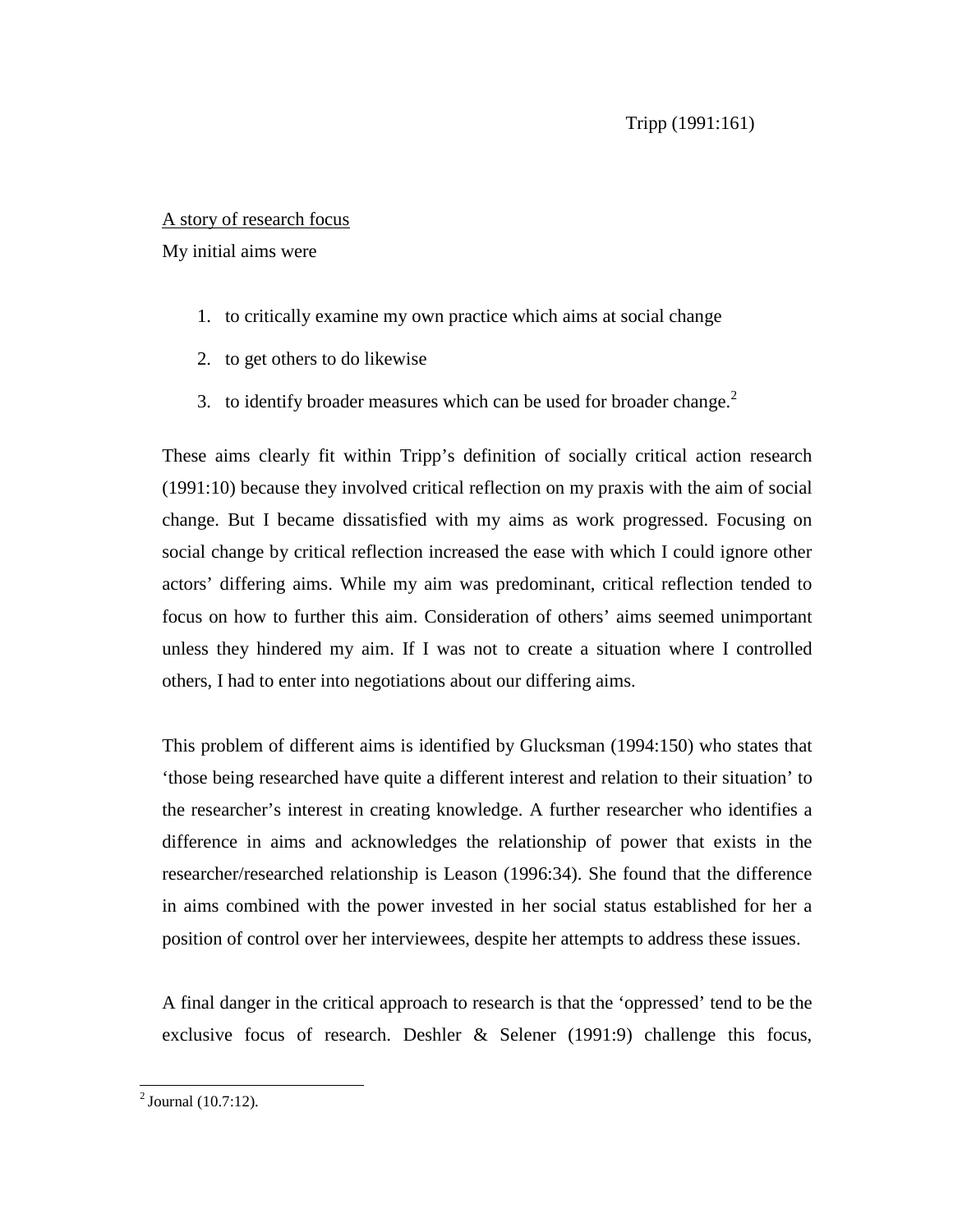suggesting that 'research should be focused as much on powerful elites as on oppressed constituencies'. I found that focusing on the oppressed was easier than focusing on the oppressor because their lives are more open to public scrutiny. It is an easy way of perpetuating oppression/s because more research exposes more of their lives while failing to call into question the lives of the oppressors. While my research focused primarily on my own praxis, I found that my recordings tended to focus on tenants. When I wrote about staff I was always aware of the difficulties of any public reflection on my interactions with staff. While tenants may challenge me about an analysis they do not like, staff are more likely to have the ability and inclination to contest my analysis in fora such as courts.

The openly political stance of critical researchers, the increased attention to process and the move away from linear foci are steps toward addressing oppression/s in research processes. But analysis of my praxis suggested there were further aspects of research processes which tended to perpetuate oppression/s. The difference I found between my aims and the aims of other participants in the situation is an example of a research area where oppression/s can be perpetuated if the issue is not addressed, and the tendency to focus on the oppressed is also a danger.

### **Position/conditions**

Action research seems most appropriate for examining one's own practice. It enables teachers to know what they know, how they know it, and to extend it.

Holly & McLoughlin (1989:261)

In action research, the 'unbiased outside observer' of positivism (Winter 1989:27) is replaced by the action researcher who is often a key actor in the situation s/he is researching. It becomes the 'study of a changing situation from the inside' (ibid. 27). It is used sometimes to examine the process of the researcher. For instance, teachers use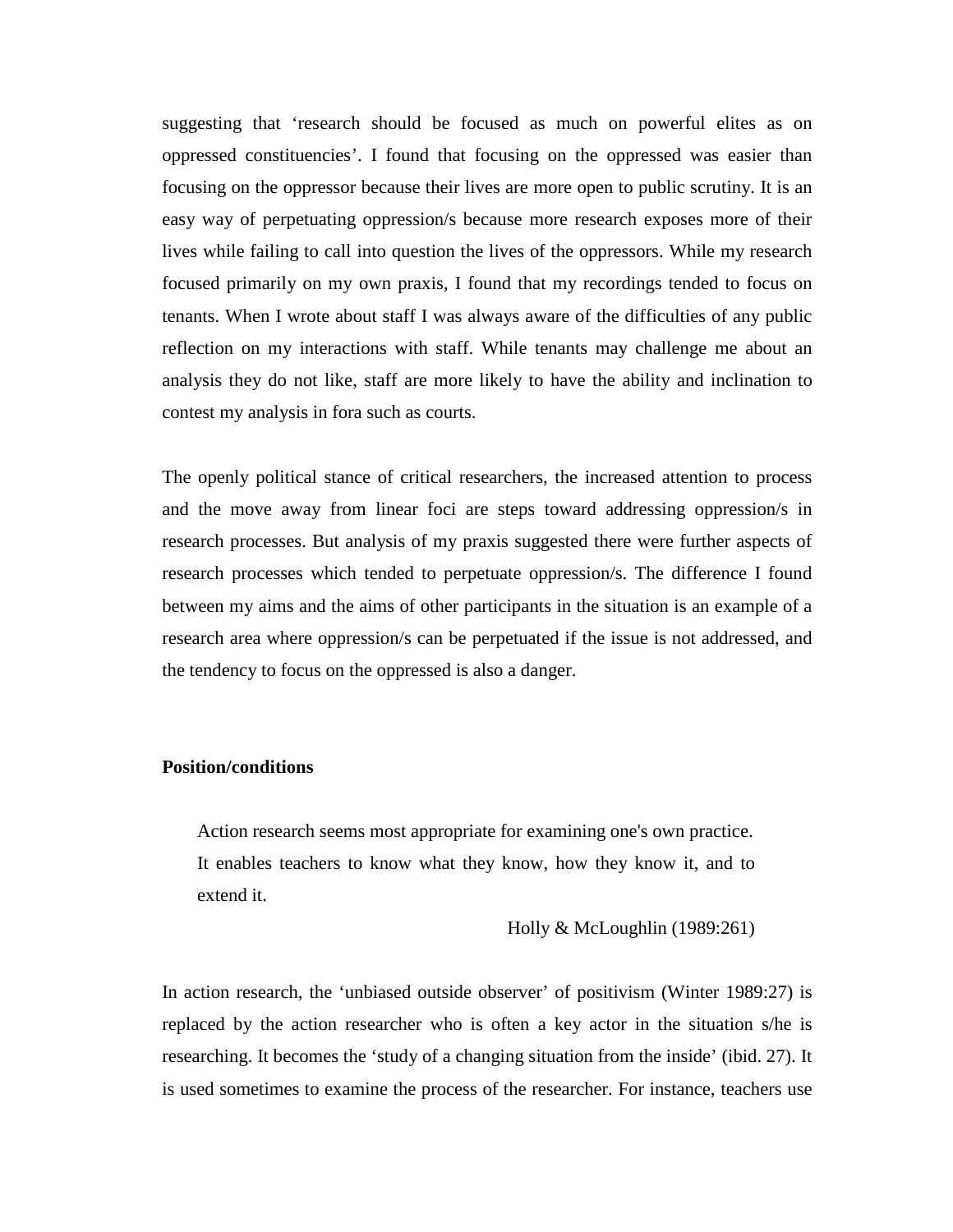action research to change their own practice (Zuber-Skerritt 1991, Cohen & Manion 1980, Tripp 1990).

Critical researchers have opened the way for involvement of the researcher in the situation to be researched, and opened a discussion on the validity of research by those who are, or are not, members of the group being researched. For instance, Elliott (1990:8) questions the validity of research by academics who are removed from the situation because they are separated from the 'web of interlocking ideas which operate within [a] context'. This is a clear break from the positivist emphasis on separation of the researcher from the researched. It allows for the repositioning of the researcher in relation to the researched. However, most critical researchers continue to maintain control over the research situation while acknowledging their active participation in the situation.

# A story of my position

I had difficulties determining whether I was an insider or outsider in the research situation. I was clearly an insider from the positivist point of view. I was an actor in the situation. But I was also an outsider. For instance, I worked with tenants but was not a tenant. I was a staff member of Wellington City Council but, unlike other staff, my role was to work with tenants. I worked nights and weekends and kept erratic hours during the day. These hours affected the nature of my relationship with coworkers who organised their interactions around office hours. In relation to the research, I was inside myself studying my actions in the context of the outside world as well as my internal thought processes.

Terminologies such as participant observer were not relevant because I was totally involved in the situation I studied. Neither did I feel comfortable with the term action researcher. I was perhaps closer to Leavitt's concept of an activist researcher<sup>3</sup>. This term emphasises the role of the action researcher as a social change agent. I felt more like a researching activist, that is, an activist who analysed her actions. But even this

<sup>&</sup>lt;sup>3</sup> Private conversation between Jacqueline Leavitt and Elizabeth Clements, July 1997.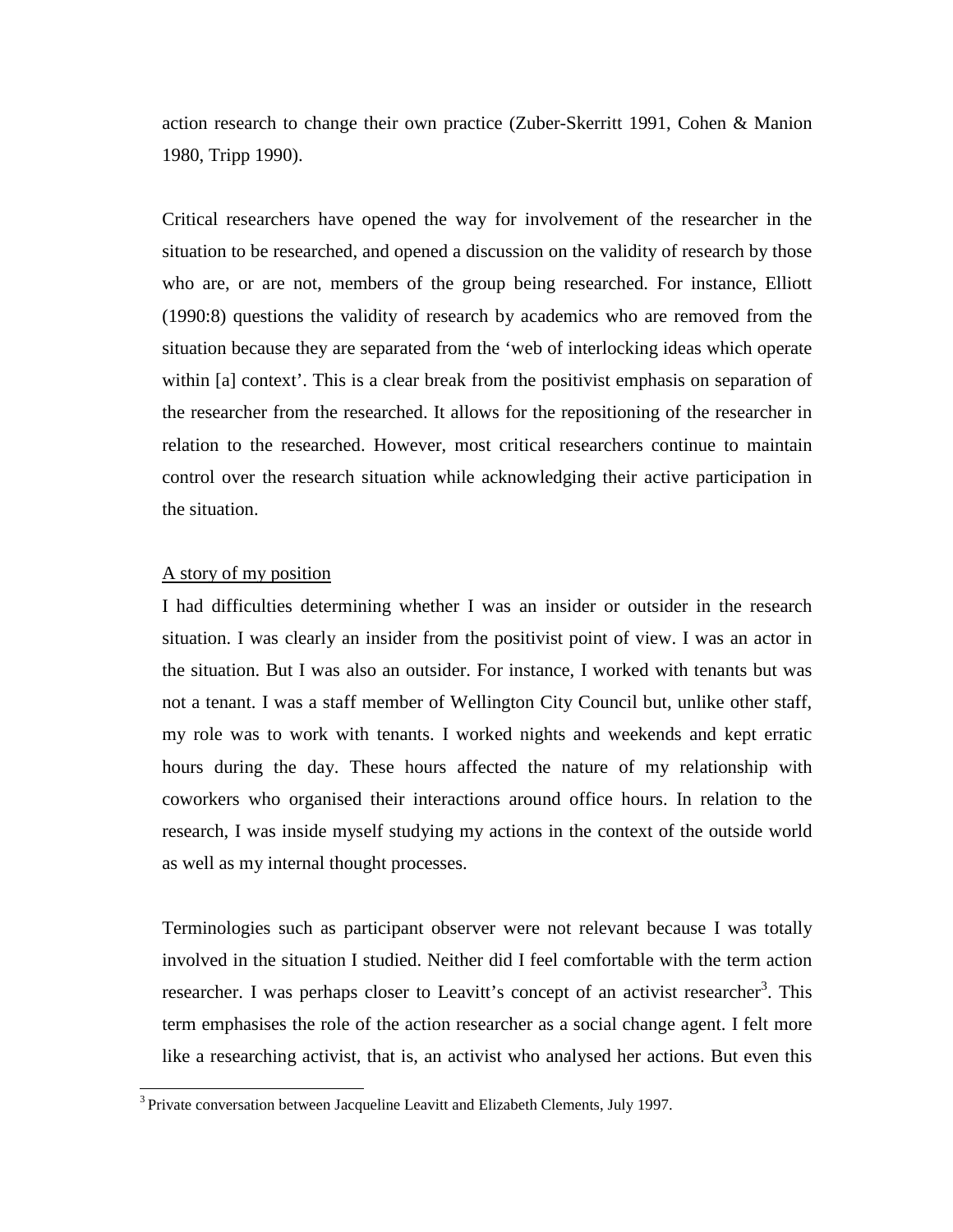term did not fit. Although at different times in the process the action or the research was dominant, my overall position was not adequately explained in terms of insider/outsider or activist researcher/researching activist. Critical theorists did not offer me a satisfactory description of my role.

Another aspect of position within critical approaches is the continuing control maintained over knowledge production. As well as maintaining control over the research process, critical researchers tend to continue to be given, or to give themselves, the power to decide what is authentic knowledge. For instance, Freire (19072:40) refers to the 'unauthentic view of the world' held by the oppressed. This is based on the Marxist concept of false consciousness. In using this term, Freire implied that he could see the world as it really was while the oppressed needed to be taught to see it correctly. In this way critical researchers perpetuate the belief that they can produce authentic knowledge while their subjects have false consciousness.

#### A story of false consciousness

When I began working with tenants I thought I had a clear picture of them and that if they learnt about their oppression/s they would develop a more correct picture. What I learnt is that my 'clear picture' was based on impressions as an outsider. The insider view was quite different. Neither seemed to be right or wrong. But as the nature of my relationship with tenants developed, our views tended to begin to merge, or if they didn't merge, there was a greater understanding of the difference in perceptions. This was a two way learning process. When I began working with tenants, many tenants saw me as yet another council worker who planned to do things for, or to, them. For some, this changed over time so that my position in council became secondary to my personal relationship with them. For others, I continued to be a council worker whose job was to provide for their needs.

There were mechanisms of oppression/s in the council structure which I could name while many tenants could not name these. But I did not experience the same oppression/s they did so their knowledge of oppressive practices was different to mine.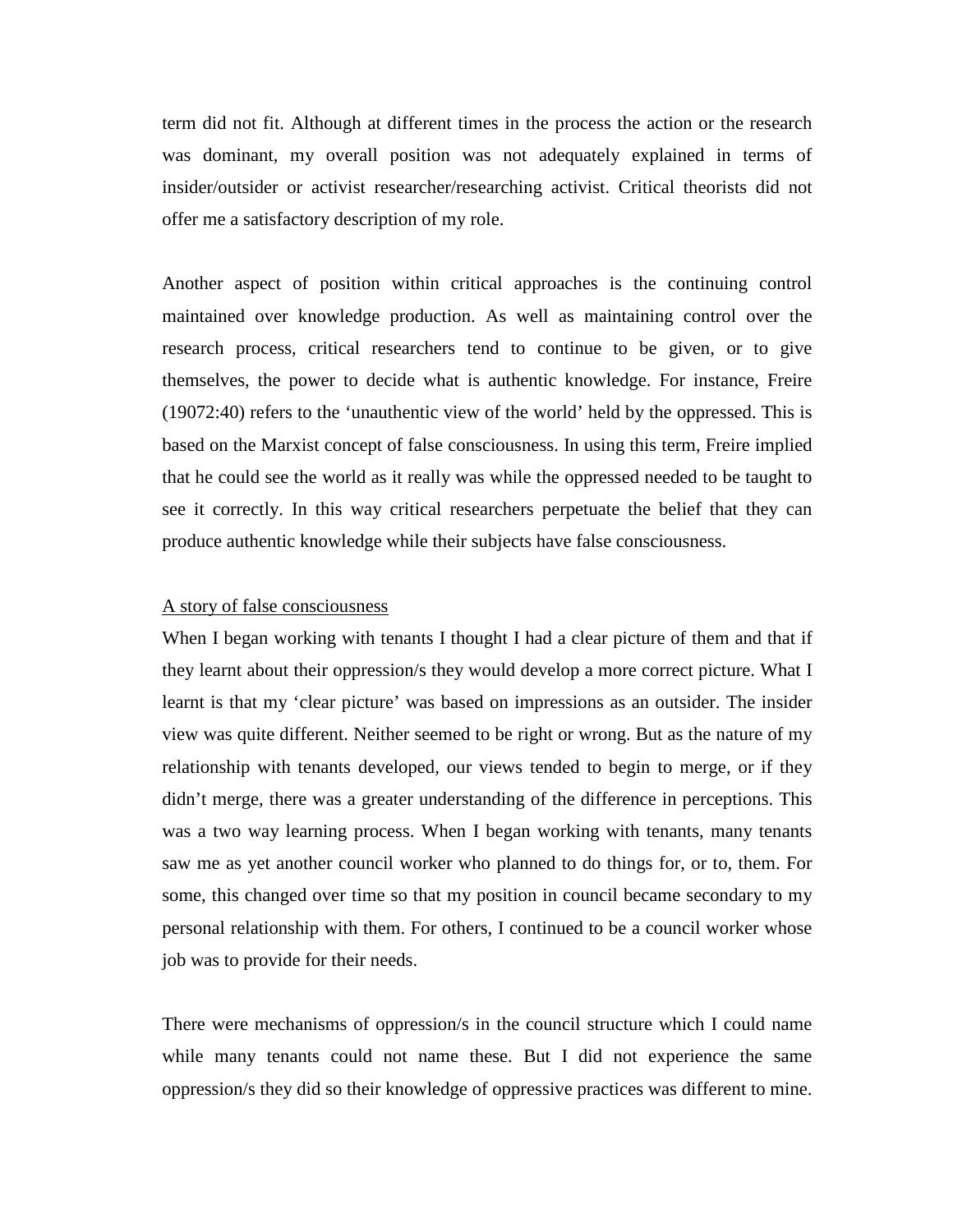When we shared our knowledges we were able to make change. In this situation, if I had continued to be sure that the knowledge I produced was more accurate or more valid than that of tenants, this belief would have affected my attitudes toward tenants and my relationships with them. I would perpetuate the belief that their knowledge was invalid by failing to recognise it. On the other hand, if I validated the knowledge they produced while invalidating my own I would create an oppressive situation for myself. Dialogue was necessary to continue the finding out process without maintaining power as the researcher who produces knowledge.

#### *Conditions*

The development of action research in the last ten years, led by Australian educators, has led to a greater emphasis on the conditions affecting the research situation. While positivist research seeks to control the conditions, critical action research opens the context of the research to critical consideration (Tripp 1990:161). This type of action research, at least in the field of education employs

… a dialectical view of rationality as socially-constructed and historicallyembedded, [and] sets out to locate the actions of the actor in a broader social and historical framework. It treats the actor as a bearer of the ideology as well as its 'victim'.

Carr & Kemmis (1986:193)

In this statement Carr & Kemmis are referring to the subjects of the research rather than the researcher. While this is necessary if one is to be critical, it is also necessary to critique the position and conditions of the researcher if oppressive interactions are to be avoided (Bell & Roberts 1984, Ball 1992). Researchers who do not critique their position and conditions will not take account of the effect of their way of being, their ability to control the situation and the influences of their past experience and conditioning on the research situation. If there is conditioning or positioning to maintain control over others, oppressive relationships will be reproduced.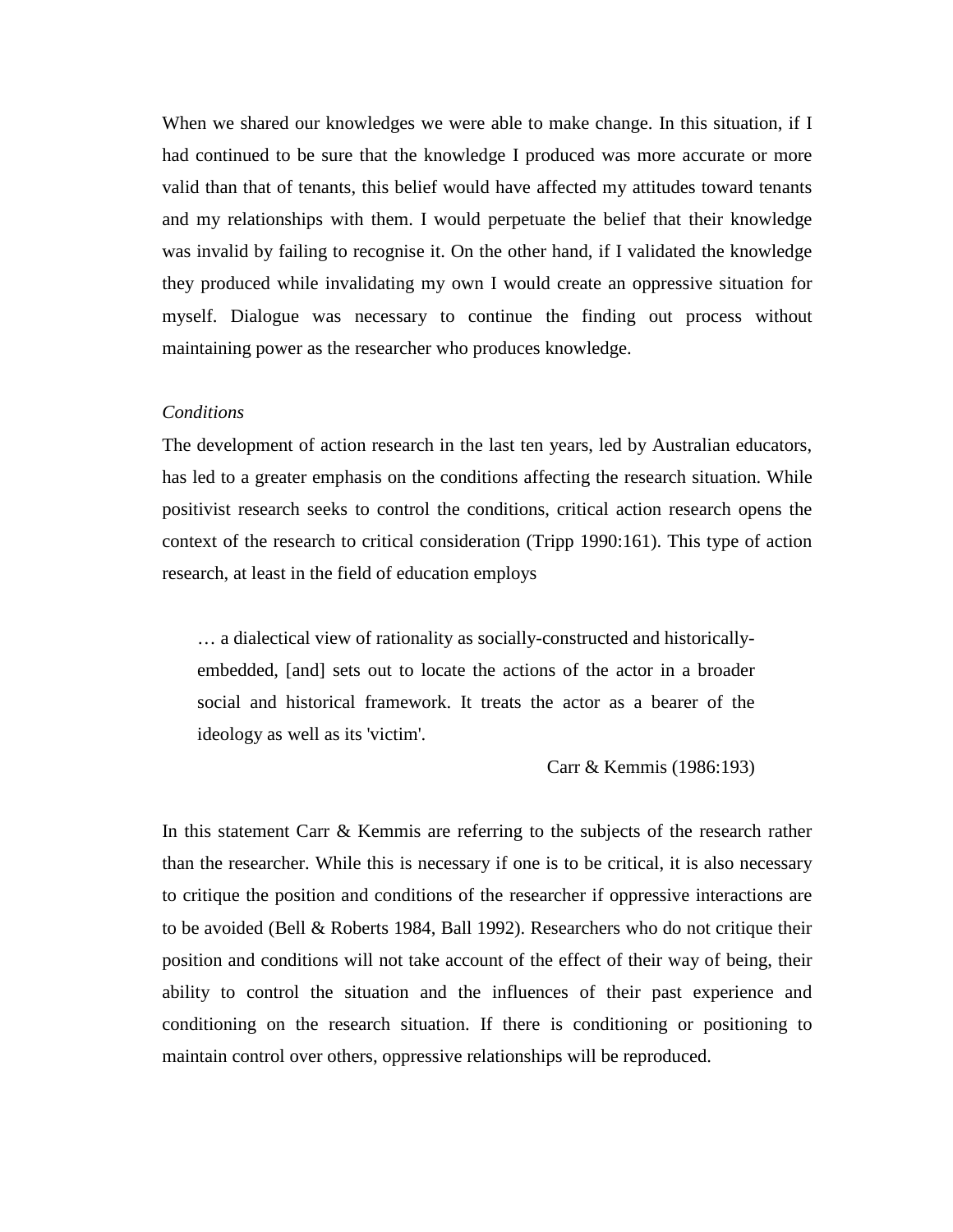#### **Means**

Freire radically challenged positivist means by conceptualising theory and practice as inseparable. He linked them with the concept of praxis which is described above. Like Freire, feminist researchers challenged the polarising of theory and practice leading them to reassess how they do research. For instance, Oakley (1981) reassessed the interview method and Reinharz (1983) reassessed experiential analysis.

The detailed means of relevant critical research practices will be discussed in chapter six. This includes Freire's praxis and the methods of critical action researchers. I limit the discussion in this section to the broad outlines of the means of action research.

The methods of action research are based on Kurt Lewin's four phase cycle (1946). The cycle begins with planning and is followed by doing, reflecting and replanning. It is a research process found in use in businesses, schools, community, prisons and hospitals (Cohen & Manion 1980). Lewin's version of action research was considered positivist because it was '(i) an externally initiated intervention designed to assist a client system, (ii) functionalist in orientation, and (iii) prescriptive in practice' (Hopkins 1985 quoted in McNiff 1988:33). But the usage of the term has broadened over time to include both positivist and critical approaches. For instance, there is a focus on change inherent in the cycle/spiral which can be political (McNiff 1988); and although much remains functionalist, Carr & Kemmis (1986:162) redefine Lewin's cycle to mean ' a self-reflective spiral of cycles of planning, acting, observing and reflecting' while Bawden (1991) builds a self-reflective loop into the process.

Action research methods break the linearity of positivist research by introducing the concepts of cycles and spirals (Kemmis & McTaggart 1988). While cycles and spirals both imply change, there are differences between cycles and spirals. Positivism contains the notion that knowledge does not change over time. It is based on the linear notion of actions and reactions. A *cycle* is a process where events are likely to occur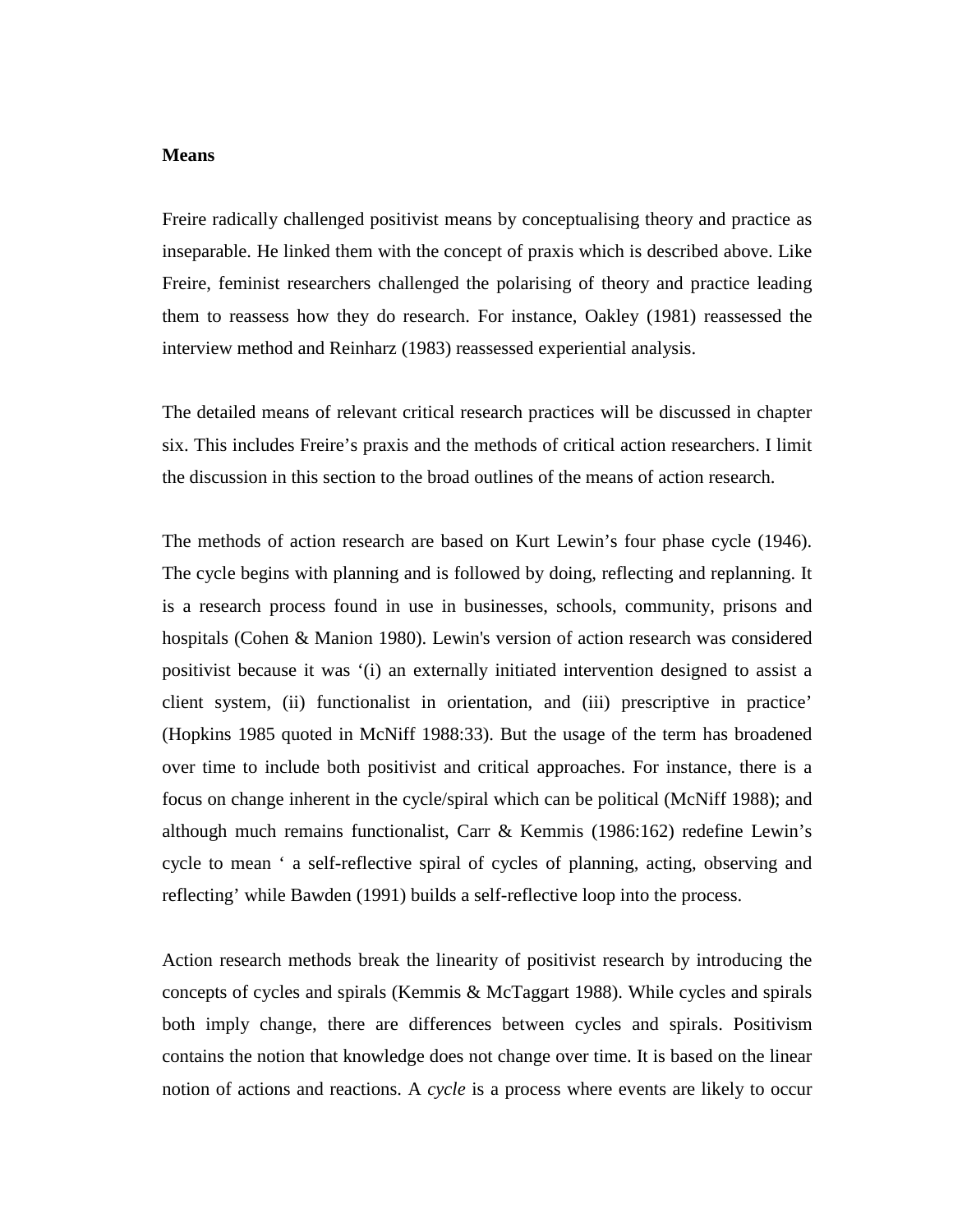on a regular basis and in a particular sequence. But there is change each time as, for instance, there is with the seasons. The action research cycle establishes an expectation of both sameness and change, implying that knowledge can change also. The action research spiral incorporates a number of cycles which build on each other to develop a person or situation. The *spiral* implies development or improvement over time (Cohen & Manion 1980, McNiff 1988, Holly & McLoughlin 1989, Tripp 1990), or in Elliott's view, it is about 'improving the quality of action' (Elliott 1982:(ii) quoted in Winter 1989:1).

This functionalist use of the spiral is suitable when specific knowledge is required for a specific problem in a specific situation. For instance, it is suitable for revising on the spot procedures and findings which are applicable immediately (Cohen & Manion 1980:181). To become critical requires questioning the context in which a specific problem occurs. Bawden introduces loops to assist this process. In the first order loop the researcher gets involved, examines different perspectives, patterns these using available banks of knowledge, then translates the theories into action (Bawden 1991:35). This means researchers involve themselves 'directly and fully in experiences which are frequently complex, dynamic and just plain messy' (ibid.:35). In the second order loop, the researcher reflects critically on the first loop by examining 'the way we are going about the way we are going about our learning' (ibid.:36).

# A story of action research

Action research was the 'best fit' I could find amongst established methodologies given my aims and my position. In loose terms, it could be said that I spent the last six months of 1992 in the planning phase of the action research cycle, the following eighteen months in the action phase, a further two years in the reflection phase and, from mid 1996 re-entered a planning phase. Bawden's description of two loops reflects my research patterns more closely. The initial reflections led to reflections on the reflections which resulted in deeper shifts than the superficial shifts in the first loop. That is, rather than leading to programming changes, they led to a theoretical and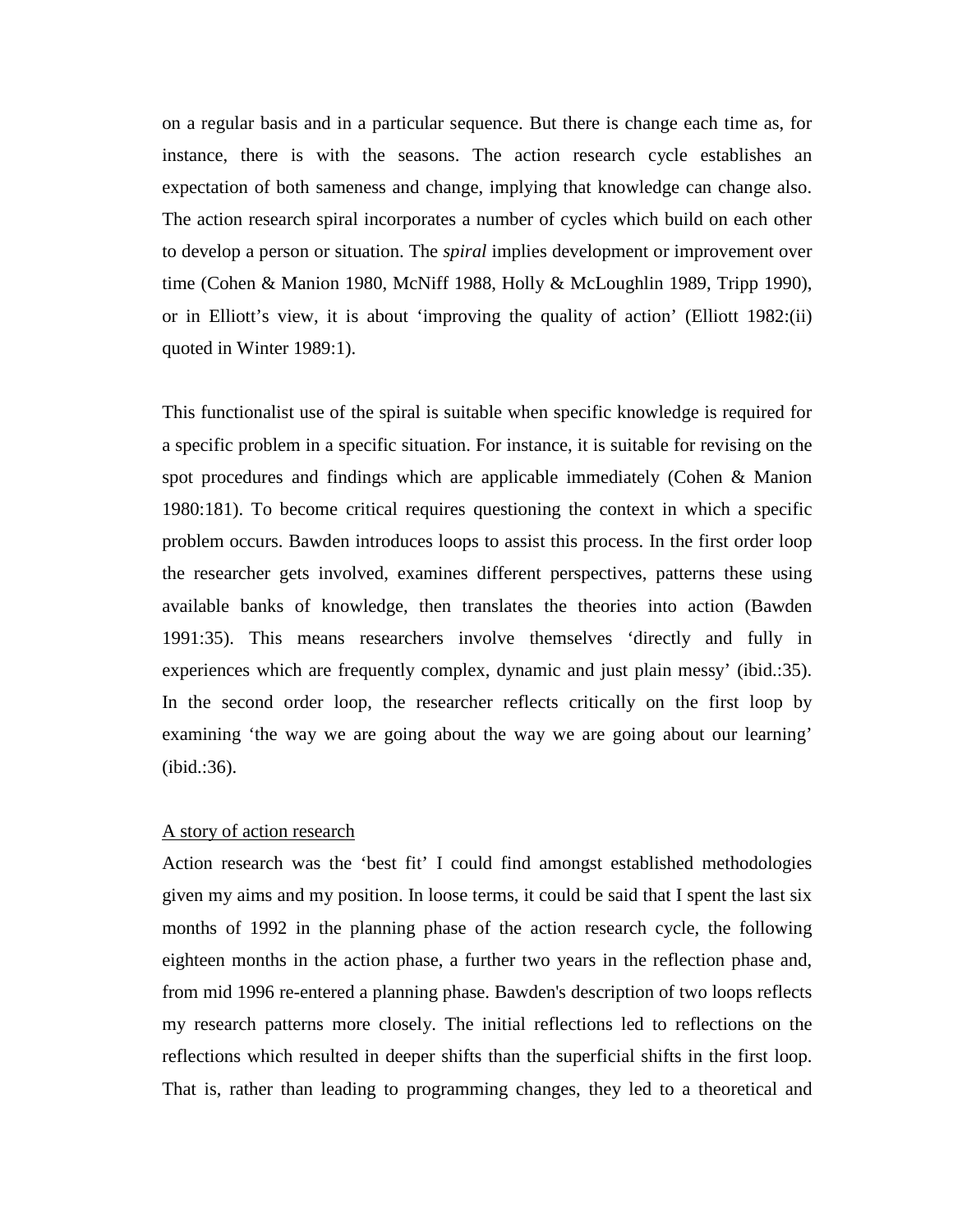practical shift in the metanarratives and approach.

However, even this description gives a false impression of tidiness. I did not find that the cycles were distinct from each other. Planning, doing, reflecting and replanning phases overlapped continually and were at multiple levels. They ranged from planning an individual workshop and reflecting on this to planning for change in management which I continue to do. Separating out these cycles proved counterproductive. To work successfully in the ever changing conditions I had to be flexible and prepared to jump parts of the cycle. I seemed to be moving in the opposite direction to those in action research who were developing Lewin's cycle by breaking it into further steps.

It could be said that I was using both functionalist and critical research methods. That is, there was room for 'improvement' within what I was aiming to do. But at the same time I was employing Bawden's second loop to reflect on the underlying power issues. However, the apparent functionalism disappears on closer analysis because changes were not made to improve a 'model' but rather to better fit the situation which had changed from what was. In the above section on positivism I tell stories of situations which did not work towards achieving my aims. But 'improving' my actions was not going to achieve these either. For instance, I planned advertising for the education programme, did it and reflected on the evaluation of its effectiveness. This led to sending out programmes every month instead of once a term. At the time, this suited the participants. This does not mean that the adjustment is 'better' or 'right'. It is what worked at a moment in time. That moment may last or may not as other conditions change.

The positivist form of data interpretation implies that the knowledge is contained in the data while the term 'reflection' exposes the role of the researcher in creating an interpretation. Bawden takes the process a step further by requiring the researcher to critically reflect on the data. The critical dimension requires a questioning of the 'natural'. Within a positivist approach, I would assuming that knowledge is contained in the data and can accurately be discovered if correct methods are used. By following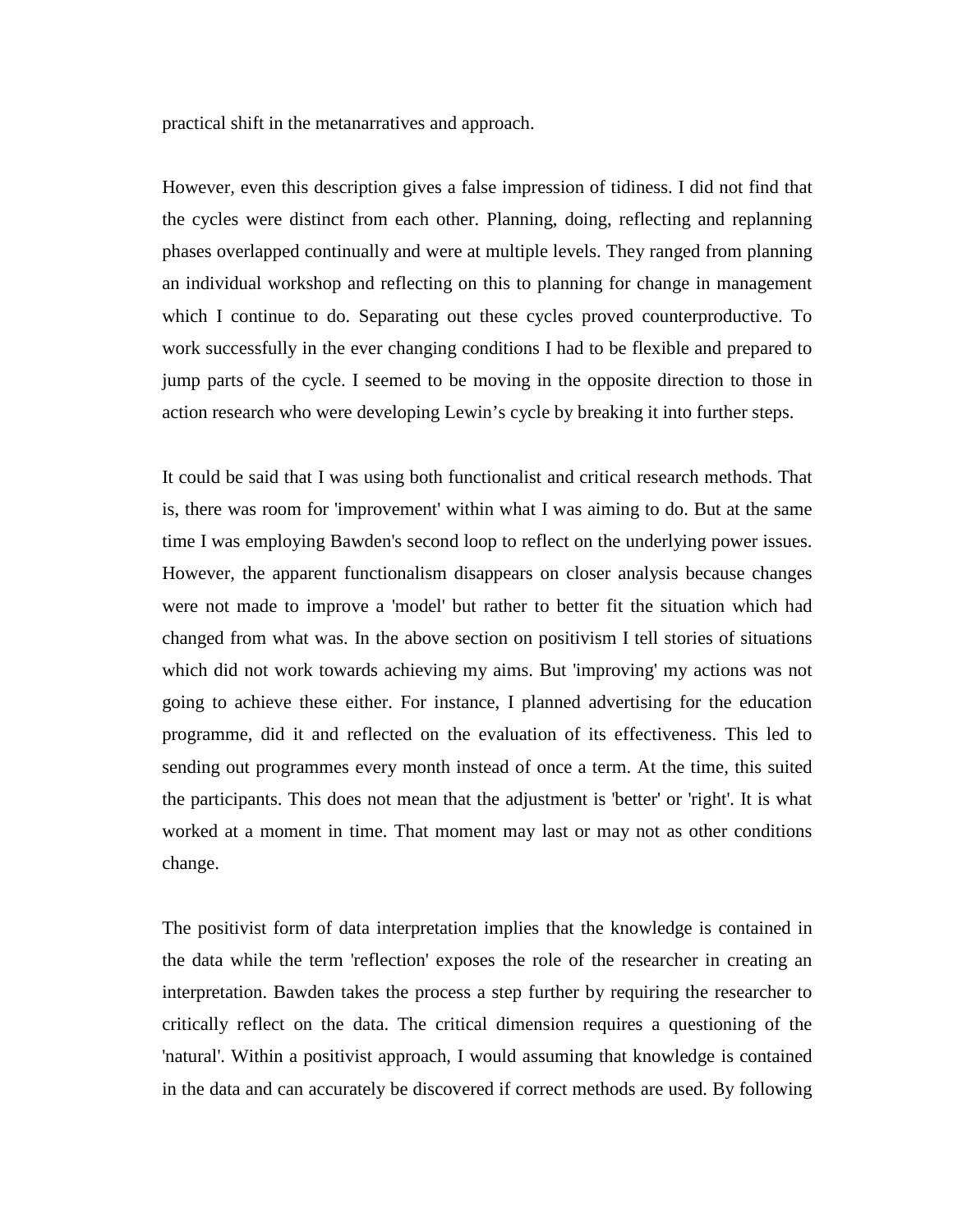positivist approved methods to validate the data gathering process I could claim correctness in my interpretations. This denied that data is always selective and thus invalidates other people's versions of events.

Reflecting on the data allowed me to make sense of it for myself at this particular time. Other people can reflect also on the same data and may make different, equally valid sense of it. A critical reflection meant accepting the limitations of my making sense process and the reality that every time I reflected on it, I shifted my sense of it because other changes had occurred in between the two reflections which altered the way I perceived it.

The means of critical action researchers more closely described what I was doing than other research methodologies did. But I found limits to how accurately I could describe what I was doing within the confines of critical action research. It was still too tidy and tidying it up into these types of descriptions disguised aspects that I believed were an integral part of the process.

### **Relationships**

Freire emphasised the shift in the relationship between teacher and student to reflect the concept he held of the production of knowledge. I have not, however, found any writings of his which refer to the relationships involved in research. But it can be inferred from his comments about the relationship between teachers and students that he would determine that a similar relationship is required between researcher and researched if, indeed, the two should be separated at all.

Feminist researchers have paid more attention to the relationship between researcher and researched and taken steps to address oppressive aspects of these relationships (Reinharz 1992). An example of the type of research which can change the nature of the relationship between the researcher and the researched is participatory research.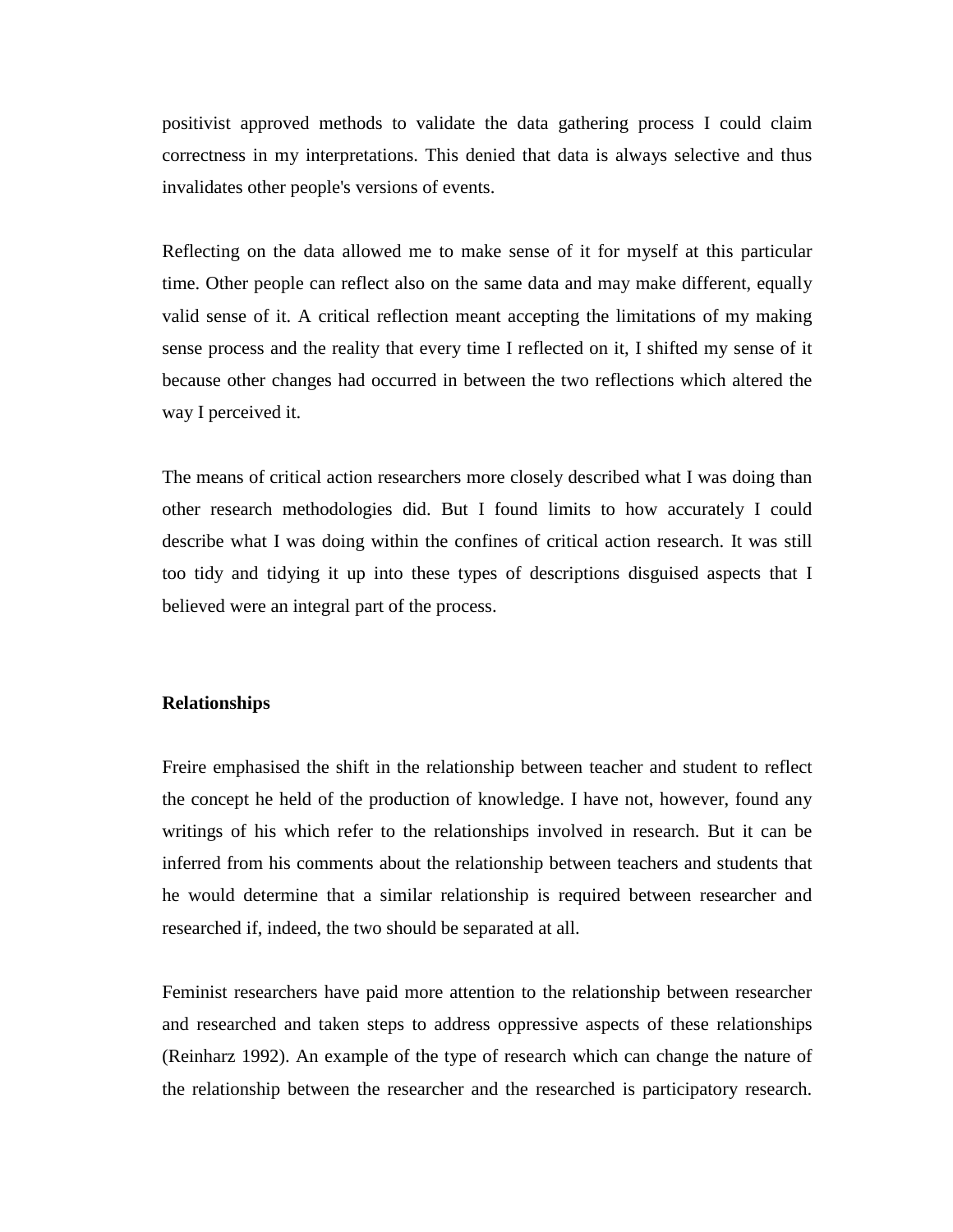The term participatory research is sometimes used to refer to the involvement of the researcher in the situation being researched (Wadsworth 1984), and sometimes refers to the involvement of the subjects of the research in the planning of the research (Gaventa & Lewis: undated, Anderton & Darracott 1991). In these ways, the researcher can share the control of the creation of knowledge by allowing others to define the problem and interpret the results.

In the field of action research, there is also a focus on participative research. For instance, Zuber-Skerritt describes action research as different from conventional science because it is practical, participative and collaborative, emancipatory, interpretive and critical (Zuber-Skerritt 1991:xiv). In his book on action research, Zuber-Skerritt includes cases where participation is restricted to the involvement of a willing colleague or of a teacher (e.g. Zuber-Skerritt 1991, McNiff & Strachan 1991<sup>4</sup>). However, there are different interpretations in practice of what participative and collaborative mean. Winter (1989) quotes the case of an action researcher named Wilkinson (1982) who involved his staff in assessing his own practice. The focus was still on his work. But it led to staff looking at their own practice.

While participatory action research increases the likelihood of change occurring at a school level, it does not alter the relationship between the researcher and researched. Those action researchers who focus their research on their own actions could argue that they are attempting only to change their own practice and therefore no relationship of power is involved. To a large extent, this is true. But if the case is a teacher studying their own practice, the crucial dimension is the relationship between the teacher and the student/s. This is a relationship which involves power. The question is not who else is involved but what control do students have over the changes being considered.

The involvement of others is often called collaboration. Winter defines the term as meaning 'everyone's point of view will be taken as a contribution to resources for

 <sup>4</sup> Quoted in Zuber-Skerritt (1991).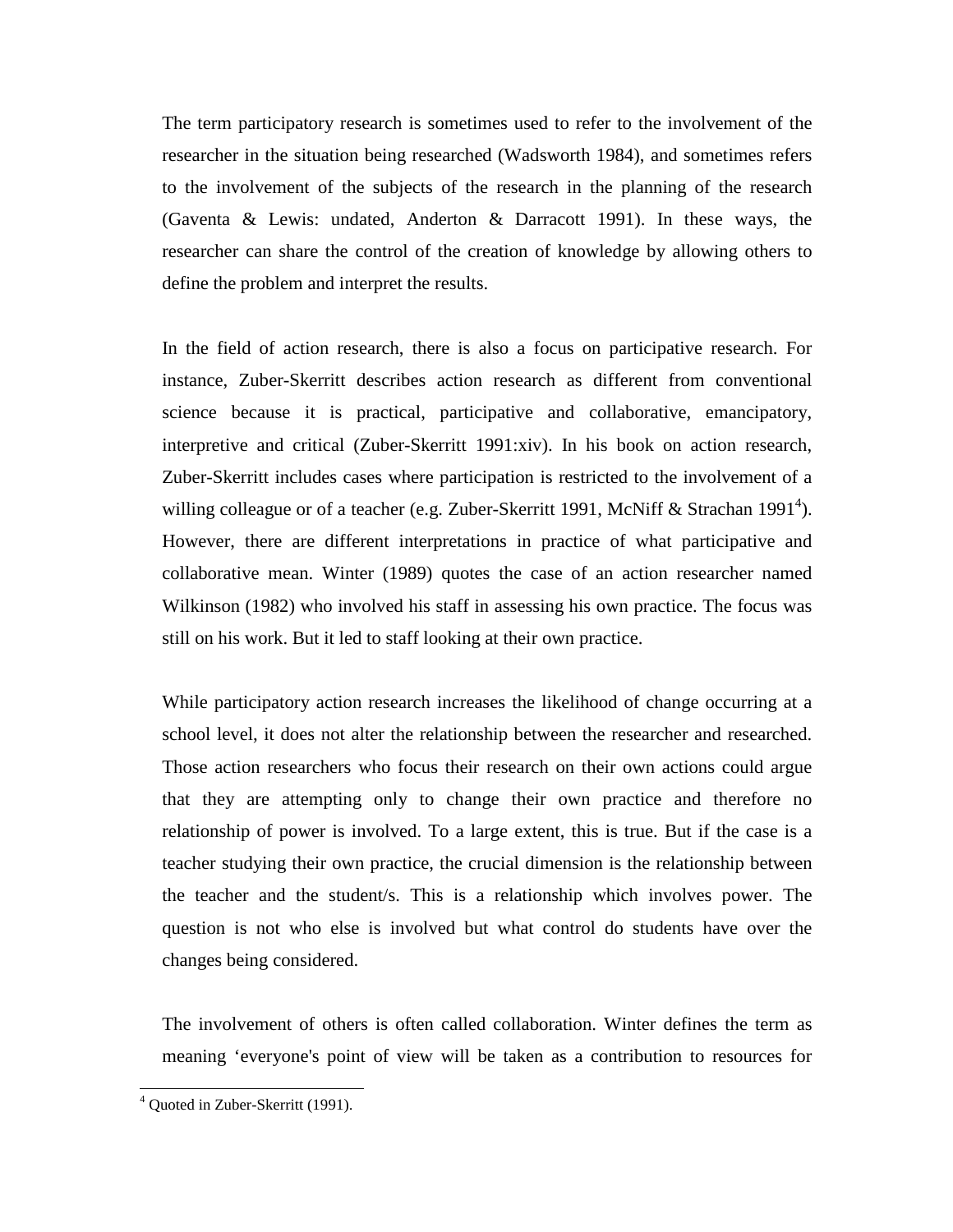understanding; no-one's point of view will be taken as the final understanding as to what all the other points of view really mean' (Winter 1989:56). He claims that the collaborative approach is about 'examining relationships between the various accounts' (ibid. 59). Collaborating with colleagues is about increasing the chance of change. It is not about changing the nature of the research relationships.

Finally, Jean McNiff brings in a different angle - that of the quality of relationships.

The second criterion, that of commitment to clients, has intense implications for the politics and ethics of teaching. For being committed to something suggests a thinking awareness. If I am not committed I do not care. If I am committed, then I am acutely aware, and I question. If I do not question, I accept the status quo, and I go along with established systems and attitudes without interfering. I am a servant of the system, and I service it through my passivity.

McNiff (1988:50)

With this statement, she goes to the heart of critical action research. The researcher enters into a committed relationship with her 'clients'. This challenges the distribution of power between researcher, theorist and practitioner (McNiff 1988:20). When researchers and theorists are the experts, teachers are left to become technicians puppets who have limited determination. The committed relationship acknowledges the effect of the relationship while McNiff's use of the term 'clients' suggests she maintains a position of power.

#### A story of relationships

The nature of my relationships with those I worked with was a constant subject of my critical inquiry. But the relationships of critical research were not relevant. They were not my clients. Neither were they the researched. I was the subject of my own research and my reflection was aimed at developing an approach to social change which could guide my future work. The only times when I entered the situation as a researcher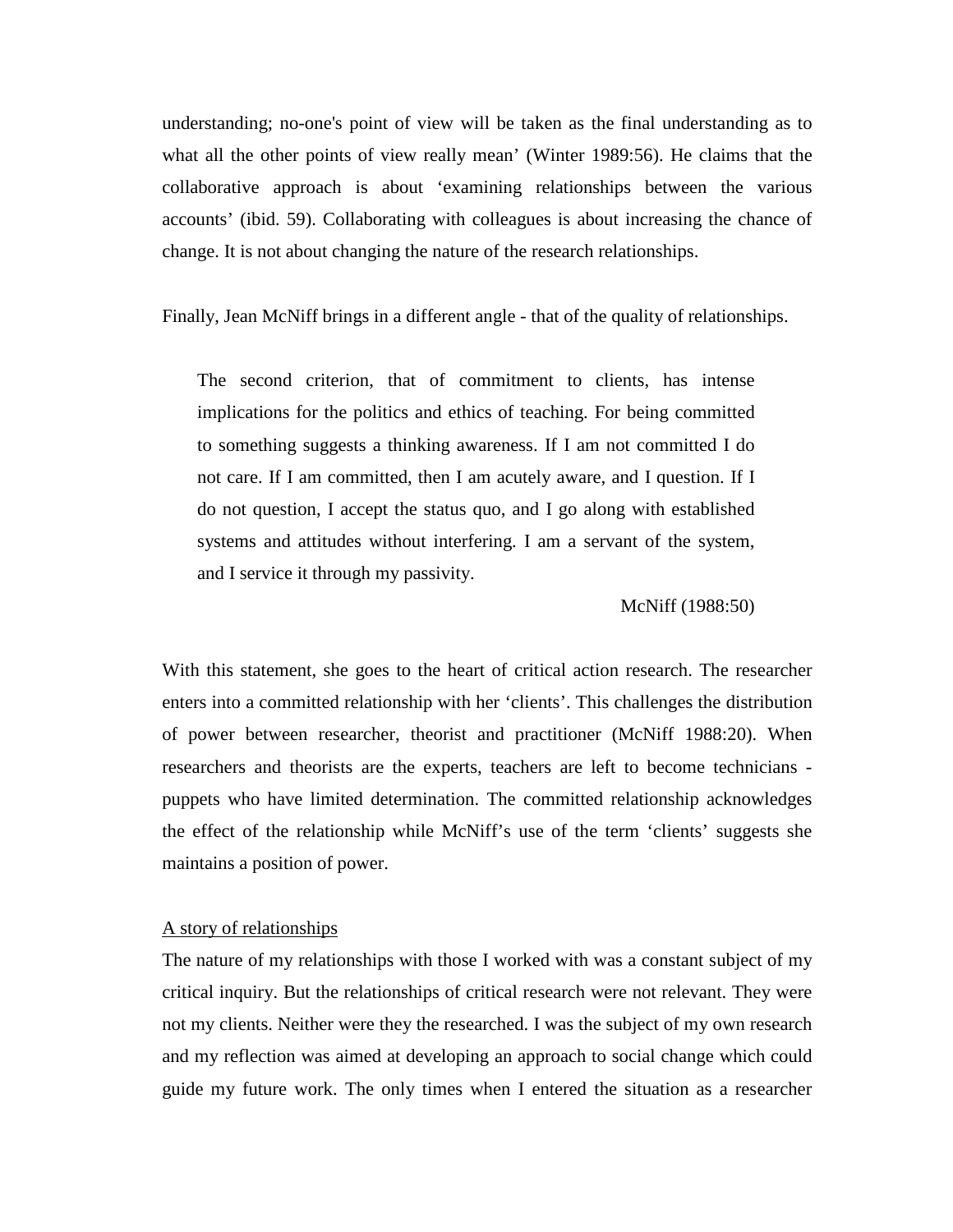were when I carried out interviews and the focus group. At these times, I immediately found that I entered a relationship of power over the researched which led me to discontinue these methods. My relationships with those I worked with were central to my inquiries. But, apart from the specific occasions mentioned, my role as a researcher was seldom in evidence in day to day interactions.

Critical action researchers do not make relationships a central category. Feminist researchers begin the process of exposing relationships where the researcher maintains control over the researched and take steps to change oppressive relationships, without yet making relationships a central category. My praxis suggested this is what needed to happen.

### **Critical approaches and oppression/s**

Critical researchers expose the power imbalances inherent in positivist approaches make changes. However, ending oppression/s requires a complete end to the focus on gaining control over others' lives and our environment, including in the research situation. The focus on 'improvement' is not likely to lead to change in relationships of power. As McNiff (1988) says, it maintains power dynamics unless the power dynamic is specifically questioned. Who the researcher is and how the researcher is positioned have been brought into question by critical researchers. The means used by critical researchers have varied from minor shifts to radical change and the role of researcher seems to unavoidably imply a relationship of power over the researched unless the researched are fully involved and in control of the research process, or there is no such thing as the 'researched'.

#### **ORGANIC RESEARCH**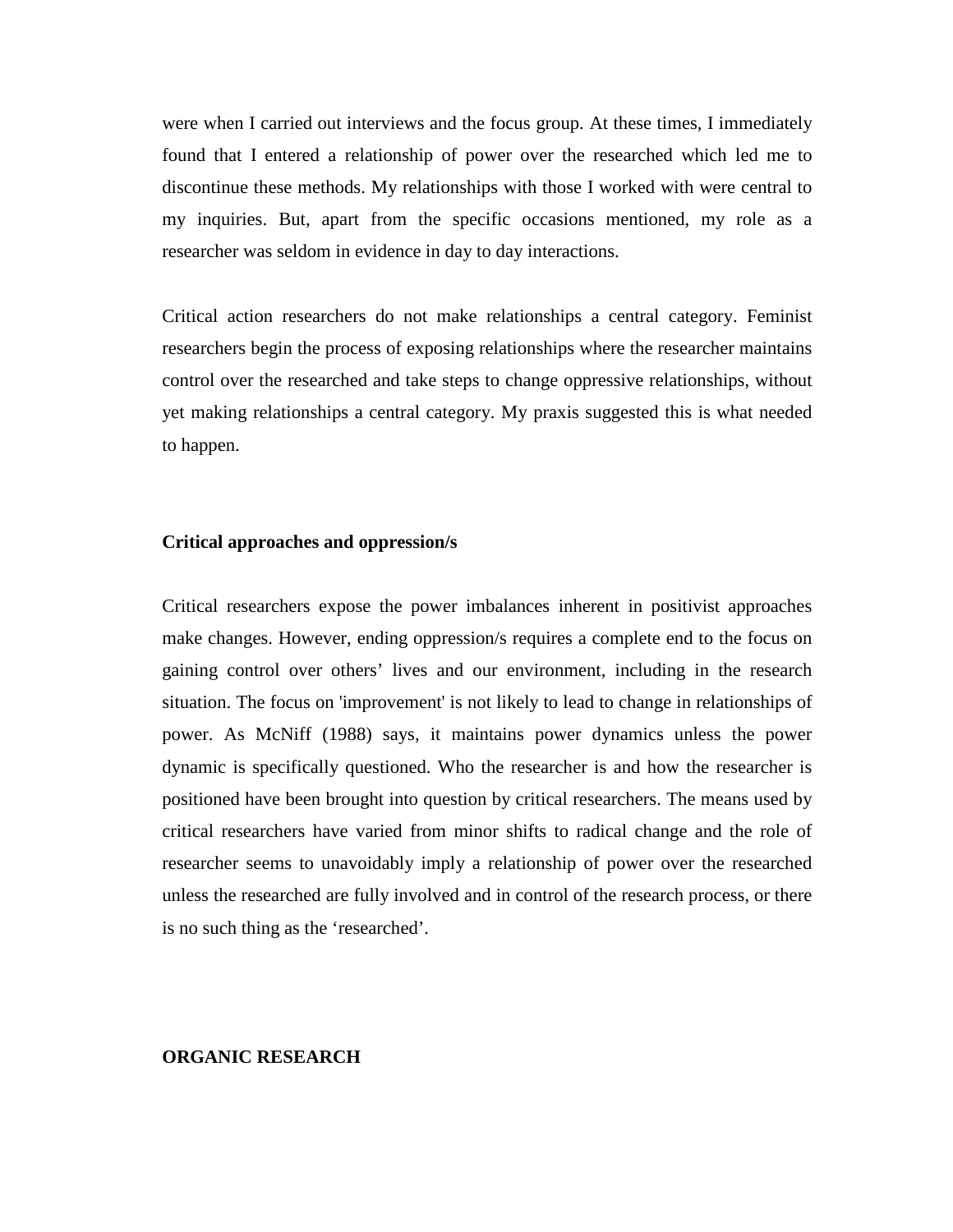A method … is a series of principles which must be constantly reformulated, in that different, constantly changing situations demand that the principles be interpreted in a different way.

Faundez to Freire (Freire & Faundez 1989:30)

My research was originally framed within critical theoretical terms as stated above. There were aspects of critical research which maintained relevance and other aspects which I needed to change to match the metanarratives of the organic approach and to avoid creating or perpetuating oppression/s. For instance, my analysis of my praxis led me to support Freire's statement that everything is political. While some methodologies became unacceptable in some conditions, the major shift I found necessary was to contextualise these methodologies. Praxis remained a useful concept within an organic approach. But I changed the focus, reconceptualising the role of the researcher, centralising the role of relationships and identifying the principles of an organic approach.

The organic approach, in the case of medical research, assumes that 'the functioning of living organisms is determined by the working together of all organs as an integrated system' (Collins Dictionary 1991). In applying the term 'organic' to research, I indicate the need to examine how the focus of the research, the position of the researcher, the conditions in which the research takes place, the means used and the nature of the relationships in the research situation interact to produce oppression/s or to counter oppression/s. I argue that the separating out of these aspects is a mechanism of oppression/s because it creates an artificial separation where one person can look at another 'objectively' and judge her/him. Conceptualising the aspects as interconnected ties researchers into the situation, and demands that they acknowledge the role they play.

The organic approach in this usage is not limited to the study of the relationships between 'organs' or parts as suggested by traditional ecological theory. Both internal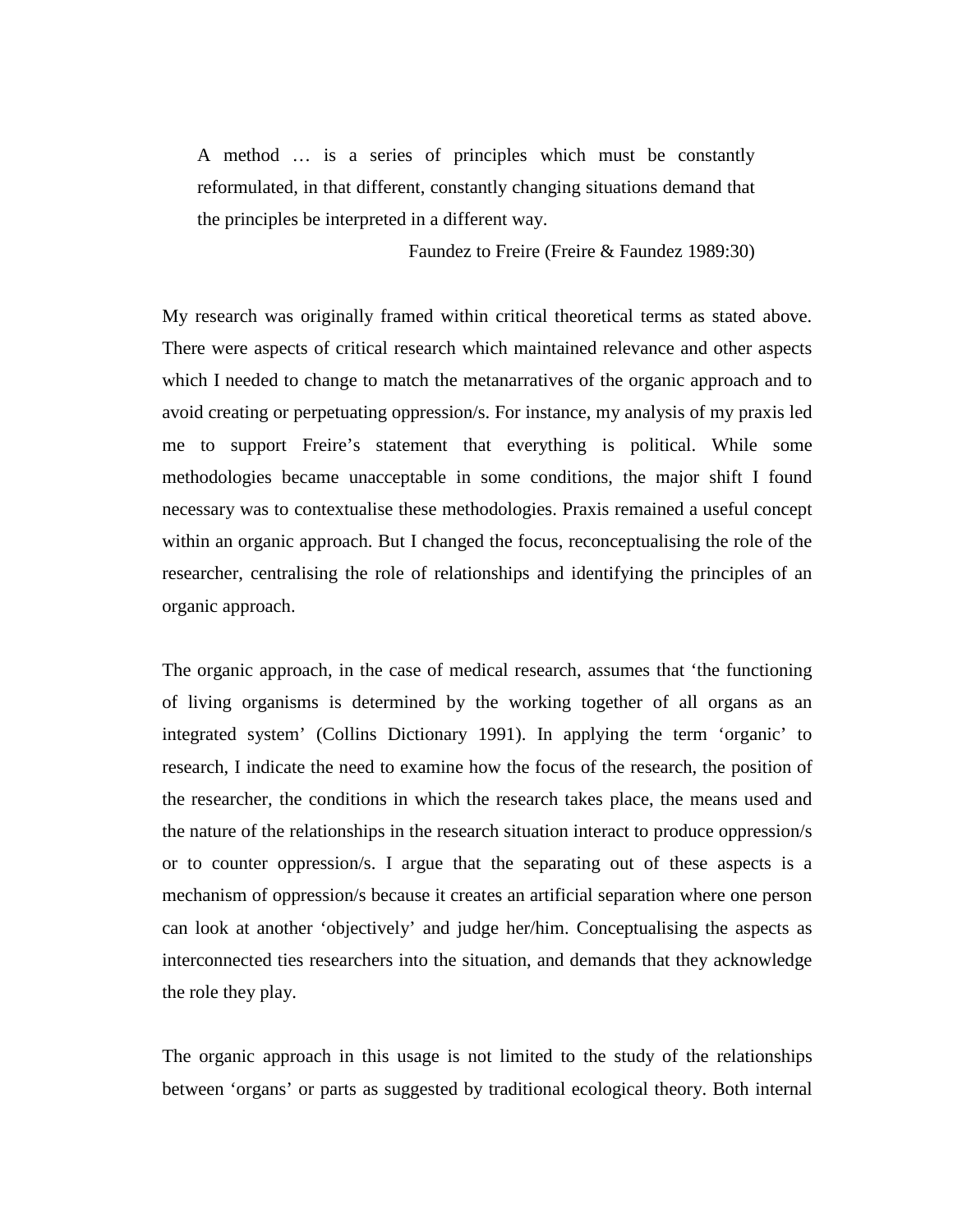structures and relationships are studied as a whole. Any unit studied needs to be done so in context. Moll et al (1992) provide us with an example of the value of researching in context. They wanted to improve classroom teaching. Instead of maintaining the classroom boundaries in the study, they went into the homes of their students, found out what knowledge children gain at home and worked with the children and parents to connect home knowledge and classroom knowledge. The connections they made changed the attitudes of the teachers towards the students and the families toward the school. The research process in this case contributed towards the construction of connections between home and school which benefited all involved.

In examining the question of validity in relation to organic research I found Lather's description of 'situated [sic] or embodied or voluptuous validity' to be most relevant (Lather 1995:59). She names five descriptors of situated validity:

\_\_\_ goes too far toward disruptive excess, leaky, runaway, risky practice

\_\_\_embodies a situated, partial, positioned, explicit tentativeness

\_\_\_constructs authority via practices of engagement and self-reflexivity

\_\_\_creates a questioning text that is bounded and unbounded, closed and open

\_\_\_brings ethics and epistemology together.

Lather (1995:55)

Lather says she names categories of validity to 'work toward a practice that erases itself at the same time as it produces itself' (ibid. 62). 'Such a practice makes space for returns, silence, interruptions, and self-criticism, and it points to its own incapacity …' (ibid. 62). This has been my aim in the praxis, the reflection and the writing.

In this section, I discuss how who I am, what I focus on, where I stand, the time and space I live in, the way I carry out my praxis and the nature of my relationships, are interrelated. I demonstrate how taking this approach lessens the chances of perpetuating oppression/s. It weaves together learnings from positive, critical and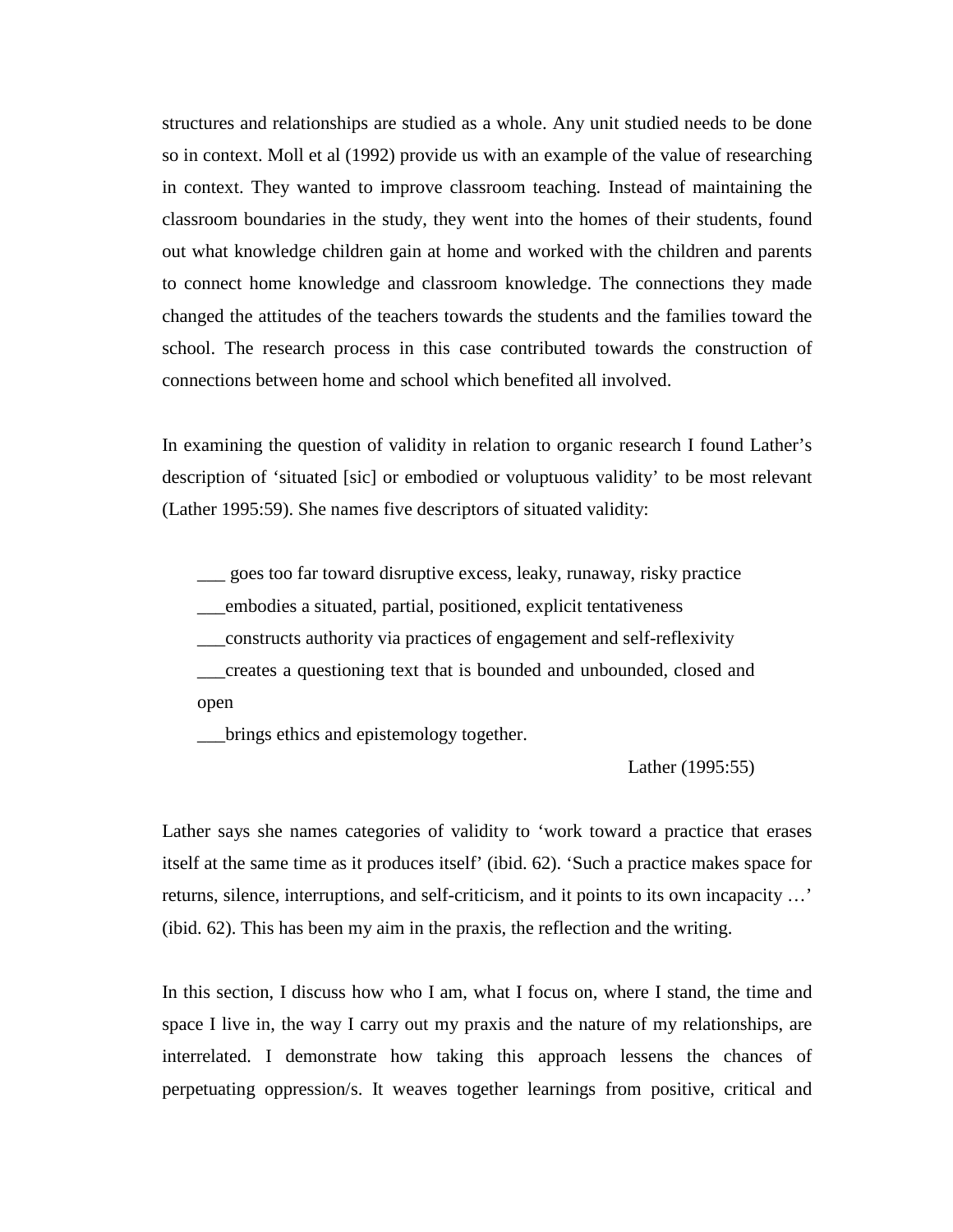feminist approaches with learnings from indigenous research and my own praxis.

#### **Learnings from Maori researchers**

In Aotearoa/New Zealand, indigenous peoples have challenged aspects of positivist and critical approaches to research (Irwin 1995, Royal Tangaere 1997, Te Awekotuku 1991, Smith 1991). They refer to research methods used before contact with Europeans. Smith tells us knowledge was gained through 'observation, practice, and the guidance of kuia or kaumatua (elders)' (Smith 1991:50). She and Te Awekotuku (1991:8) agree that some areas of knowledge production included everyone while in other areas, people were carefully selected because of their particular skills and abilities.

It is obvious from the varied historical reports (e.g. Buck 1950, Belich 1996) that the Polynesians who came to Aotearoa/New Zealand had Maori research methodologies were effective because without these they could not have successfully navigated the huge expansions of ocean which they did to get to Aotearoa/New Zealand. They must have developed also survival knowledge such as food preservation to make the voyage. On arrival there is increasing evidence that they quickly adjusted to the new environment, adapting housing, clothing and food production (Belich 1996). They also apparently quickly established what resources were available that they needed throughout the length and breadth of the two major islands (Belich 1996:38). Their successful colonisation of Aotearoa demonstrates that their finding out methods were effective and the information gathered was utilised for the community's good.

Today, the Maori approach to research tends to reflect Maori cultural values. For instance, the value of holism counteracts the oppression/s that arise from dualistic thinking (Whaitiri 1993:18). The concept of people and resources as *taonga*- gifts which we care for - counteracts the idea that resources, people and knowledge are there to be used or to exert control over others. The acknowledgement of the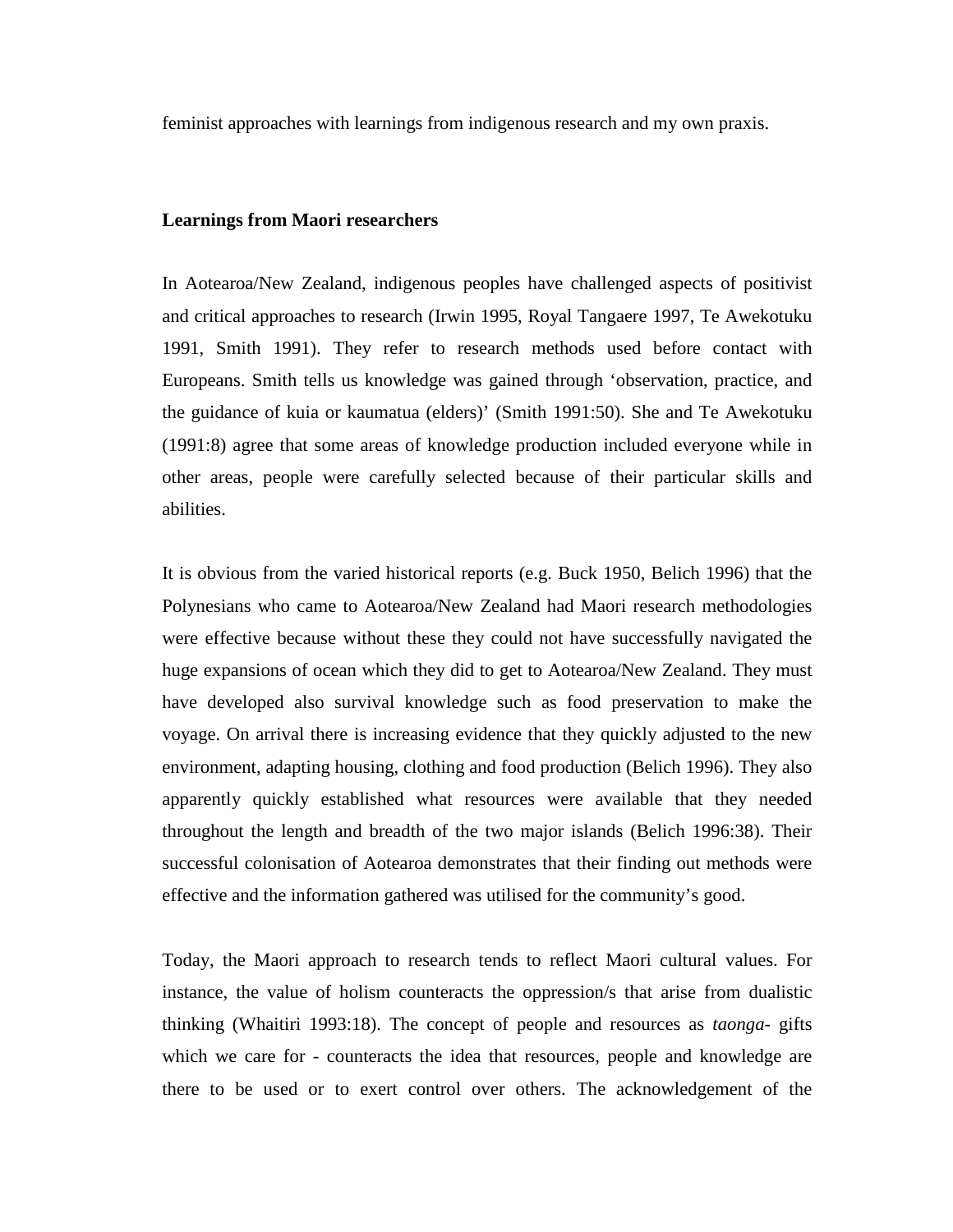interconnectedness of people and the land leads researchers to acknowledge their connections with the research, thus avoiding the pitfall of seeing themselves as the exclusive producers of knowledge. The researcher does not produce knowledge. Instead the research process relies on in depth discussion, debate and other oral communications (Whaitiri 1993). The leader of this process is not usually the researcher but the kaumatua (Bishop 1996).

Maori research today therefore tends to be based on factors such as holism where research cannot be cut into little slices with narrower and narrower foci, an inclusive approach which emphasises the primary responsibility of the researcher to the researched, sharing control of the research process with the researched, and an emphasis on the cycles and spirals of learning which are dominant motifs in Maori culture (Pere 1982).

The values and factors in Maori research have little in common with positivist approaches and are markedly different also to critical approaches. The emphasis is not predominantly on critical reflection or looking for contradictions although some Maori researchers do this (e.g. Smith 1993, Jackson 1987) as on finding ways of maintaining the whole. The researcher is not separable from the situation, their work is contextual, that is, it works within acknowledged conditions and, because of the recognition of interconnectedness, there is an emphasis on the creation and recreation of relationships. The enquiry is not academic. Instead it emerges 'from the experience of people who have been studied, researched, written about, and defined by social scientists' (Smith 1991:47).

The values of Maori research are the values I found most appropriate in my search for ways to end oppression/s in the research process.

### **Focus**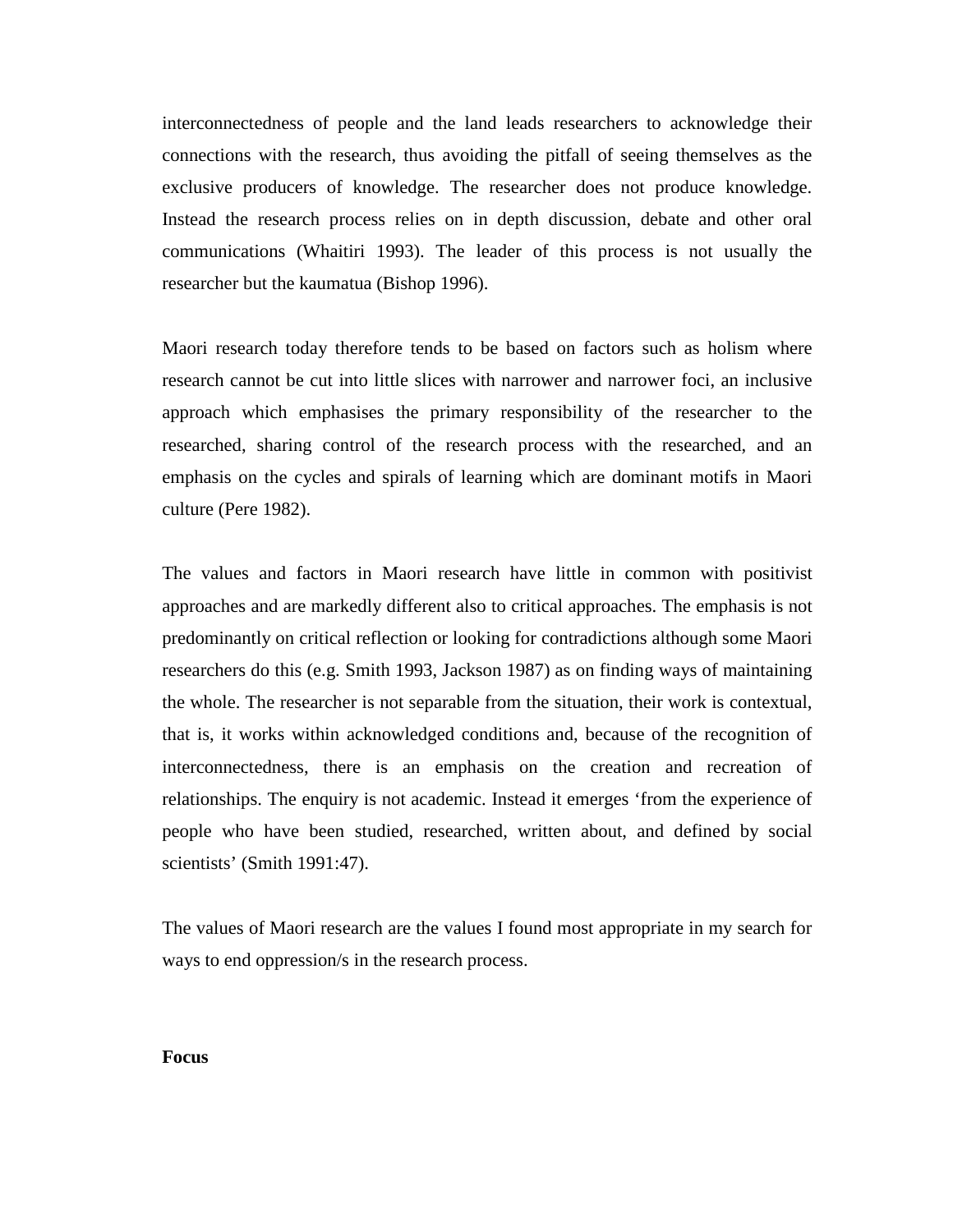There are two interrelated foci of research in the organic approach. First, there is a focus on developing understanding and wisdom in an ongoing, holistic process which becomes the basis of further action. Second, there is constant analysis of all recognised aspects of the process in order to avoid creating or perpetuating oppression/s. It is an ongoing learning process without a start or end.

#### A story of focus

I set out to better understand my own praxis so that I could change it in ways which will undermine oppression/s. I studied my own praxis, my reflections on my praxis and the context in which this occurred. When the period of recording the praxis was completed in May 1994, the focus shifted to reflecting on the recordings and interweaving these with learnings from other aspects of my past experience and recorded learnings of others. This second 'loop' was necessary to identify changes in metanarratives necessary for consistency with the praxis.

I wanted to deal with issues of validity and rigour without setting myself in a position where I was studying 'the other' as this creates an artificial objectivity which perpetuates oppression/s.

Studying one's own praxis is neither new nor do I claim that it is the only possibility for researchers. But in the situation and conditions which I was aiming to research, it appeared the only option which would not contribute to others' oppression/s. I looked to the field of action research because it allowed for examining one's own practice with a view to creating change while still maintaining rigorousness. It had possibilities for the development of understanding. But there was little emphasis in the literature on oppression/s within the research methodologies. This became a limitation because there seemed to be an emphasis on creating validity by rigidly carrying out preplanned methodologies. As stated elsewhere, I found that this required maintaining power over others which is oppressive.

In the area of critical pedagogy, some feminist researchers have chosen to research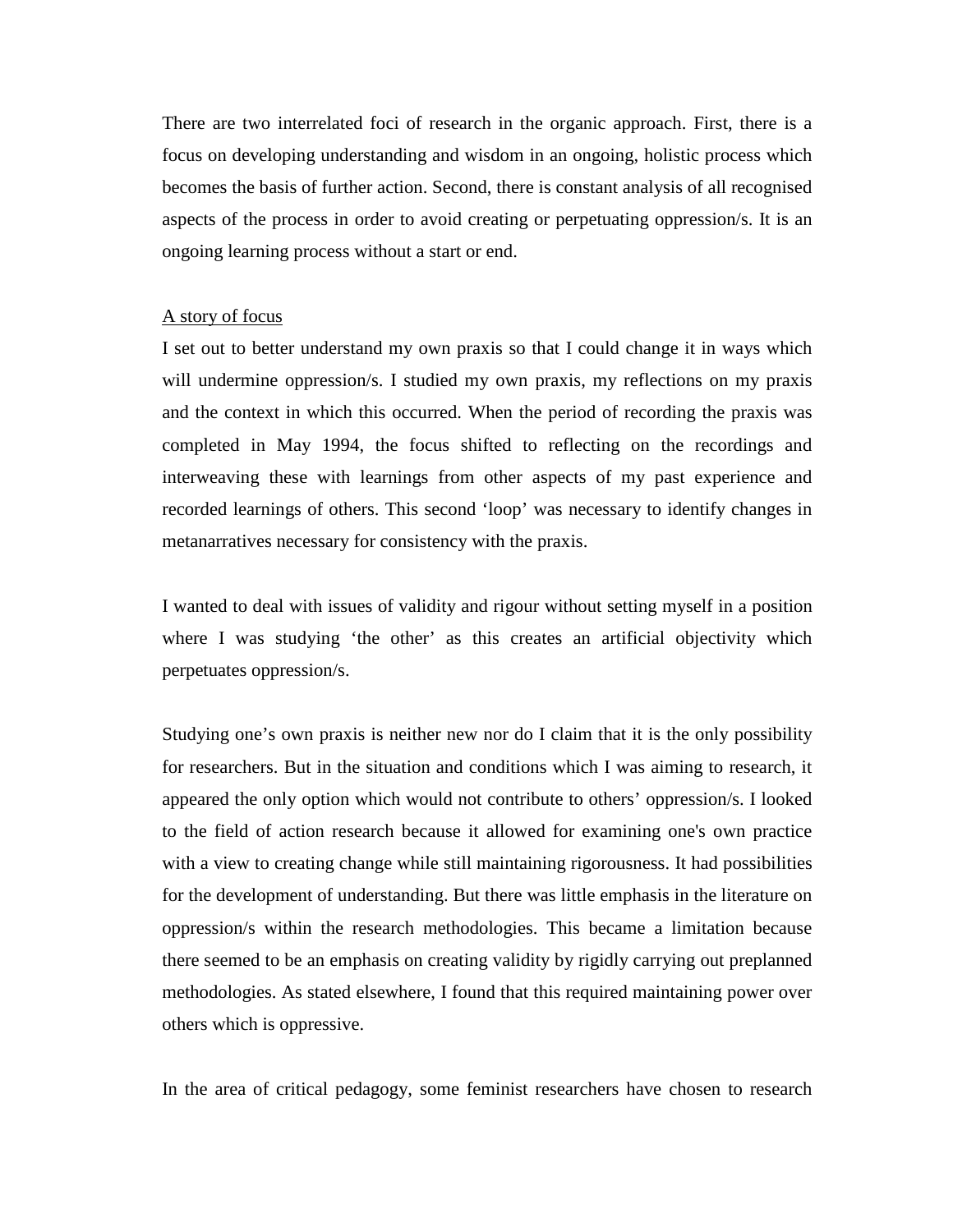their own experience - often in the classroom (e.g. Ellsworth 1989). They have started to tell their own teaching stories, to look at their own practice and at how knowledge is produced in their own situations. For example, one group of women researched their own research experiences, leading them to new insights into their collaboration with male oppression (Drake et al. 1993).

There is a danger in examining one's own practice as self reflexivity can become self absorption. But it does allow a 'freeing' of 'the researched' in this practice. One of the problems with it is that others are so much more interesting. If I filled this thesis with tenants' stories, I would find it easier to capture your imagination and you would be more inclined to see me as offering something. But what I would offer is an interpretation of someone else's life. This is disempowering taking away their ability to name their own experience. And what is worse is that the people whose words I take and use are those least likely to get to read them. To avoid self absorption requires maintaining an awareness of one's small place in the larger context in which the research happens and maintaining a balance between focusing on what needs to change in the situation and what one has to contribute to that change.

As my study progressed I became increasingly dissatisfied with the concept of knowledge I was employing. In the predominantly positivist context in which I worked, knowledge was increasingly equated to information. To be knowledge it needed to be information produced by positivist methods. But it was still basically an ever increasing store of information. Information can be useful and is sometimes necessary. But I found it was increasingly overemphasised. I also knew that the critical approach within which I began the research emphasised the creation of knowledge. This shifted the emphasis away from accumulated information. But I still felt unsatisfied. I eventually realised that what was missing was the side of knowledge which is about understanding. I preferred a definition of knowledge which involved the use of information to increase understanding.

Understanding contributes to building wisdom. Developing wisdom, as described in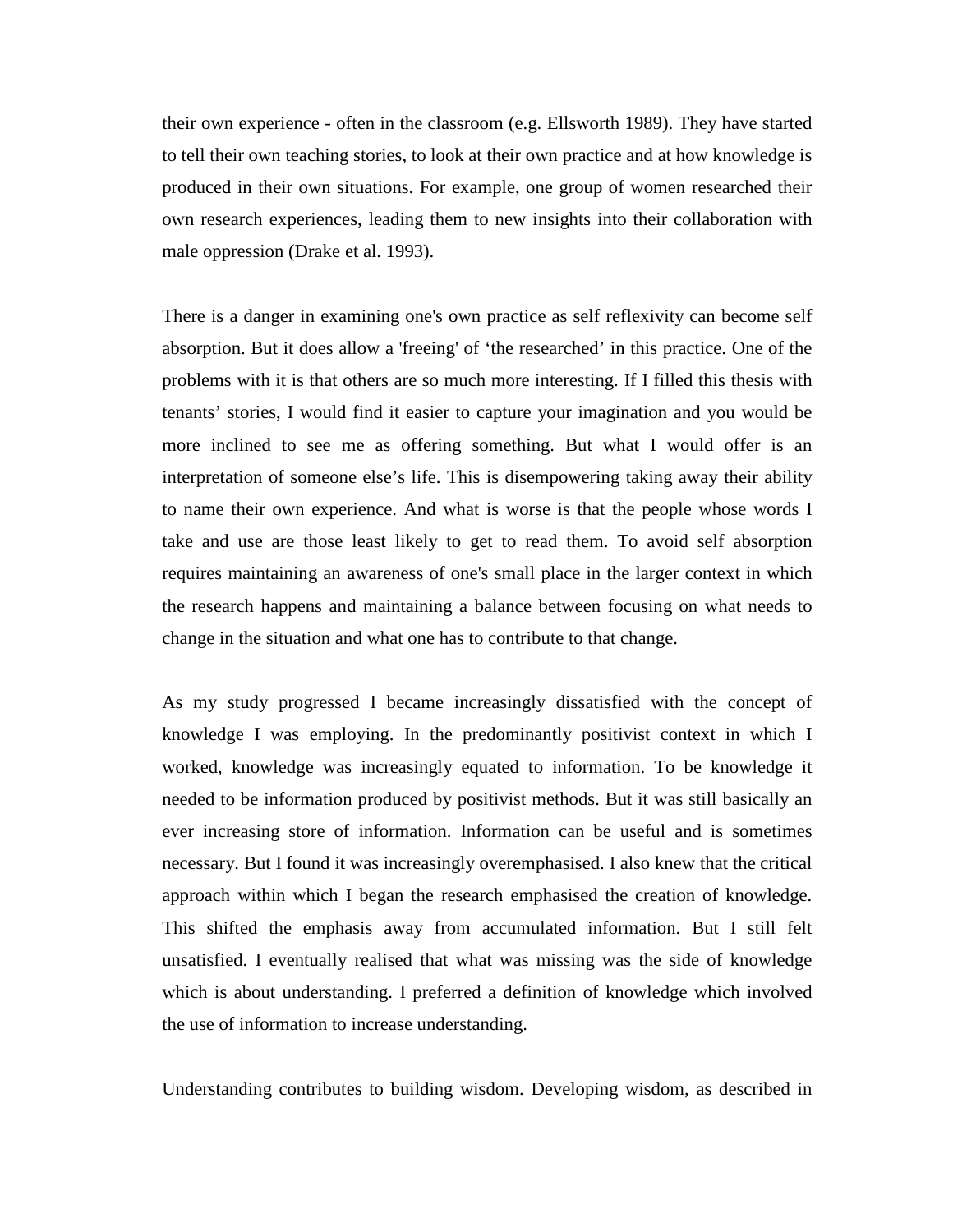chapter four, is more personal and requires broader methods than positivist and critical research methods. These methods are covered below. Its source of validity is in the ability of others to recognise their own realities within the spoken or written word or a person's actions. It is as much about process and approach as about outcome. Its source of reliability is more similar to positivist and critical approaches with the emphasis being on careful collecting of information, a balancing of components and a rigorous selection process.

### **Position and Conditions**

Feminist theorists such as Stanley & Wise  $(1993:33)$  believe that 'a concern with the power relationship in research is central to feminist thinking'. Organic research goes further by dismissing the researcher as a professional producer of knowledge. An organic perspective on research accepts that knowledge can be produced by people who are not academics. The organic researcher is one person in a complex situation who is attempting to learn from a situation in order to better understand the dynamics and to develop wisdom in how to approach future situations. Other people will be learning in this situation but may not be quite as rigorous in their methods or as thorough in their reflections.

Organic researchers will be part of the situation they study. They acknowledge that they are inseparable from the situation. That is, they affect the situation and the situation affects them. This includes every aspect of their being. It may be possible for an organic researcher to begin as an outsider but when s/he enters the situation, s/he becomes part of it and influences it. An outside researcher can see things that are sometimes invisible to an insider and can therefore offer a perspective which may benefit other participants if these participants are managing the research process. This requires dialogue between the researcher and other participants.

In organic research, the whole person of the researcher enters the situation. Any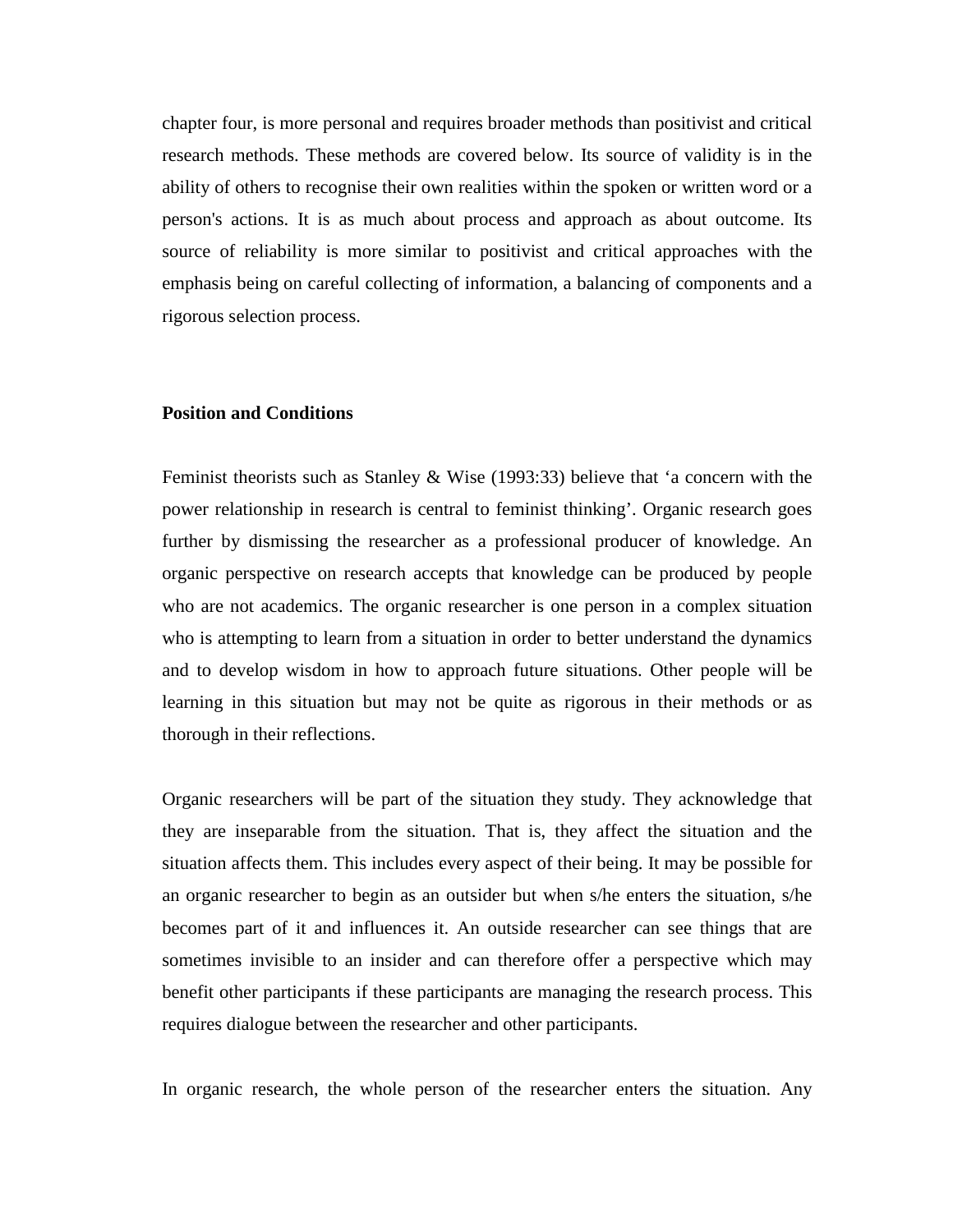attempt to withhold parts of oneself becomes oppressive because it fragments the practitioner/researcher as well as maintaining power over others. Researchers acknowledge that the approach they take 'is conditioned by [their] view of the world, [their] philosophical and ideological position, and by the socio-political context of which [they are] a part' Ellis 1990:23). This is in contrast to action research which is generally used by people who have primary roles in the research situation, such as being a teacher in the classroom where the research is to happen and who tend to examine their specific role. I found that the different roles I took in the situation I studied all needed to be analysed because when I focused on a single role such as my role as researcher I failed to note the influence of other actions of mine. If I tried to analyse everything I did into roles I also lost segments. So I took the approach that I brought my whole being to the research and active situation and it is my whole way of being in the situation that I analysed. As mentioned in chapter three, I realised that I must relate to others in the situation as whole people, not as tenants or staff because by narrowing who they were I excluded parts of their being.

#### A story of position

I was an integral part of the situation I was recording. The position I held during the period of recording, and the effects of this position are recorded in the chapter on position and conditions. In studying my praxis and my reflections on my praxis, I endeavoured not to distance myself from my work in order to interpret it, but to immerse myself in it in order to learn as much as possible about achieving my aims.

In order to address issues of oppression/s, I analysed the roles I was in or was seen to be in. I needed to develop an understanding of the effects of holding a position of power over tenants and being subservient in council in order to avoid reproducing oppression/s and to work at changing the possibility of holding power over tenants or having council hold power over me. In the same way I needed to develop an understanding of the dynamics of power triggered by being female, being white and also by my personal strengths and weaknesses.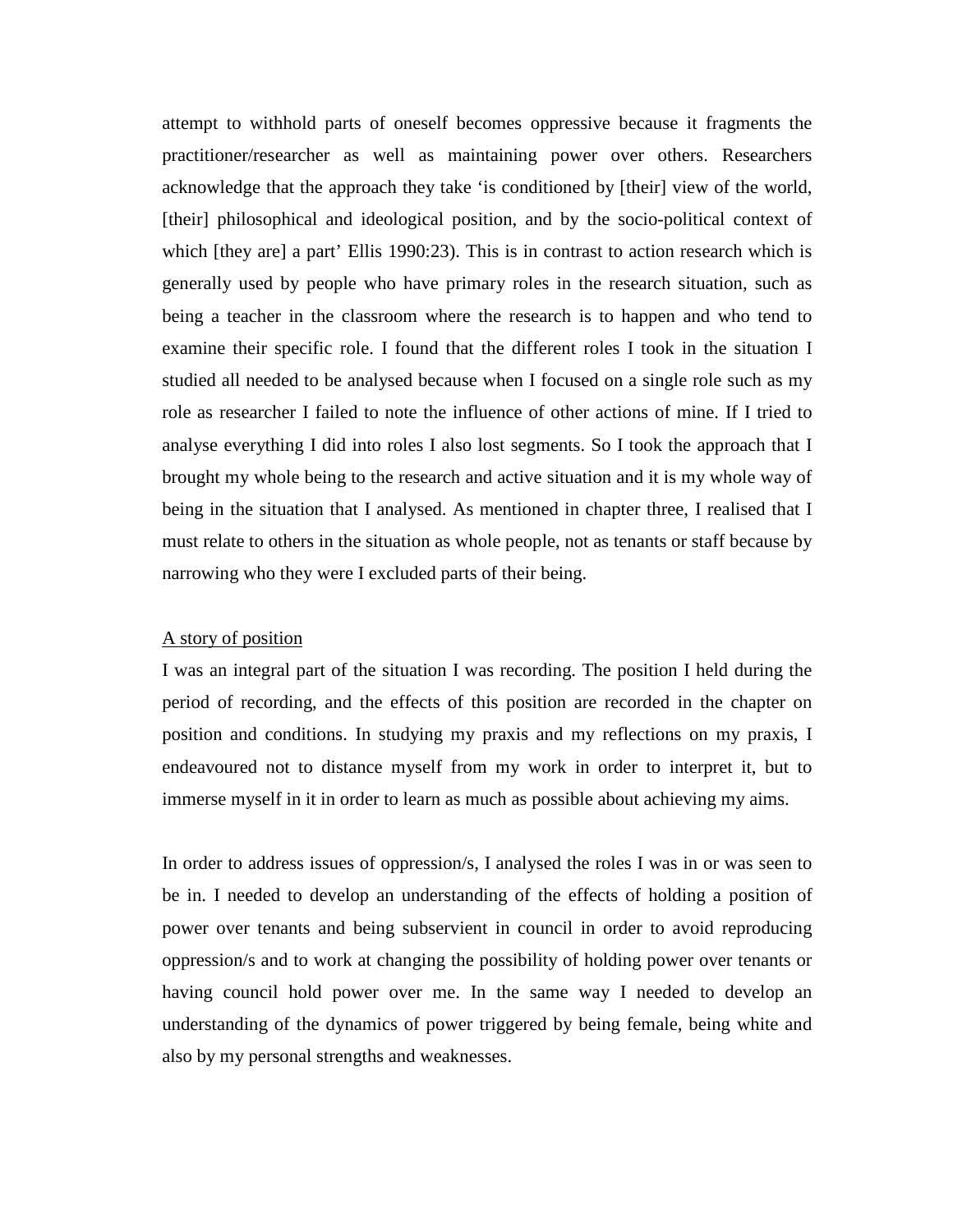The main method of working through the power issues was to form complex and personal relationships with anyone with whom I worked. That is, I had to present myself as a whole multifaceted person and learn to see others in the same way. I outline in chapter three how I first interacted with tenants as tenants rather than as people and what a block this was in my relationships with them. The same applied within council. It was far easier to relate to a manager as a manager and not as a person. But this created unsustainable imbalances. I would begin to act like a victim and this would lessen my ability to lessen oppression/s.

Working constantly on position shifts position. It is not that I change colour or sex but that I change my relationships with others which changes the position as conceptualised by some or all. For instance, being male in Aotearoa/New Zealand today does not mean being an oppressor. But there is a strong tendency for the masculine version of the human species to oppress females of this species. That means that being female is likely to equate with being oppressed. But the oppression is in the relationship between male and female<sup>5</sup>. When this shifts, oppression shifts and with it the perception of position.

Position in this way is shaped by conditions. The organic researcher therefore also looks at the conditions as a whole and weaves research methodologies into the situation in which one is immersed and into an understanding of the conditions which have shaped the context. The organic researcher acknowledges the complexity of situations and the immeasurability and inseparability of the context.

The context includes the major groupings of people, their pasts and present, the social, economic and political influences on these people and the physical environment in which they live. Theory, research, practice and experience meet and mesh in the process of forming understandings of our world.

When referring to male and female here I am not referring to individuals. Neither am I necessarily referring to men exclusively when I refer to 'male' or women exclusively when I refer to 'female'. I use male and female to identify the institutions and groups who are most associated with 'male' or 'female' characteristics.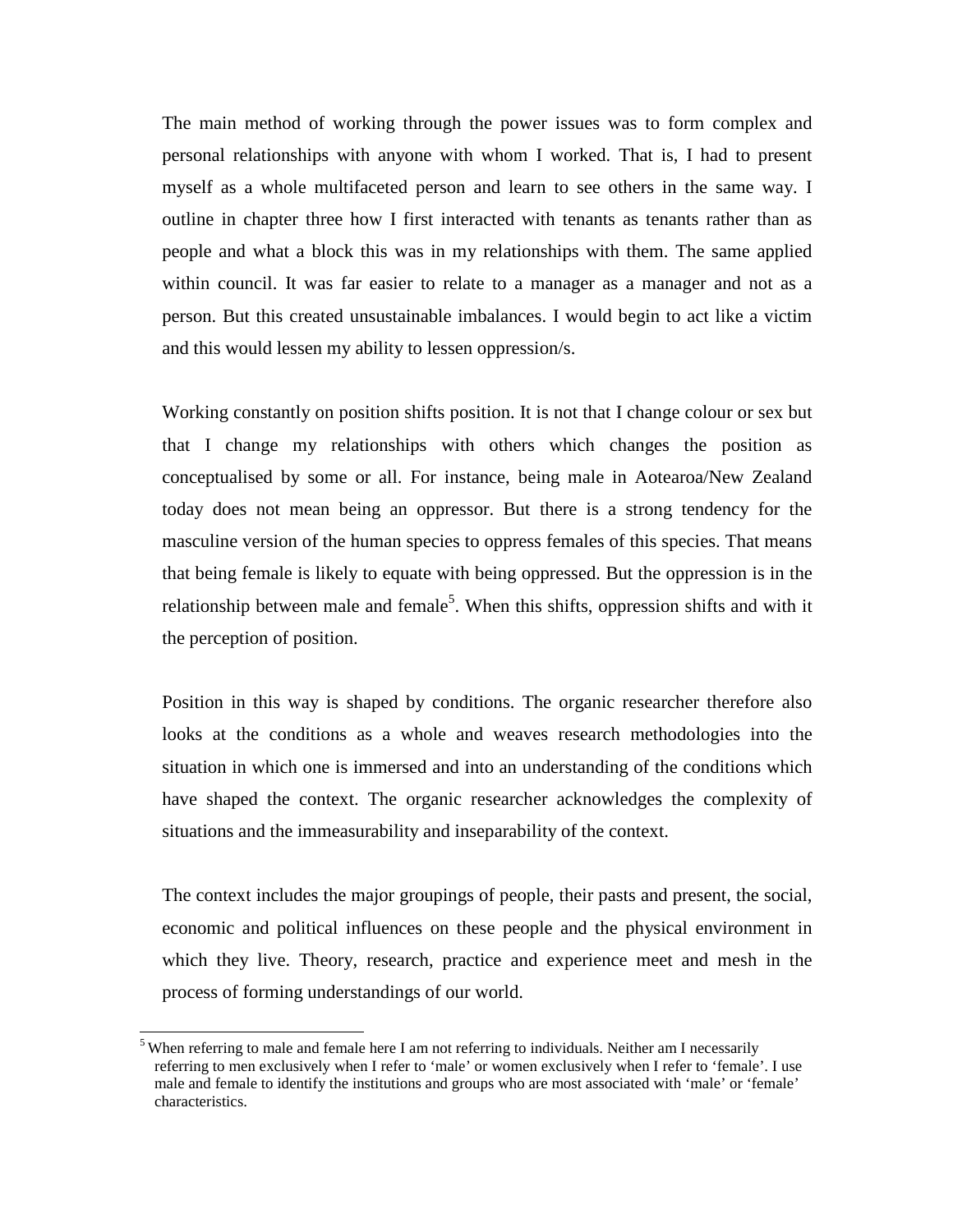I noted also the fluidity of situations. For instance, I tried to record what I thought were straightforward facts to give the reader an indication of the scope of the praxis. I wanted to report the number of housing units owned by council, the number of tenants in housing, and some of the characteristics of these tenants. I found that to write these down as facts for the period of the study meant disguising the constantly changing nature of these features. All these figures changed over the period of recording leaving me only able to give an approximate average or demonstrate a trend if there was one. While it is possible to build in a degree of error and still produce statistics which can help planners, it is more accurate to report the degree of change or stability than to report numbers.

The position of the academic researcher is effectively abolished in organic research. Instead a whole person enters relationships with whole people. This whole person does not control the situation. S/he shares the control with other participants. It is this sharing that undoes controlling relationships and brings balance, not researchers achieving their aims. This person is perhaps more a searcher than a researcher.

### **Means**

Rigor [sic] is a desire to know, a search for an answer, a critical method of learning.

Freire & Shor (1987:4)

Organic research is about creating understanding and wisdom. Wisdom cannot be gained from reading a book although this may be part of the process. Neither is it gained from analysing the results of a survey or interviewing people, although again, these can add to the process. Instead, the means of organic research are constructed from the weaving together of the constantly changing situation with past knowledge of research means. The means may need to change as the situation changes. If they are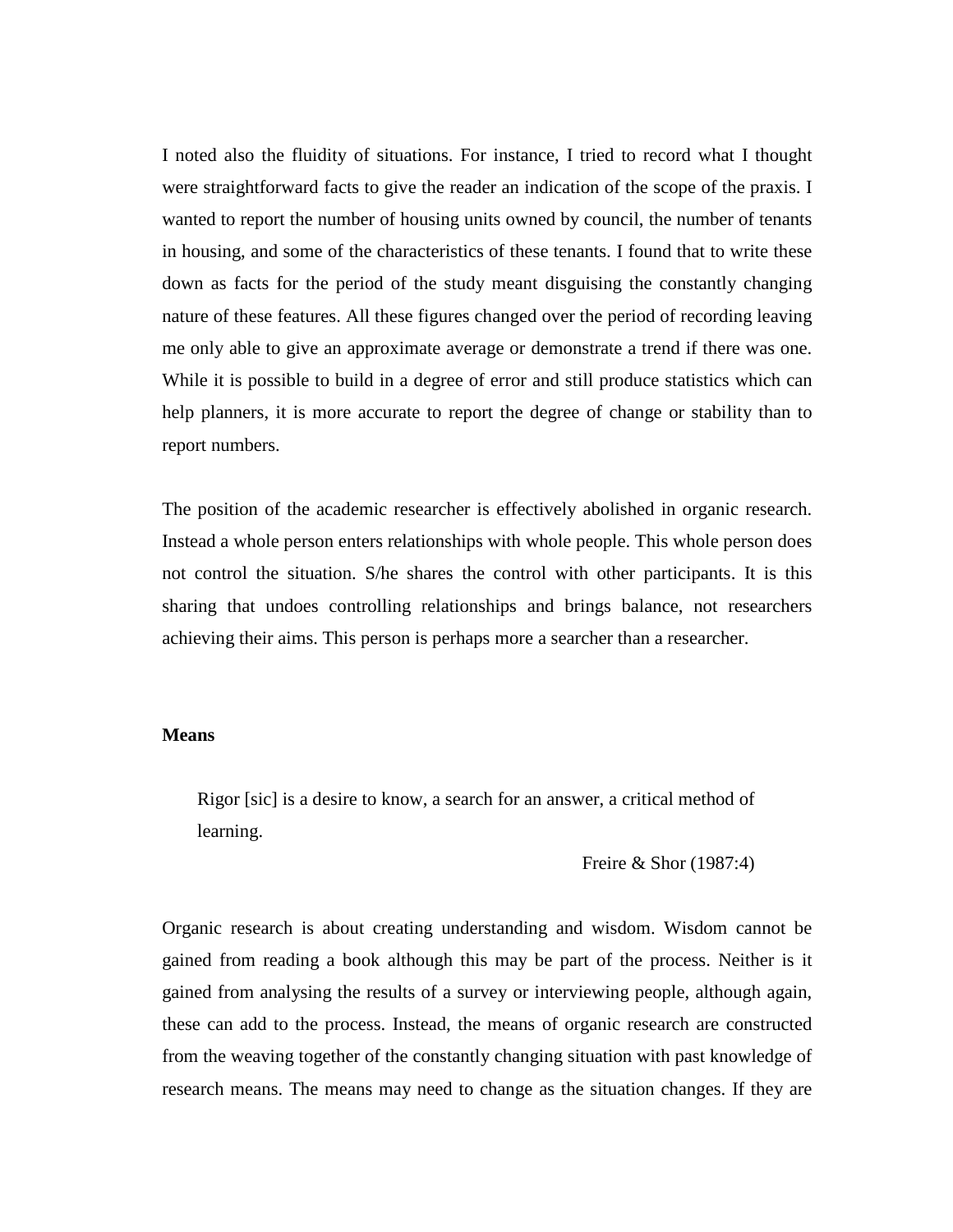established at the beginning of the research period and strictly followed they give the researcher much greater control and a 'neat' piece of research. But it can take control from others to maintain a means when something in the situation is suggesting a change would be suitable. For instance, it would have been easier and 'neater' for me to design a tenant education programme and an evaluation system for the entire period and use comparisons between evaluations to determine the effectiveness of the programme. But I constantly adapted both the programme and the evaluation means to the changing demands of the situation and to take account of the constantly altering relationships and understandings between myself and tenants.

Instead of presetting the means, the organic researcher assesses a range of likely means and enters the situation equipped with possibilities for proceeding. That is, the researcher prepares for the research process rather than creating a fixed plan (Cunningham 1988). The situation is constantly reread to ensure that the means being used are not creating or maintaining oppression/s and that they continue to be appropriate to both the situation and the focus of the research.

# A story of means

The research was part of my everyday praxis. It was the recording of the journey of change that I undertook with tenants and council, the reflecting on the recordings and the journey, and the linking these reflections with other people's reflections on similar journeys.

In organic research, the 'searcher' bases the selection of methods not only on context but on a set of principles. Principles need to be consistent with the metanarratives and the focus of the organic approach. The principles I developed included respect for all people in the situation, naming my reality and encouraging others to name theirs, making space to negotiate these realities, placing my whole self in the situation and relating to others as whole people, and acknowledging the effect of my position on the situation. I also maintained constant vigilance to ensure that no aspect of my search perpetuated oppression/s.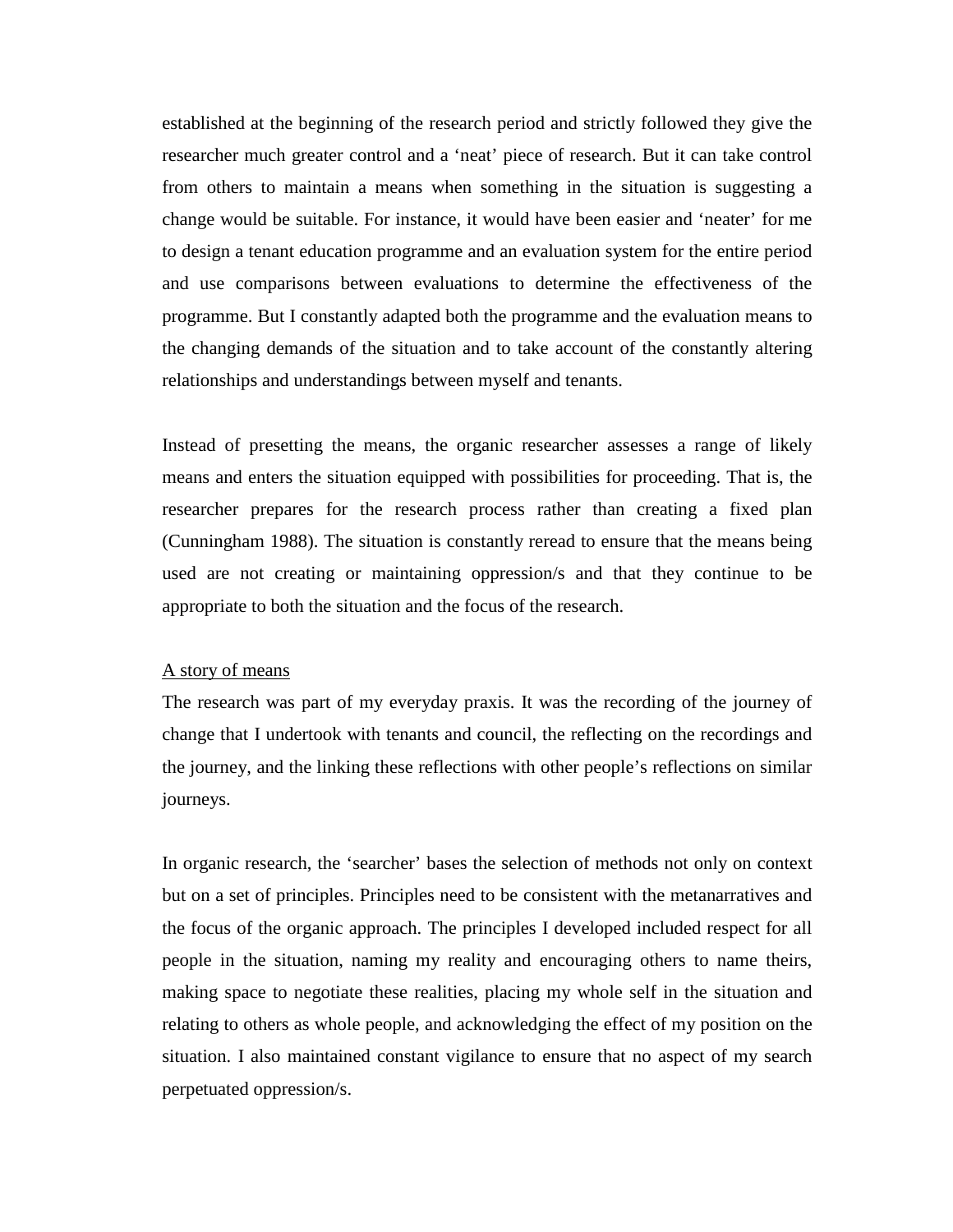The means used for this piece of organic research are covered in detail in the following chapter. Some methods were constant such as daily journal recordings while others such as methods of evaluating changed often. I used a multimethod approach to gain the fullest possible picture.

#### **Relationships**

Relationships are central to the research process within an organic approach. This approach acknowledges the interconnectedness of people. People are made and remade through their relationships. Anyone involved in a research situation is linked by common humanity, a sharing of time and place, and the interactions that occur in this space. 'Organic' implies 'belonging to' the situation.

I found that I needed to be aware that my relationships with others affected how people behaved around me. As my aim was to redistribute power I monitored every aspect of my relationship with other people to ensure that I used processes which made a positive use of power and addressed oppressive relationships. To do this I had to have respect for the dignity of people - both as individuals in context and as groups. Valuing the dignity of other people was a principle I used to guide my praxis.

Relationships within an organic approach to research could be conceptualised as opposite to those within a positivist approach. Instead of taking a reductionist stand, I sought to be as inclusive as possible, taking a holistic stand. This required not only acknowledging and addressing issues in personal relationships, but constantly stepping back to acknowledge relationships at the macro level. Deshler & Selener (1988:15) suggest that what they call transformative research which shares the characteristic of holism, should focus on relationships between 'the micro and the macro, the part and the whole, the local and the global, the subjective and the objective'. This approach to research centralises relationships as does the organic approach to social change.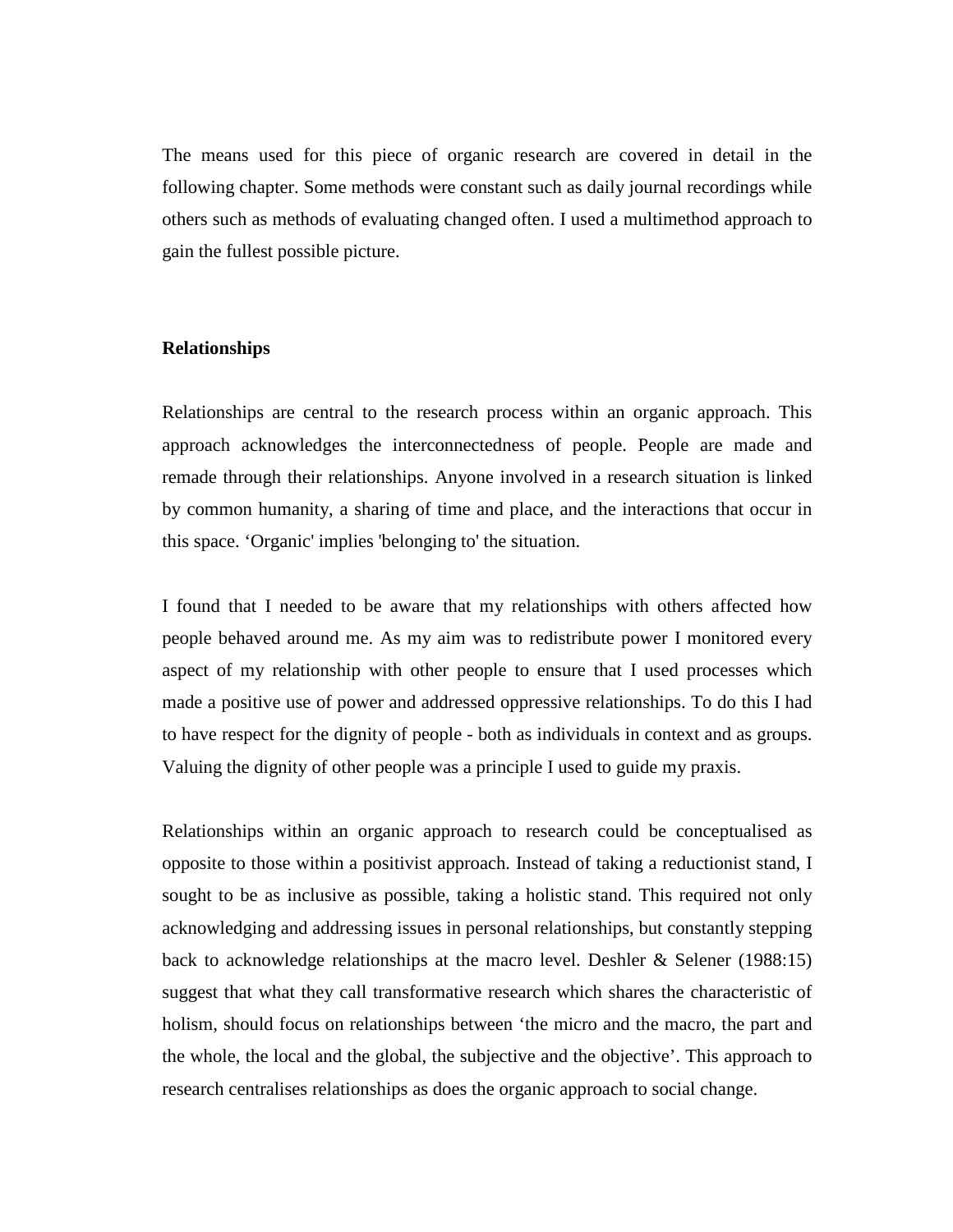### **Organic research and oppression/s**

Organic [re]searchers seek to bring about balance by weaving together throughout the period of the research their past learnings with their current situation. They can do this from any position as long as power within a position is recognised and addressed. [Re]searchers see themselves as an integral part of the situation. They are affected by, and affect, the situation. They enter into relationships with people and are changed by them. They seek to be aware of these changes and to constantly seek to undo power relationships.

### **CONCLUSIONS**

Organic [re]search moves away from the linear predictive model of positivism. It is openly political as is critical research and revolves around praxis to a greater degree than is common in critical research. To carry out [re]search organically means to enter a situation as a whole person and relate to others as whole people. The process of relating is reflected on rigorously and systematically with two aims. The first aim of the [re]search process is to become wise rather than to accumulate knowledge while the second aim is to learn to relate to others as whole people, thus transforming oppression/s that may exist in the [re]search situation.

The organic approach to research is totally intertwined with the organic approach to social change. It seeks balance rather than power/knowledge, can happen from any position and conditions, can use a wide variety of means but these means are flexible and are constantly altered throughout the process to ensure maximum fit and to ensure they do not create oppression/s. The relationships of the [re]searcher are monitored to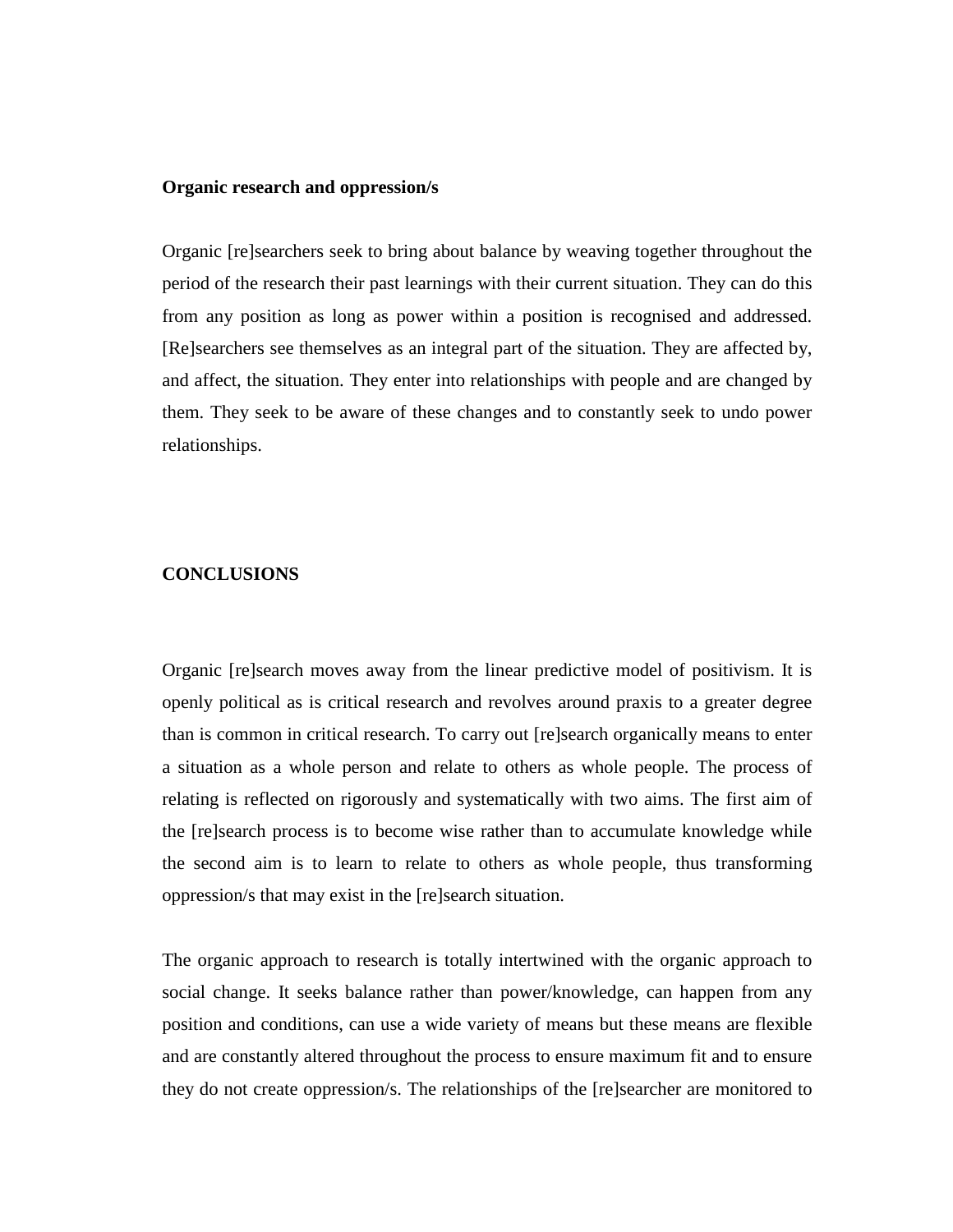ensure they enhance the wisdom of both parties, giving as much as they take. The [re]searcher is a social change agent who gathers information about the process, reflects on this information, and reflects on the reflections.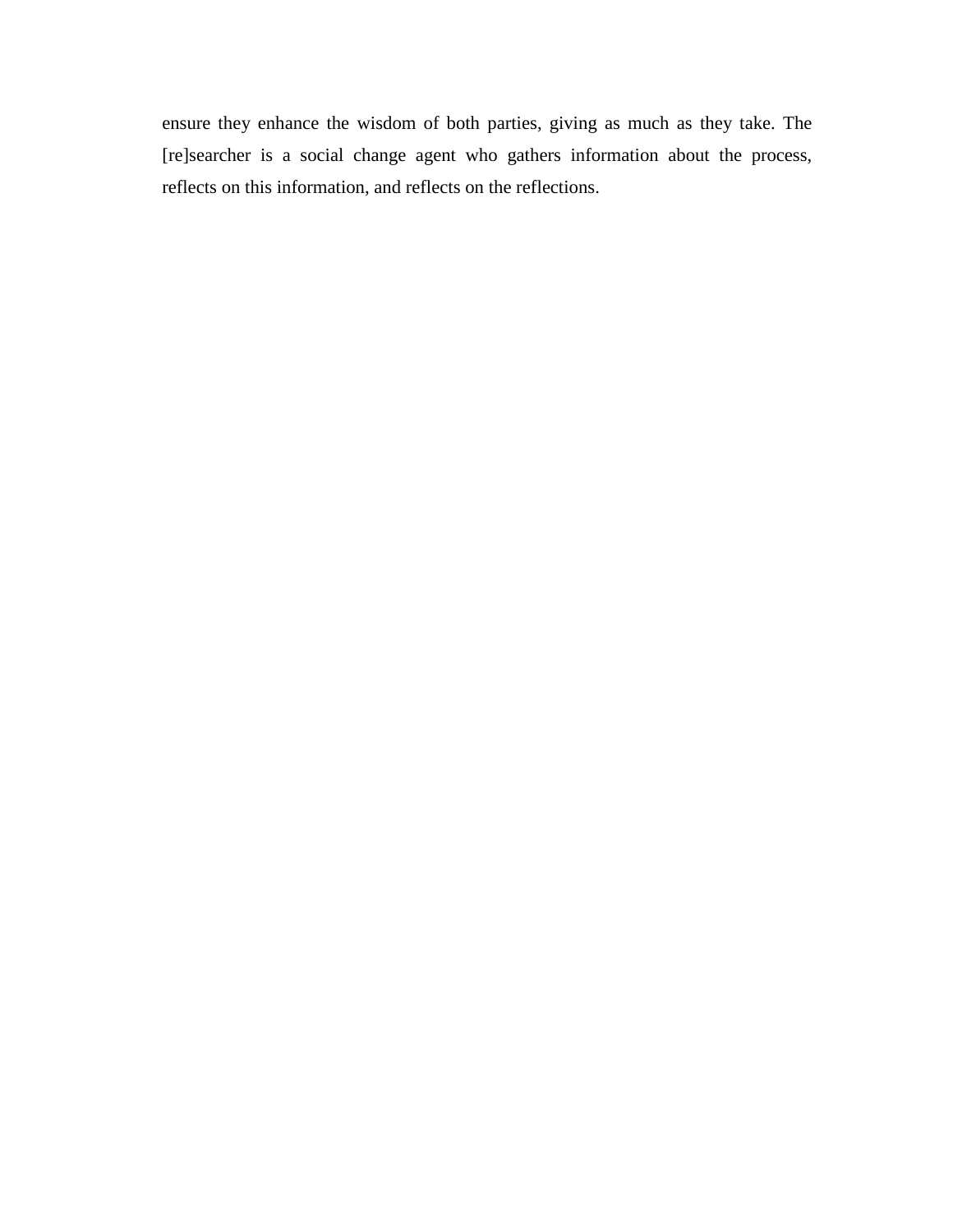Multimethod research creates the opportunity to put texts or people in contexts, thus providing a richer and far more accurate interpretation.

Reinharz (1992:213)

Firestone (1987:16) suggests one reason for this is that 'each method type uses different techniques of presentation to project divergent assumptions about the world and different means to persuade the reader of its conclusions'.

Within the dominant approach, methodologies are part of the bank of knowledge. They belong to the established field of knowledge and any deviation from that which has been established needs to be carefully justified in order to establish validity. Positivists describe their methodologies in research reports in order to demonstrate validity by 'proving' objectivity and a basis in experience. Validity of the methodology is a significant contributor to establishing validity of the research findings.

# A story of counting change

Aotearoa/New Zealand in the 1990s is a country in the grip of new right ideologies. Part of new right thinking is a belief in number crunching, particularly in relation to dollars and cents. The maxim is 'what can't be costed doesn't have worth'. Local governments follow central government in formulating new means of judging worth. All actions are measured in terms of inputs and outputs. Specialist staff are employed to attach costings to social outputs. As part of this shift to the right, I was asked to compute the worth of 'added value' in the 'output' of establishing a tenant committee. $6$ 

I refused this request because I believe human interaction is too complex to squash into inputs and outputs. Speaking in terms of inputs and outputs implies that

 $<sup>6</sup>$  Journal entry, 10 April 1993 (10.2:34).</sup>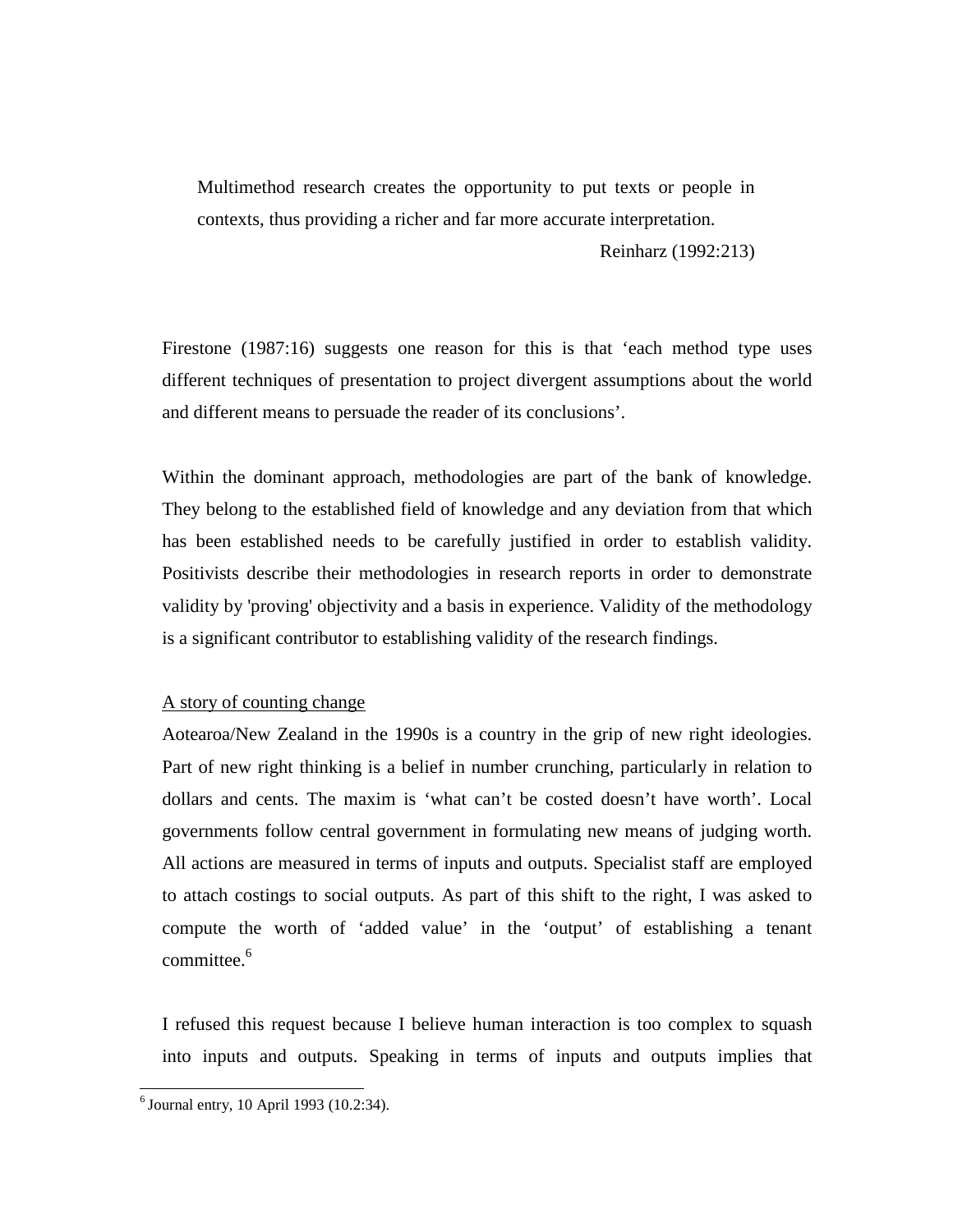something measurable that is put into a system can make a difference which is measurable when/if it comes out of that system. But human interaction is historical, conditioned by context and constantly changing. Even the apparently straightforward action of establishing a tenant committee is complex. First I had to find tenants who wanted to form a committee. If my position required me to start one and I could identify no tenants who wanted one, I would have to negotiate a change in the requirement or manipulate tenants into wanting one by, for instance, offering bribes or requiring participation in return for satisfying identified group wants such as the provision of a community room. If a committee is wanted it takes a number of people to be prepared to come together for discussions. Although I may be the catalyst for this happening can I claim to have started the group? Then there is the problem of what counts as a committee. Does the group need to be meeting regularly, keeping minutes, or making joint decisions? Who decides what counts as a committee?

My input as a council worker plays a role in starting a committee. But to reach an output of this nature requires input from others and depends on local circumstances and conditions. The variables are too numerous to control or measure. I did collect statistics on the numbers of people who attended parts of the tenant education programme and numbers of people who gained certificates (appendix 12). One possible analysis of these figures might is that the programme was statistically insignificant since only about three per cent of tenants attended. The programme would not qualify for central government community education funding because funding in the tertiary area in Aotearoa/New Zealand is allocated according to attendance numbers.

The figures are one tiny part of the jigsaw puzzle which makes up the whole. Taken alone, they cannot possibly answer the question about the success or failure of the programme. Yet many programmes are assessed on this criterion alone.

: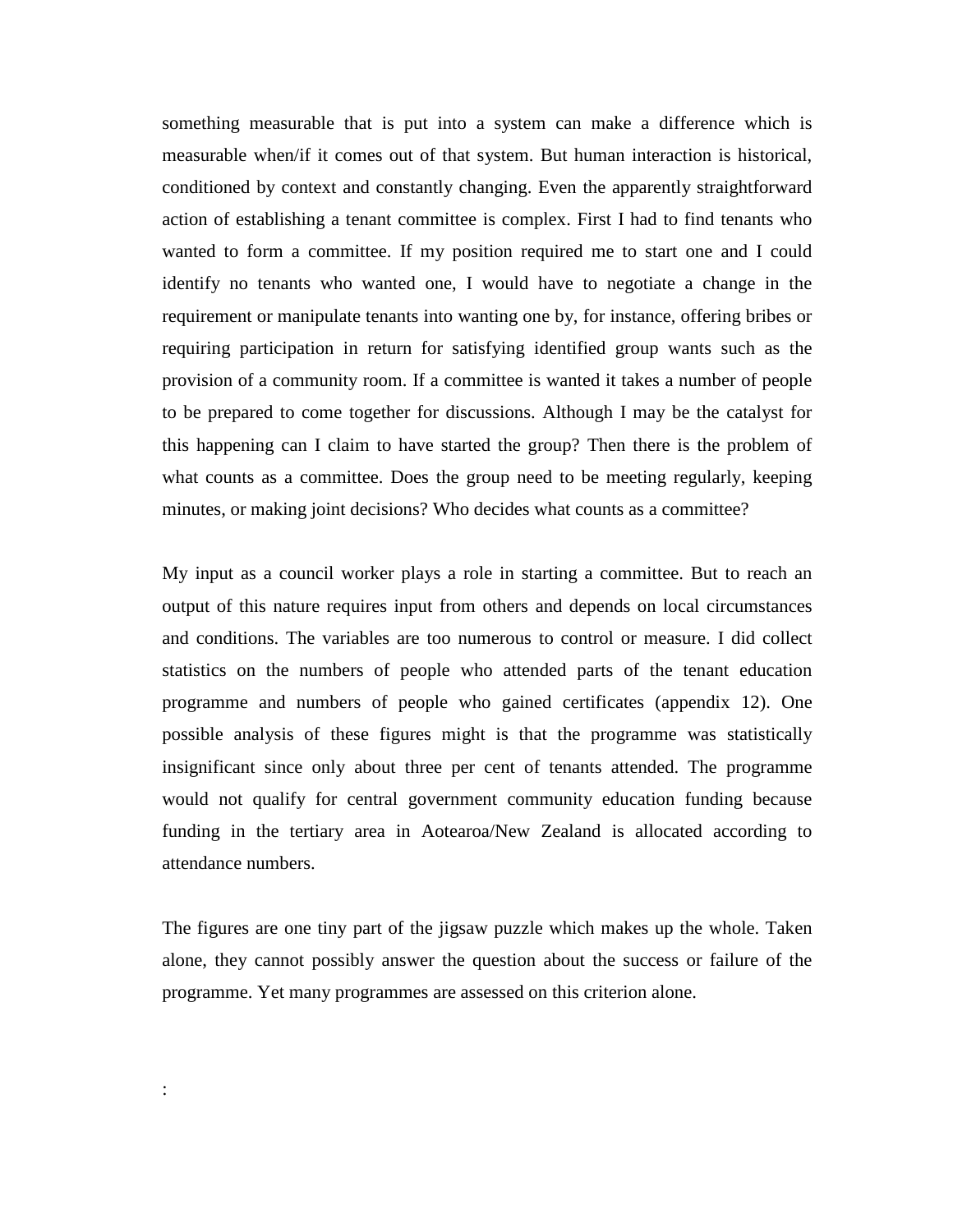Interviews are a popular methodology with many constructive features.

[I]nterviewing offers researchers access to people's ideas, thoughts and memories in their own words rather than in the words of the researcher.

Reinharz (1992:19)

On the other side, Oakley (1981:33) describes interviews as 'techniques and methods of manipulating people and calculatedly treating them as objects in order to get what one wants out of them' (Oakley 1981:33).

Positivists would view my interviews as biased because I knew the interviewees and had personally selected them on a non random basis. I could not justify the selection of the interviewees within a positivist approach. But I could justify the choice within a critical or organic approach. So I went ahead. I chose tenants whom I knew and worked with and whom I believed would be articulate about the conditions in which they lived. I chose those whom I had established relationships with in the hope that the previous relationship would have established a level of trust between us which allowed for more open, frank interviewing. I also chose a mix of male and female, class and culture, age and sexual orientation. I produced all the necessary paperwork, that is letters seeking permission to interview, explanatory letters and an evaluative questionnaire (appendix 14).

Of the five people I chose to interview, two refused and three agreed. The three who agreed had misgivings. One checked throughout the interview that what he told me would not affect his immigration status. Another said that she was used to 'being used' for interviews as she was an unusual 'case'. The third had been interviewed before but thought nothing had changed as a result. Despite these misgivings they all gave me considerable detail about their lives and the conditions in which they lived. They were also articulate about the research process. They were used to telling their stories, seldom saw results from these stories, and they wanted to know what was going to happen to these stories. They quite clearly felt used despite my making every attempt to avoid this, and it did alter my relationship with them. I felt I was perpetuating an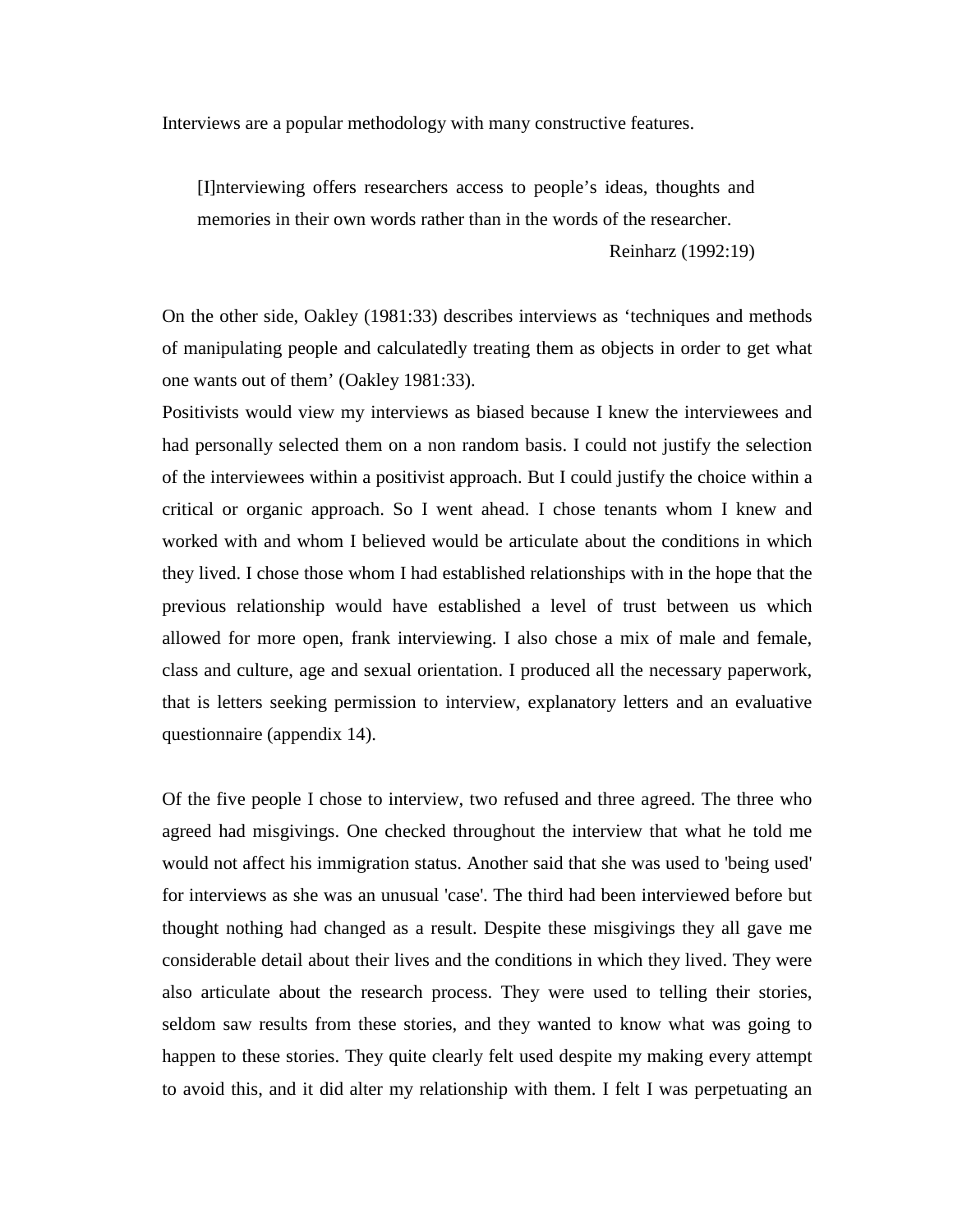aspect of oppression by taking from these people without giving as one does in dialogue. For this reason, I decided not to continue with further interviews.

This did not invalidate the valuable information gained during the interview process (appendix 15). After all, the methodology is a very popular one precisely because so much can be learnt. For instance, Leason (1996:31) found that not only did she learn from the women she interviewed, but the women she interviewed stated that they appreciated the chance to reflect on their experience and to articulate this experience. But since my aim was to contribute to ending oppression/s, there seemed little sense in continuing with a method which was, at least on this occasion, oppressive. I had exposed, as have others (Oakley 1981, Cornwell 1984), the power issues contained in the interview process, issues that hide under the guise of objectivity.

# **Following a plan**

There were many times during the study when I laid out logical plans for my research. The more carefully I followed my logical plan, the less effective and more controlling was the research. I concluded that while positivist research could produce valuable knowledge, the more mechanistic my approach was, the more oppressive my research was. It was destructive of relationships, led to conclusions that were seldom in the best interests of the researched, and caused further damage in the process. This applied to the whole research process. The process of selecting a topic, developing a hypothesis, reviewing the literature, formulating methodology, carrying out the research and analysing the results is a process that maintains control of what counts as knowledge and reinforces relationships where some control others.

#### **CRITICAL METHODOLOGIES**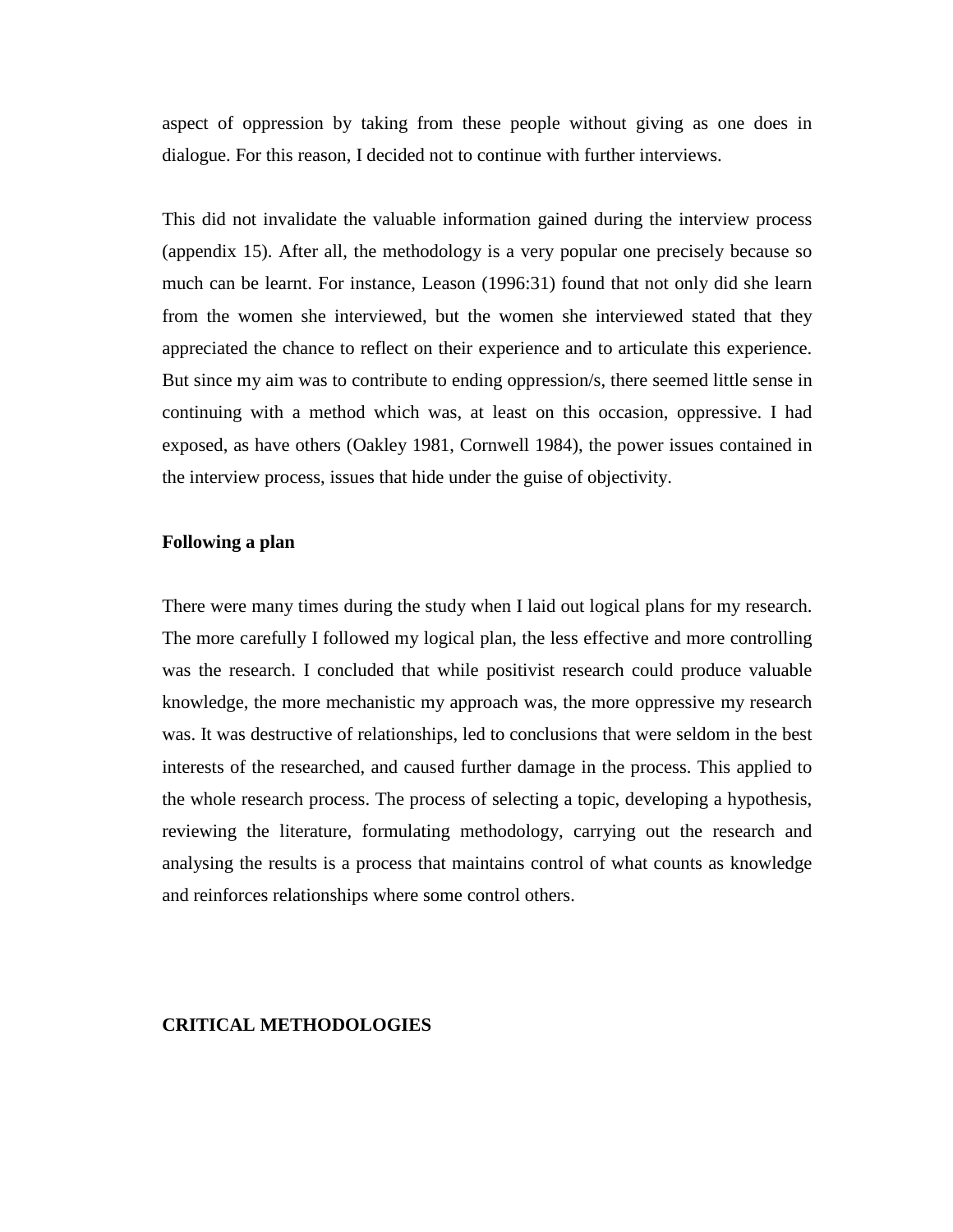While it is quite common for researchers to decide on a situation to be studied and turn to the literature to select appropriate, predetermined, and 'approved' methodologies, more and more researchers are challenging the 'established validity' of such methodologies. They identify historical, gender and cultural biases in methodologies. For instance, Oakley (1981) damns the textbook (male) interview style. Reinharz (1992) reports women researchers identifying male bias in 'objective' research and trying out many new methodologies. Maori researchers such as Smith (1993) identify the cultural basis of methodologies and set about re-establishing guidelines for Maori research. Tupuola (1993) has begun the same process for Samoan research. These writers practise research within critical and feminist approaches.

A feature of critical approaches is their dialectical nature. ' 'Dialectics' is a general theory of the nature of reality and of the process of understanding reality' (Winter 1989:46). A dialectical approach features change. It opens the way for social change by questioning why things are the way they are.

Whereas positivist methods suggest that we must observe phenomena exhaustively, and define them precisely in order to identify specific causes and effects, a dialectical approach suggests we subject observed phenomena to 'critique'. This entails investigating (1) the overall context of relations which gives them a unity in spite of their apparent separateness and (2) the structure of internal contradictions - behind their apparent unity - which gives them a tendency to change, in spite of their apparent fixity.

#### Winter (1989:52)

The dialectical approach exposes relations of power, thus exposing oppression/s. Without this exposure oppression/s cannot be destroyed. This section addresses two 'methods' of the critical approach which I used in my study. The first is Freire's concept of praxis. The second is critical action research which is an approach I initially attempted to work within. I examine how the use of these approaches helped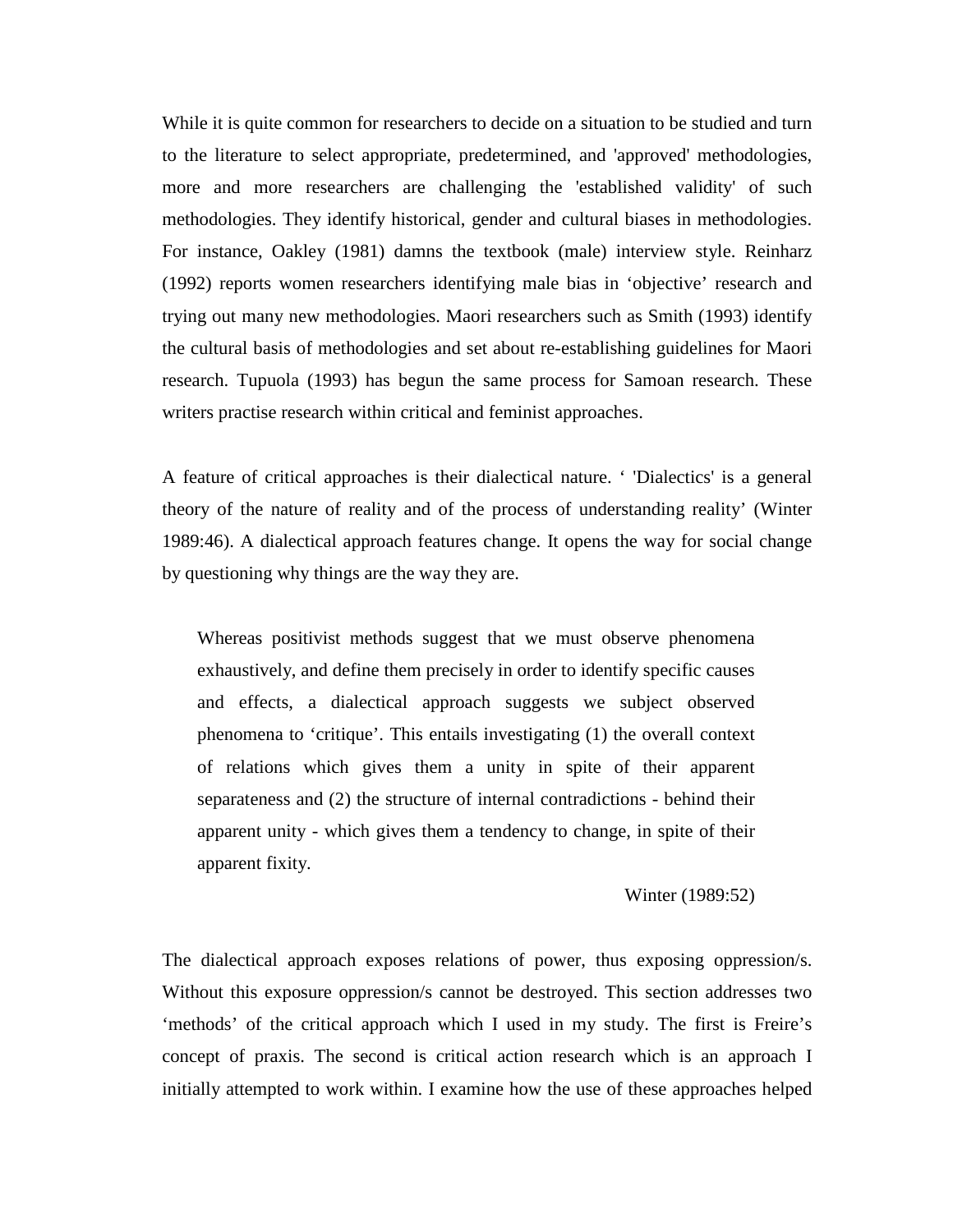or hindered my quest to end oppression/s.

### **Praxis**

When people do not reflect on their everyday lives, they do not become aware that there is a gap between those ideas and values and the acts we perform in our daily lives.

Freire (1989:25)

Freire used praxis to overcome the gap between theory and practice. Carr  $\&$  Kemmis (1986:150) describe praxis as

… action which is considered and consciously theorised, and which may reflexively inform and transform the theory which informed it (p. 150). [I]t is a response to a real historical situation in which an actor is compelled to act on the basis of understanding and commitment (p. 191).

### A story of praxis

As noted in the introduction, praxis is fundamental to this thesis, but here I will limit discussion to praxis as a 'method', or more accurately as a finding out process. Although Freire used praxis in relation to working with the oppressed, he also carried out research using praxis. All his recent books are reflections on his practice. I found that praxis was one way out of the positivist quagmire of planned methodologies. Praxis made the process of discovery constantly responsive to changing circumstances.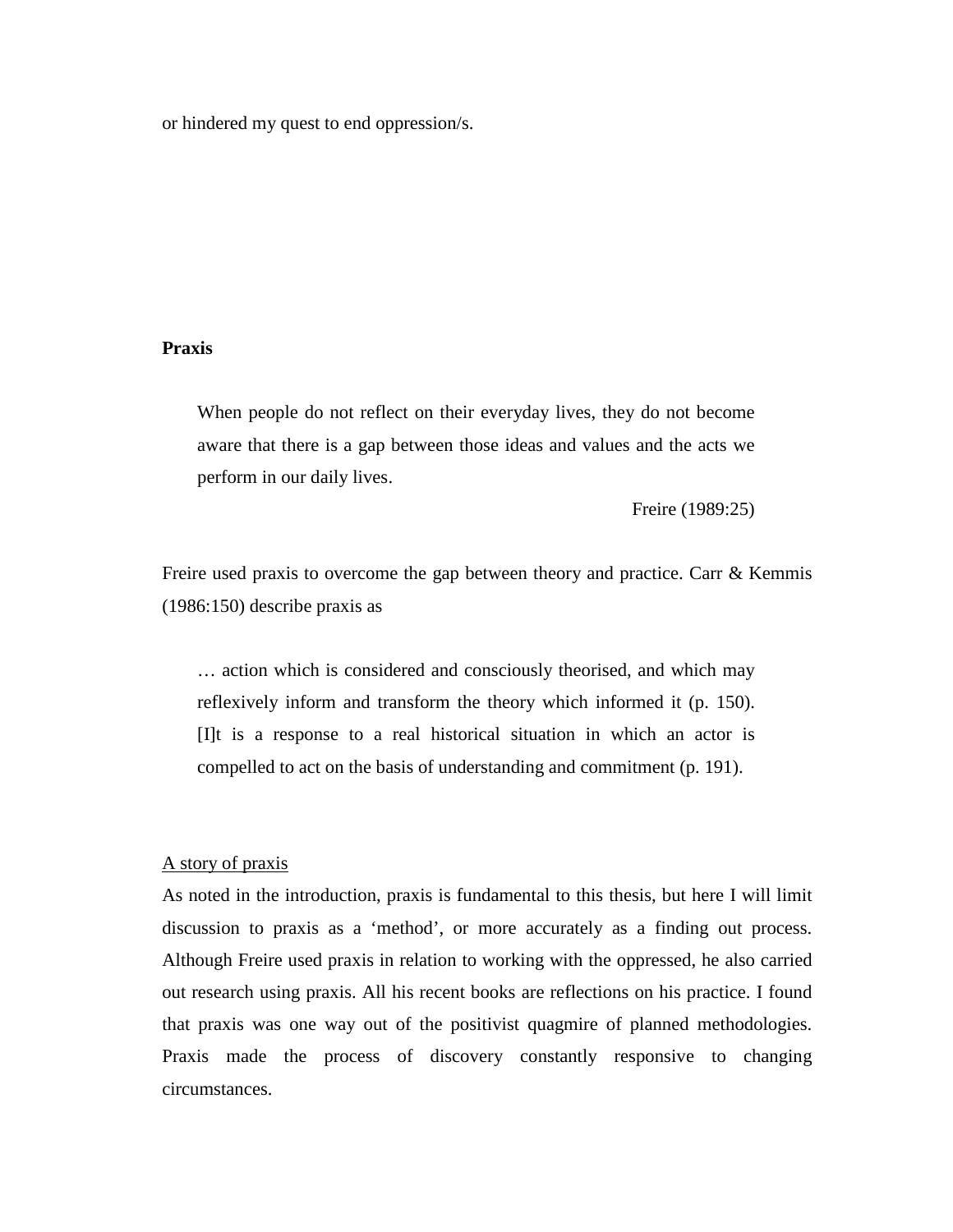In the research process, I planned the finding out process but instead of carrying the planned process out with great precision, I constantly took time out from the action to critically reflect on progress and as a result of this reflection altered my original plans. I did this at points where an issue arose because of a clash in principles or values, on completion of a section and when I was planning the next section. For instance, I critically reflected on my method of carrying out the baseline interviews which I described earlier in this chapter. This reflection led me to a decision not to use interviews again because of the perpetuation of oppression/s that occurred in the process. I had to find different and non oppressive ways of collecting information. Each method I used was examined for its potential to maintain and create oppression/s. The process of praxis created a fluidity and hence a responsiveness to changing conditions.

As time passed, and circumstances changed, I reflected on my decision not to use interviews and made a decision to use this methodology again in these changed circumstances because I thought that my relationship with the people I wanted to interview had changed enough for the power imbalance to be gone. In this case, I was wrong. I found further interviews negatively affected my relationships with the people concerned.

The advantage of praxis is not only that one's actions and theories become more coordinated, it is also that few decisions are final. Practising praxis means remaining open to receive new information, to make new interpretations, and to adapt to changes in circumstances. It thus allows for the possibility of identifying and stopping oppressive practices and changing oppressive relationships.<sup>7</sup> But praxis alone was not enough. I found that I needed to expand the action reflection cycle to weave in context, to reflect on the reflecting process and to acknowledge my imbeddedness in the context. Carr & Kemmis (1986:192) claim that praxis can emancipate

 $<sup>7</sup>$  It is not sufficient in itself because the method of praxis can equally be used to plan how to be more</sup> oppressive.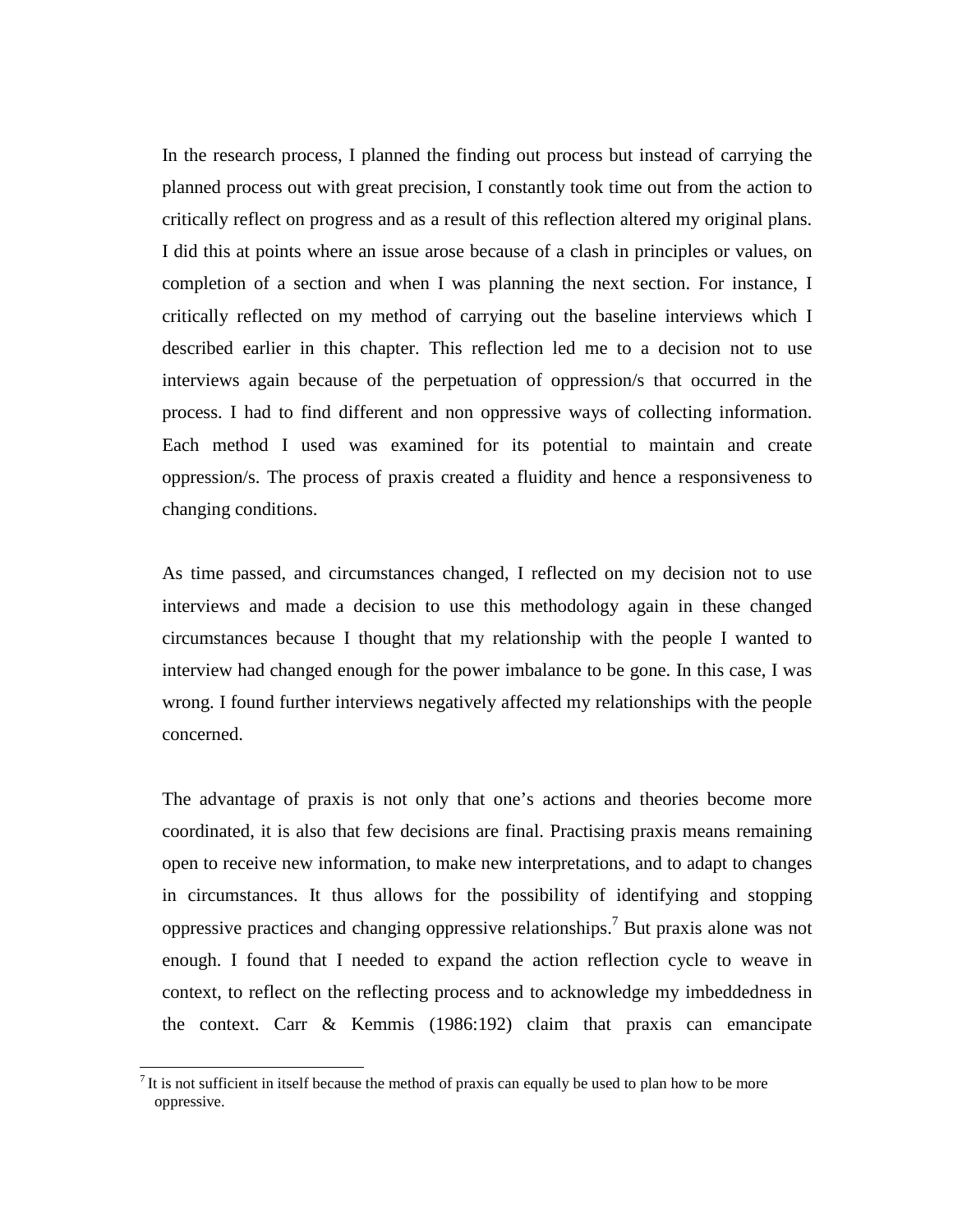'practitioners from the often unseen constraints of assumptions, habits, precedent, coercion and ideology'. In my experience, this is not possible. Praxis offers opportunities to expose these factors and allow for change, but it does not free the practitioner from them. I found that the practitioner needs to be aware that there will always be aspects of one's actions that one is unaware of. Freeing oneself of one assumption can lead to the creation of another. Praxis allows for reevaluation of conditions and action on some of these conditions some of the time, but does not free us from conditions which constantly shape us. Lather defines praxis as 'a self-creative activity through which we make the world' (1991:11). I qualify this to say it is a self creative activity through which we become involved in shaping change.

### **Critical action research**

In the last chapter I discussed the nature of action research. In this chapter I examine the methodologies of critical action research. There is often little difference in the methodologies of the different types of action research described by Tripp (1990). They all tend to use one or more methods including participant observation, ethnographies, interviews, surveys and questionnaires. Reinharz suggests that 'multimethod research creates the opportunity to put texts or people in contexts, thus providing a richer and far more accurate interpretation' (1992:213). Information collected through different methods can be triangulated to gain a fuller picture. For instance, the analysis of written documents can make groups with oral histories invisible. Written documents such as minutes also tend to reflect one version of any set of events. There may be many versions. Their primary use is often as 'markers' which can give a researcher a record of dates, decisions, and who was involved (Altrichter 1993).

While these methods and triangulation of data are common to different types of action research, critical action research also includes critical reflection on the data. That is, while the positivist analysis process focuses on gaining an accurate picture of the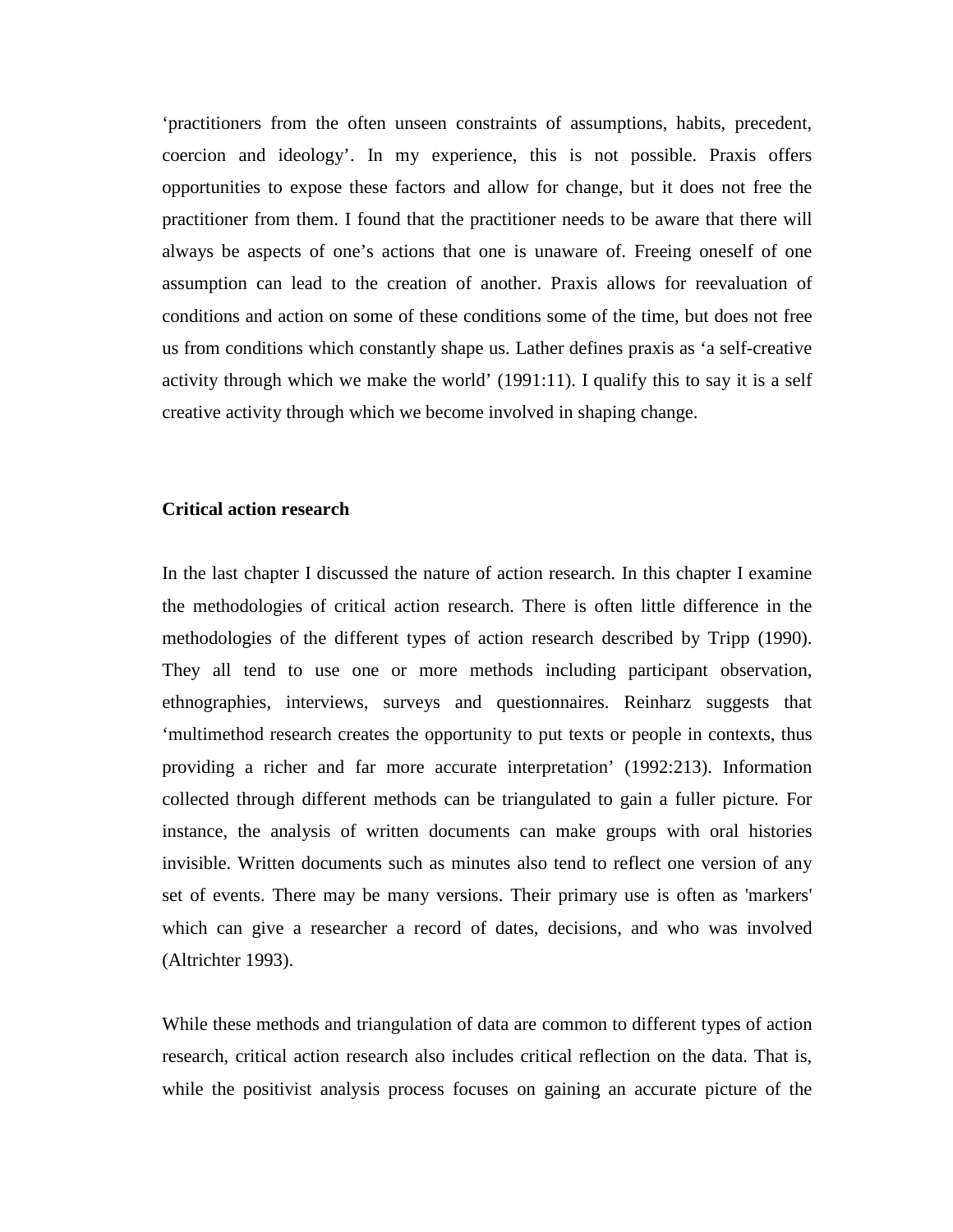situation, critical analyses focus on what power relations can be exposed through the data (McNiff 1988:49). In relation to teachers, this process 'enables teachers to know what they know, how they know it, and to extend it' (Holly & McLoughlin 1989:261).

To examine power relations the

… research process seeks differences, contradictions, possibilities and questions, or ways of opening up new avenues for action. The initiator of a research process is not an uninvolved observer but an implicated participant, and situations cannot be reduced to a consensus, but must be presented in terms of the multiplicity of viewpoints which make up the situation.

Winter (1989:62)

McNiff (1988:8) argues that many methodologies can be used because the focus is on the inquirer more than the methodologies used. In this way, McNiff and Winter distance critical action research from the positivist concept of the unbiased objective researcher and the observation of natural phenomena. Validity in action research involves the critical ability of the researcher as well as the methodology.

#### A story of critical action research

There were aspects of my analysis which reflected a critical approach. For instance, I analysed how power works within council and how the power relationship is maintained between council and tenants. I was a social change agent who was systematically monitoring and critically reflecting on my praxis. My aim was to change relationships of power. I also took a rigorous and economical approach (Winter 1987:33) while making 'conscious, critical shifts' so 'that there [was] a sensible and informed sequence in the whole process of enquiry' (Bawden 1991:36).

I found that a high level of awareness is needed to be able to be critically reflective on a situation.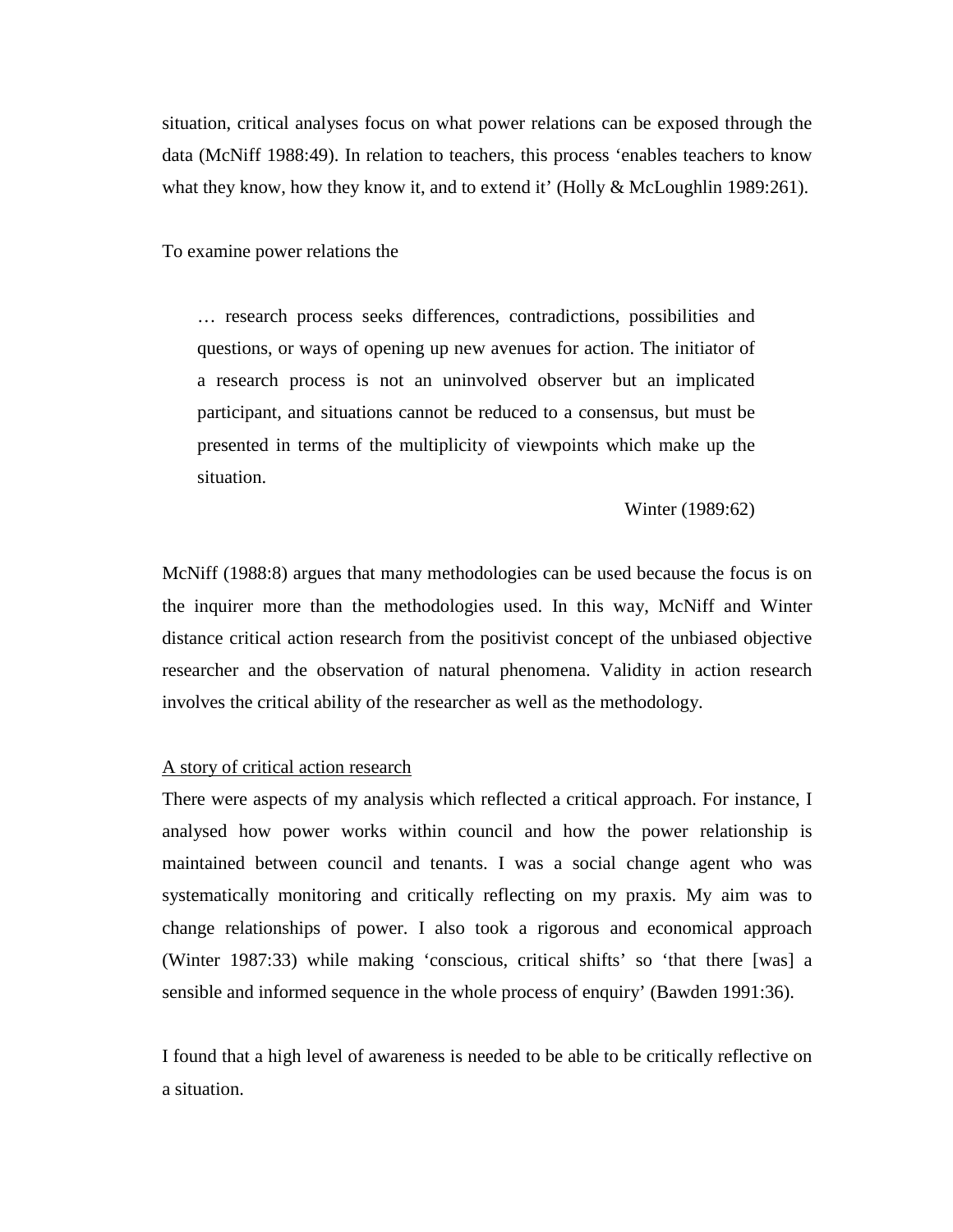[T]he real issue of participant observation is not the amount of participation versus observation, but the extent to which the person can question the grounds for the action being carried out.

#### Wadsworth (1984:40)

I found the level of questioning that was possible was linked to time and situation. There were many instances where I used practical or technical types of action research cycles to make adjustments to the education programme or other social change action. I took time out to critically question the methods, processes and structures. The more major questioning could happen, for instance, when I completed a term and took two to four weeks to stop, assess direction and progress and make changes. Questioning in more depth took more time and required complete removal from the situation. This is a limit to action research as employed by teachers and other professionals. A deeper questioning can be difficult if not impossible for two reasons. First, while being involved in a situation gives one the opportunity to observe in more detail than may otherwise be the case, it can lead also to great difficulty in gaining an overview. Day to day issues block the bigger picture. Secondly, a deeper questioning can lead to an identification of oppressive structures and methods which individuals cannot change without relinquishing their positions. Awareness of oppressive structures can make a position intolerable.

The involvement of others in the research process is often called collaboration. Winter defines the term as meaning 'everyone's point of view will be taken as a contribution to resources for understanding; no one's point of view will be taken as the final understanding as to what all the other points of view really mean' (1987:56). Because I was encouraging maximum possible participation in all aspects of the programme planning and execution by tenants, I could not make changes without their agreement. Imposing changes meant taking back control and thus reinforcing tenants' lack of control. But although what I did may fit within Winter's definition of collaboration, I would call this low level collaboration because the people I worked with were not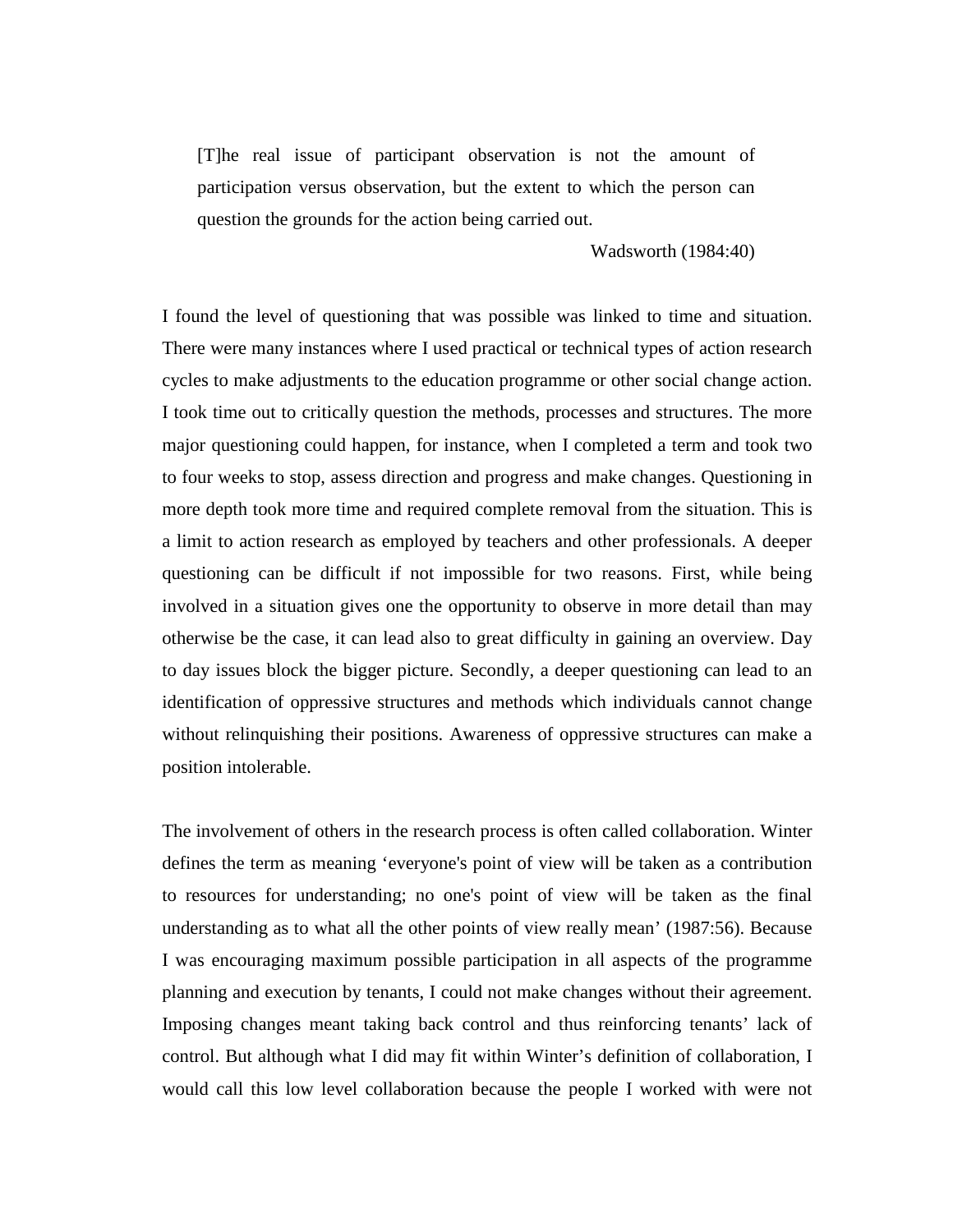generally involved in discussions about my research plans and were not involved in data collection or writing up the findings. The work remains the story of my praxis and my reflections on my praxis, all of which are shaped by my interactions with others.

The agenda of reducing oppression/s led then to less control for the action researcher, making the process more untidy, less predictable and further from established methodologies.

Critical action research was inclusive of action and reflection. It was fluid and allowing of change. But I found that maintaining the neat cycles described by Lewin or Carr and Kemmis was possible only if I rigidly controlled the process. If I did this, I became separated from the situation and exerted control which could be oppressive.

### **Conclusions**

Praxis is an endless finding out process which requires of the practitioner openness and increasing levels of awareness. That is, it is a practice which does not require exerting power over others or the environment in order to carry out the finding out process, although it can be used to find ways of controlling others as easily as it can be used for finding ways of not controlling others. The use of praxis may require using one's power 'to' but does not require using power 'over'. But I identified limits to its ability to lead to change. Critical action research removes some of the oppressive features of positivism by focusing on the practitioner, combining theory and practice, focusing on change and adopting 'a deliberate openness to new experiences and processes' (McNiff 1988:9). All types have their uses but there are limits to what change can be achieved with each type. Action research which follows a strict planned cycle can maintain and add to the powerlessness of others in the situation by maintaining control of the process, thus limiting real participation.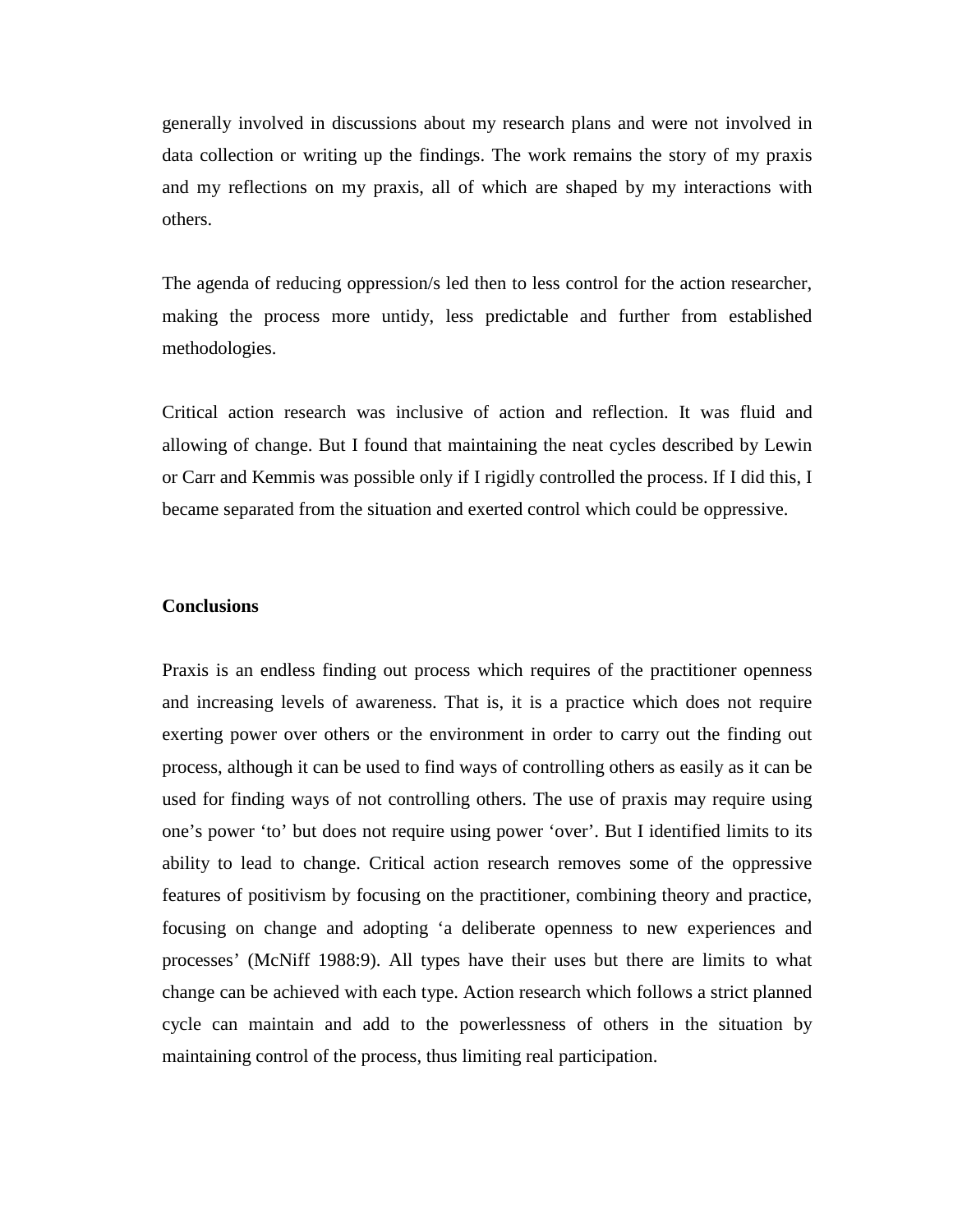### **ORGANIC METHODOLOGIES**

The search for a non oppressive finding out process led not to the dismissal of more orthodox methodologies but to the use of these within a different set of metanarratives and in a way which constantly interwove context. I examined my own social change work in its complexity and context, acknowledging the contradictions which became apparent. I searched for available tools to demonstrate this complexity and context. From these I selected tools appropriate to the situation and acceptable to those concerned. I looked for ways of studying the situation which were ethical, respectful of people, allowed people to maintain control, and which allowed for relationships which were not based on control of others. I also had to look at realistic timeframes, and emotional, physical and social limits imposed by studying a situation which I was actively part of creating.

The prime differences between my use of methodologies within an organic approach and usage of methodologies by positivist and critical researchers are described in the previous chapter. The context is woven into the research just as the methodologies are woven into the context. Relationships are constantly monitored for oppressive elements. Every effort is made to enhance the learning of all involved, not just the researcher's. This means the 'researcher' creates and recreates relationships, changing her/himself in the process.

In organic research, the methods are not just matched to the context; they grow out of the place being studied in an ongoing way and are woven continuously into the fabric of the study. Established research methodologies are a set of experiences to draw on alongside the situation, the qualities, experience and position of the researcher and the other people involved. They are a fund of knowledge. But instead of withdrawing cash and using it in exchange for gleaning other knowledge, the fund is knowledge which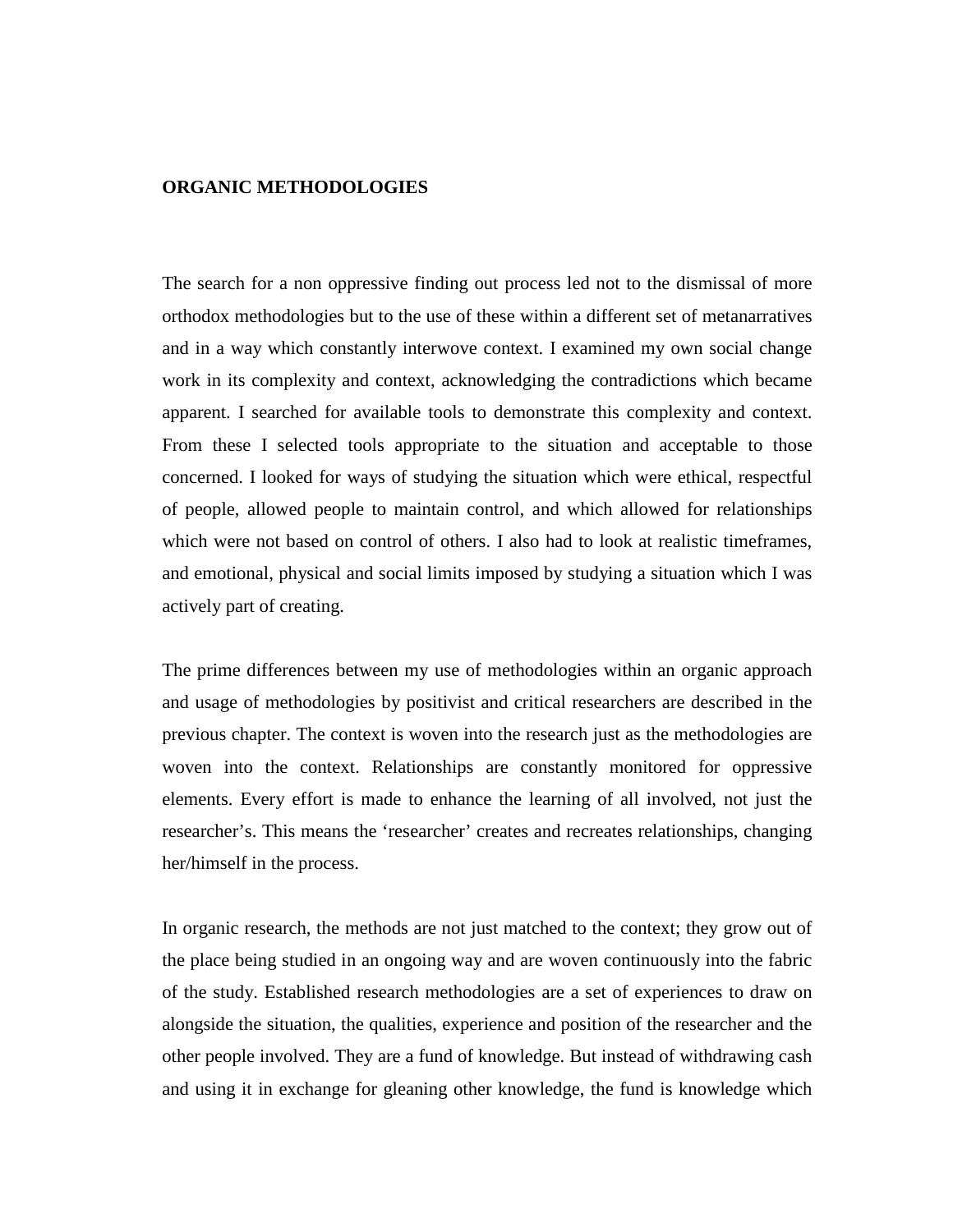can be brought into the situation and its use negotiated with other participants. It needs to be able to change in the process, not just to be applied. If the researcher is not to control the situation, it will change, sometimes unpredictably, making previously negotiated means unacceptable or inappropriate. Change may be needed. Likewise methods which may be effective and appropriate in one situation may add to oppressive relationships in another situation.

The experience of others' use of established methodologies allows the researcher to avoid some of the pitfalls others have experienced when using any particular method. But the aim shifts from perfecting the method to ensuring a method is appropriate for the context, is non oppressive and provides reliable material. Every method only produces a small part of a story. I therefore aimed to identify what part of a story each method could tell and identify a set of methods which would tell other parts of the story.

The action and the research are more intertwined than in action research. This is achieved by focusing on the aim and the learning process and being guided by these to evolve the methodologies. If the research is conceptualised primarily in terms of methodologies, it has a tendency to become mechanistic and for the researcher to impose methodologies on the situation. The organic approach requires a holistic approach to research which is viewed as a learning process.

The social change agent is both a researcher and an activist. Praxis is used to create and recreate knowledge, understanding and to build wisdom. The methods of organic research therefore maintain fluidity. Careful planning at the beginning involves considering a variety of methods which may or may not be used. The rest of this chapter tells the story of the research process in as much as it can be separated from the action process.

### A story of 'data collection'

In November 1992, six months after becoming employed as a tenant adviser by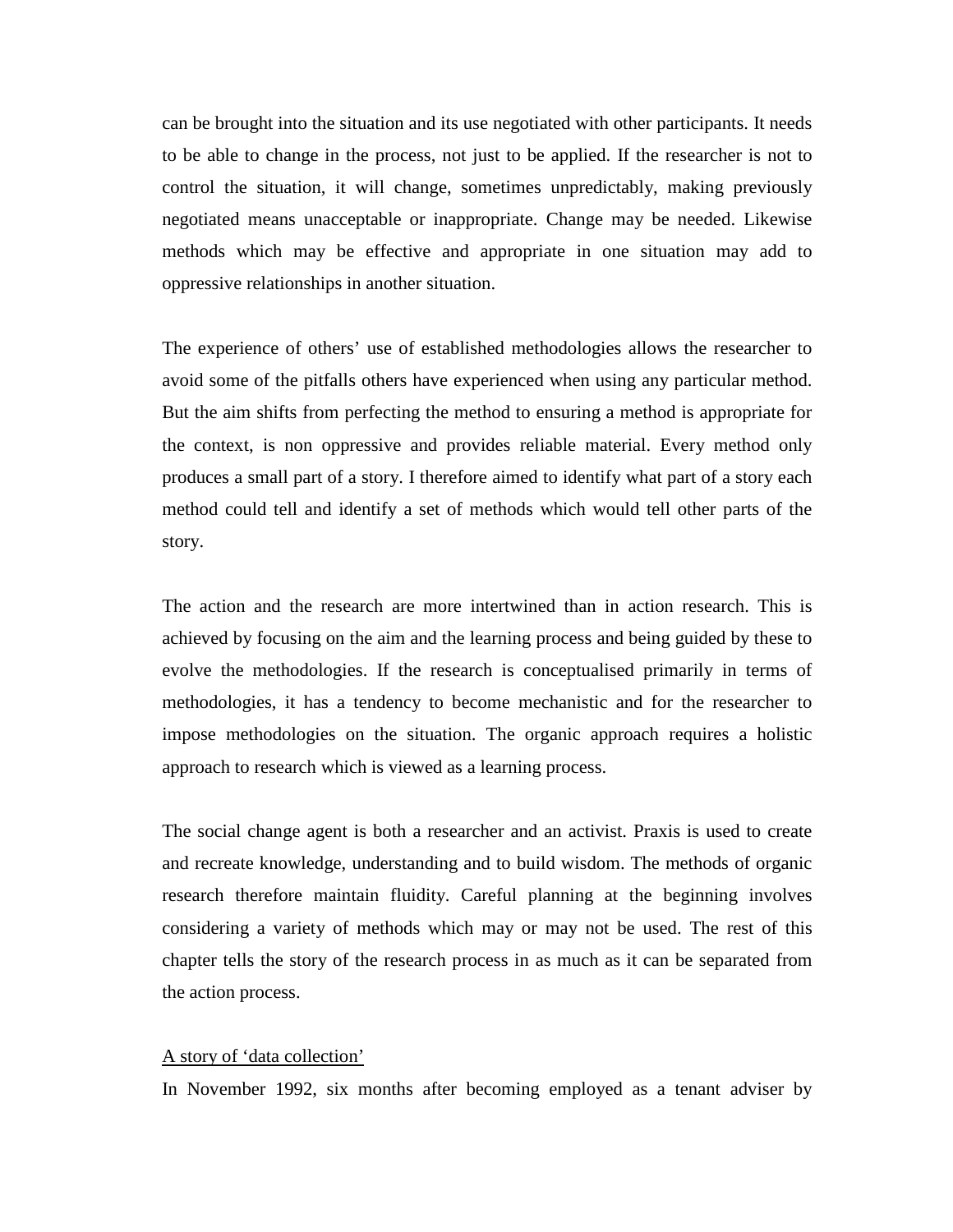Wellington City Council, I realised that I had an opportunity to both create and study social change in a local environment. I had already collated material and recorded day to day happenings, using an action reflection model developed over many years of community development work. Over the period of the study, these methods continued to evolve.

In my study I recorded actions, events and thoughts in diaries and journals, collected and analysed documentation and statistics, researched archives, carried out evaluations, interviews and surveys, a focus group, was occasionally a participant observer and carried out literature reviews.

### *Recordings*

There were three main sets of recordings:

### • diaries from 1992 to 1994

These record appointments and action plans, and indicate action taken.

#### • 12 log books

Holly & McLoughlin (1989) define log books as 'factual' recordings of events. My log books are similar to 'running records' used in observations (Irwin & Bushnell 1980), although less thorough because I was usually a participant in the situation I was observing. They are quick notes made throughout the day from meetings and discussions, passing scraps of information, ideas and requests. The log books are 32 leaf or 40-leaf exercise books which I call workbooks. Like all my records, the log books do not belong strictly in one category. The log book is the book I carried with me. If I thought I would forget a thought, I would record the thought in the log book. Likewise they contain from time to time ideas and plans as well as records.

### 13 journals

Holly & McLoughlin (1989:50) identify eight types of journals: journalistic, analytical, evaluative, ethnographic, therapeutic, reflective, introspective and creative.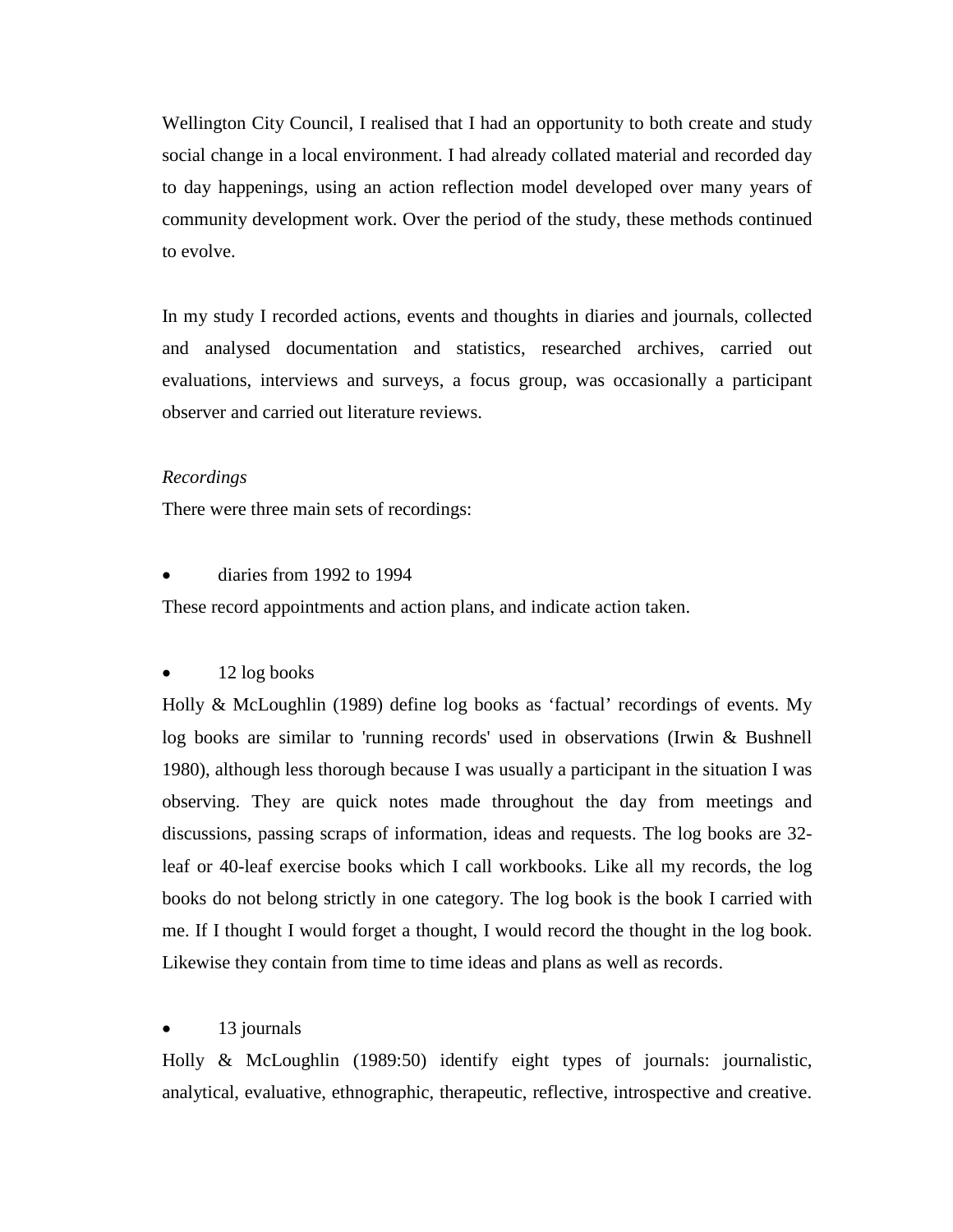My journals were predominantly analytical and reflective but covered all these categories. The journals primarily record my reflections on each day and notes taken from readings. I used old 360-page diaries for these journals. The reflective writing was usually done after midnight. Depending on the contents of the 'log book' for the day I would write notes about what actually happened in the day, and write reflections on my actions.

These journals are interspersed with comments on my personal life, and occasionally notes from phone conversations and such. While a totally systematic researcher may keep each set of records separate, this proved impractical for me. The type of work meant that I was constantly travelling from one complex to another and often attending meetings at night. Rather than not recording something because I had the wrong book, I decided it was more to the point to record in whatever was available at the time. It was not always obvious which parts of a day's action was relevant to the study at the time of writing. Again, where in doubt, I chose to record rather than miss out.

### *Collecting materials*

From the beginning of my employment with Wellington City Council I collected materials relevant to the focus of my praxis. These included:

materials relating to my employment including job descriptions letters of appointment pay slips correspondence monthly reports performance reviews training material

materials relating to the tenant education programme including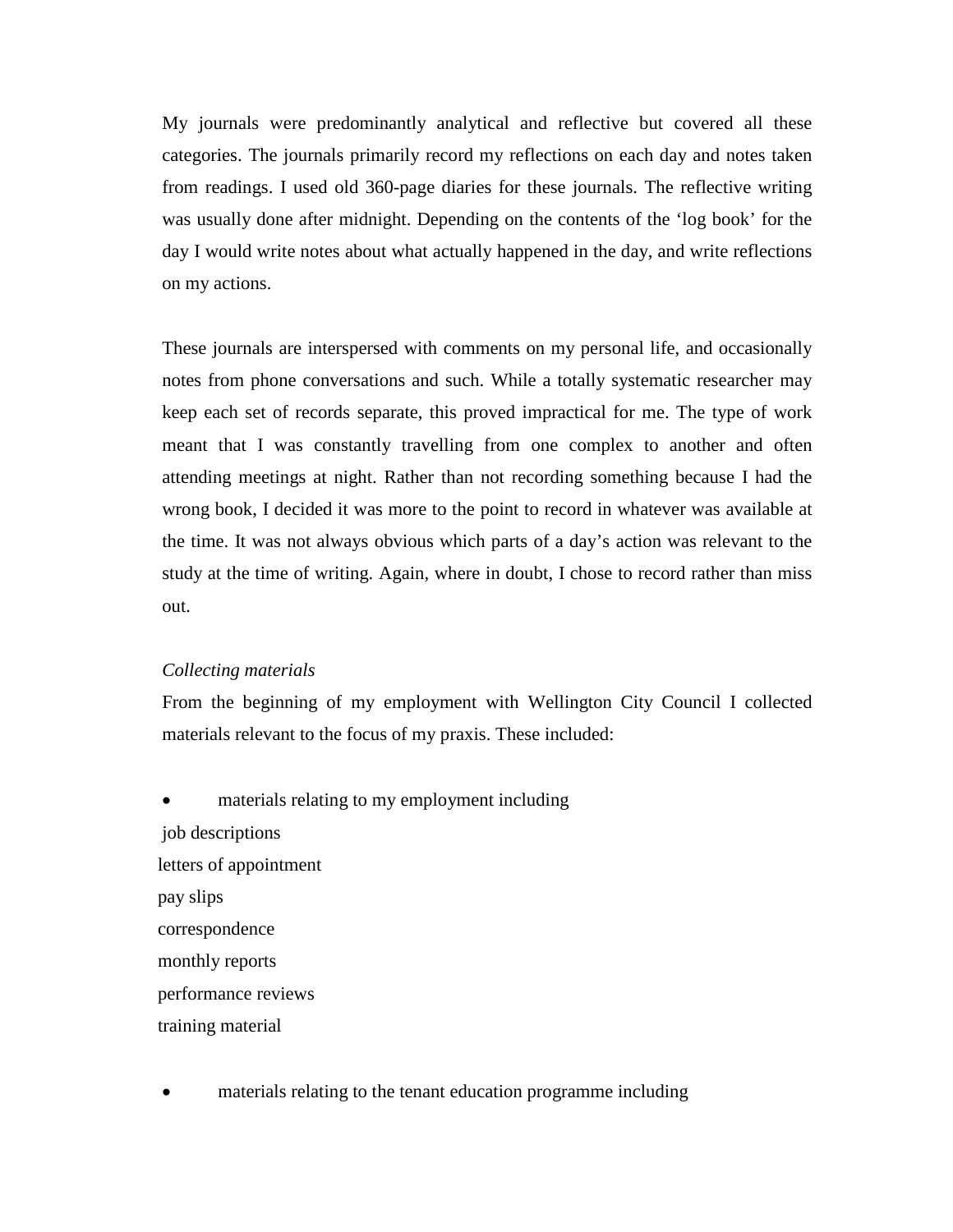leaflets (appendix three) calendars (appendix four) workshop plans workshop notes advertising materials correspondence certificates (appendix 16) 'tick-off sheets' (appendix three) photos taken in workshops

- agendas and minutes of tenant committee meetings
- tenant newsletters
- Wellington City Council housing material, annual plans and reports
- media cuttings featuring tenants, council housing, housing in general and council in general.

# *Historical records*

I searched council files and council's archives for historical material relating to the housing department. The Turnbull Library provided historical records of tenant organisations.

# *Evaluations of the education programme*

The formal methods used were two written evaluations and a focus group. These are described in the stories earlier in this chapter. The formal evaluations at best allowed me to report to council that tenants reported that they found the programme useful. This supplemented the information I collected on numbers of workshops held, numbers attending and numbers of certificates issued (appendix 12). As a method of collecting information for future planning or for judging the effectiveness of the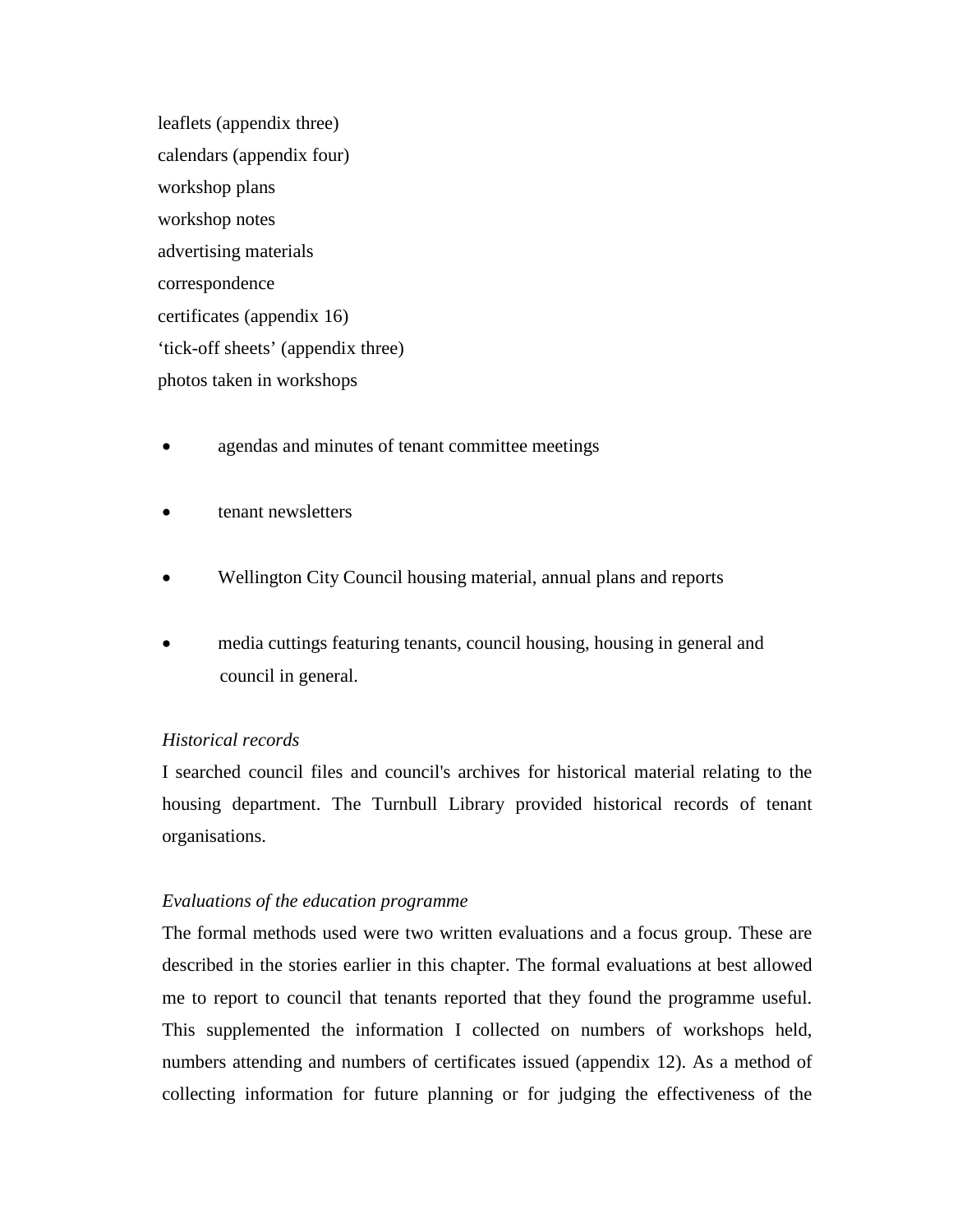programme in bringing about change, they had little use. By far the most successful forms of evaluation were the unplanned dialogues. Evaluation happens all the time, almost like a subtext to life. At many meetings, evaluations would be spontaneous. And I would learn far more after meetings and workshops over a cup of tea. One instant of this was about one month after ceasing employment with the Wellington City Council. I attended a Wellington Housing Association of Tenants (WHAT!) executive meeting and was told that the programme had stopped. The chairperson was most concerned about this. He said that the programme was 'the key' to tenant organisation.8

Another evaluation story occurred in 1996 at a tenant hui. I was asked to talk about the history of WHAT! in the opening session of a tenant hui. As part of this history I talked about the education programme. There was a spontaneous evaluation where people who had been involved talked about their experiences and their wish to have the programme continued. There was also a discussion of some of the problems the programme had and what could be done to change things that had not worked.

On 29 January 1997, 2.5 years after I ceased working on the programme, I received a call from a WHAT! member asking for copies of all the programme material because WHAT! were intending to start the programme again. There is agreement amongst involved tenants and between these tenants and myself that the programme provided a place to make the tenant movement happen. The more involved tenants were in the programme, the longer and stronger their involvement has been.

Two effective methods of evaluation, that is, methods which told me a) that the programme was wanted, and b) that it achieved its aim of creating social change, proved to be dialogue which was initiated by those who took part in the programme, and observation of tenant action and focus over time. Guidelines for future programming were best gained by attending tenant gatherings, listening to their concerns and building an evolving programme based on day to day information.

 <sup>8</sup> Journal entry, 6 July 1994 (10.6:161).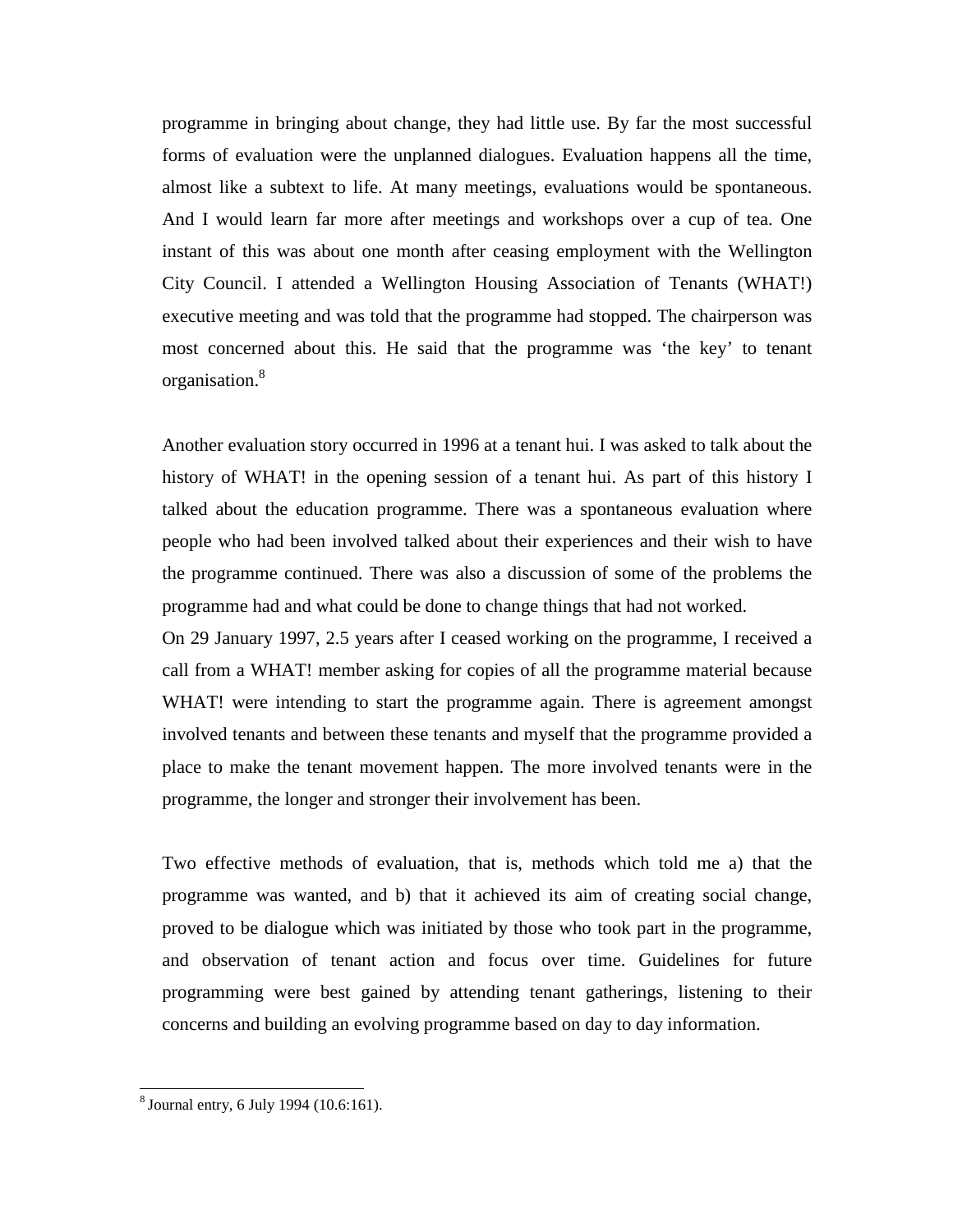### *Interviews*

As I mentioned earlier, despite my decision to avoid interviews made after completing the baseline interviews described above, I made a decision in mid 1994 to complete a small series of evaluative interviews because I believed the context had changed enough for this to happen. I individually interviewed ex-WHAT! Chairperson Frank Broomfield, ex-General Manager of housing Emele Duituturaga, ex-Tenant Services Manager Diana East and a housing officer.<sup>9</sup> I had a prepared list of topics and open questions for the interviews. The topics were the same for each but the questions were altered to suit each person. These interviews took place in my or the individual's home, according to their wishes, and each was tape recorded. The tape recordings were selectively transcribed, returned to the person for checking and for any additional comments they wished to make. Permission to use the material was gained.

The purpose of these interviews was to provide another source of data to triangulate. I selected individuals who had played key roles in my praxis, with whom I had strong relationships and who were in positions of relative power. I believed these factors would contribute to overcoming the oppressive nature of interviewing experienced earlier in the process. However, I was unhappy with the results. While my relationships with these people did not deteriorate as a result of the interviews, the process artificially altered the normal flow of communication causing stilted responses which are less informative than a normal flow. All those interviewed were extremely articulate but the only advantage I identified of using a more formal interview style was to gain permission for use of comments before the communication occurred.

#### *Participant observation*

Participant observation is 'observation of a social situation by someone taking part in that situation (Wadsworth 1984:40). This is not a method preferred by positivists because any participation, according to positivists, lessens the researcher's ability to be objective, thus lessening the validity of the research. A constructivist would say

 $9$  Each of these interviewees named gave me written permission to name them. See appendix 18 for a copy of the permission form.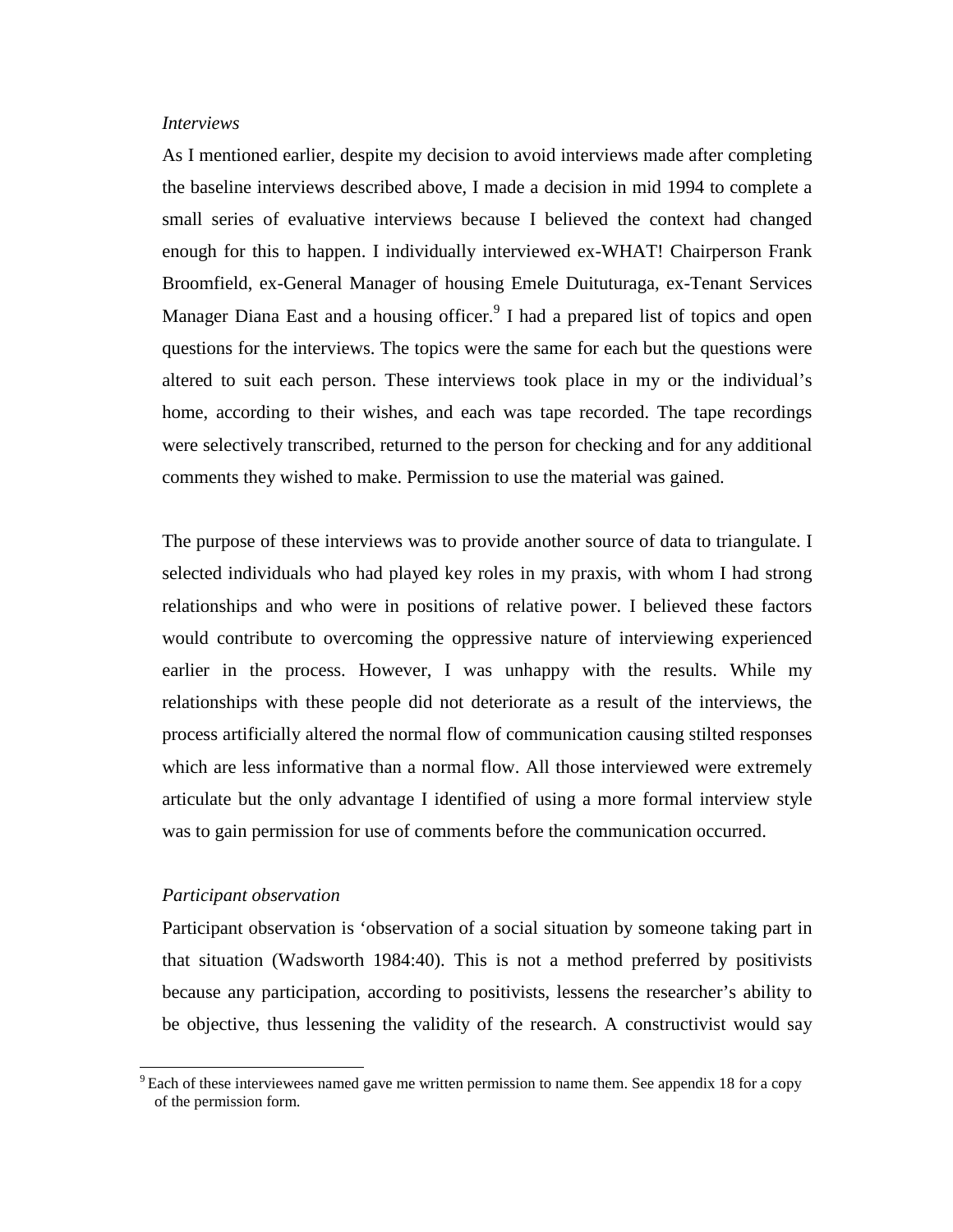that the researcher cannot be separated from the researched (Steier 1991:10). If this stance is taken, researchers can take note of the effect of their involvement or presence on the research situation and account for this in their findings.

The issue of how much participation is happening compared to the amount of observation taking place only arises within approaches which objectivity is considered possible and desirable. In critical research, the discussion is instead about the 'extent to which the person can question the grounds for the action being carried out (Wadsworth 1984:40). In organic research, the social change agent is involved by definition. There may be times within the context of her/his work when a social situation can be observed and recorded in a setting. Like critical research, the issue is how these notes are used. In organic research the social change agent observes in order to understand their setting and to examine their own process. Notes made within this approach are therefore not used to judge others but rather to aid reflection on one's own process.

When I was free to observe I used my workbooks to record observations. Where this was not possible because of the degree of participation, I noted observations in my nightly journal recordings.

### *Literature reviews*

Positivist researchers tend to require students to review the literature in the field of interest before deciding what and how they will add to the field of knowledge (Isaac  $\&$ Michael 1971:16). My purpose in reviewing literature was different. First, I sought to discover how other people interpreted aspects of social change. Secondly, I sought to discover people who may have already articulated what I was seeking to articulate. This is what Merriam (1990:62) calls an integrative review, or in the case of research methodologies a methodological review. Thirdly, I sought to check my experience and ideas against those of others. I wanted to learn from others' ideas in order to clarify my own.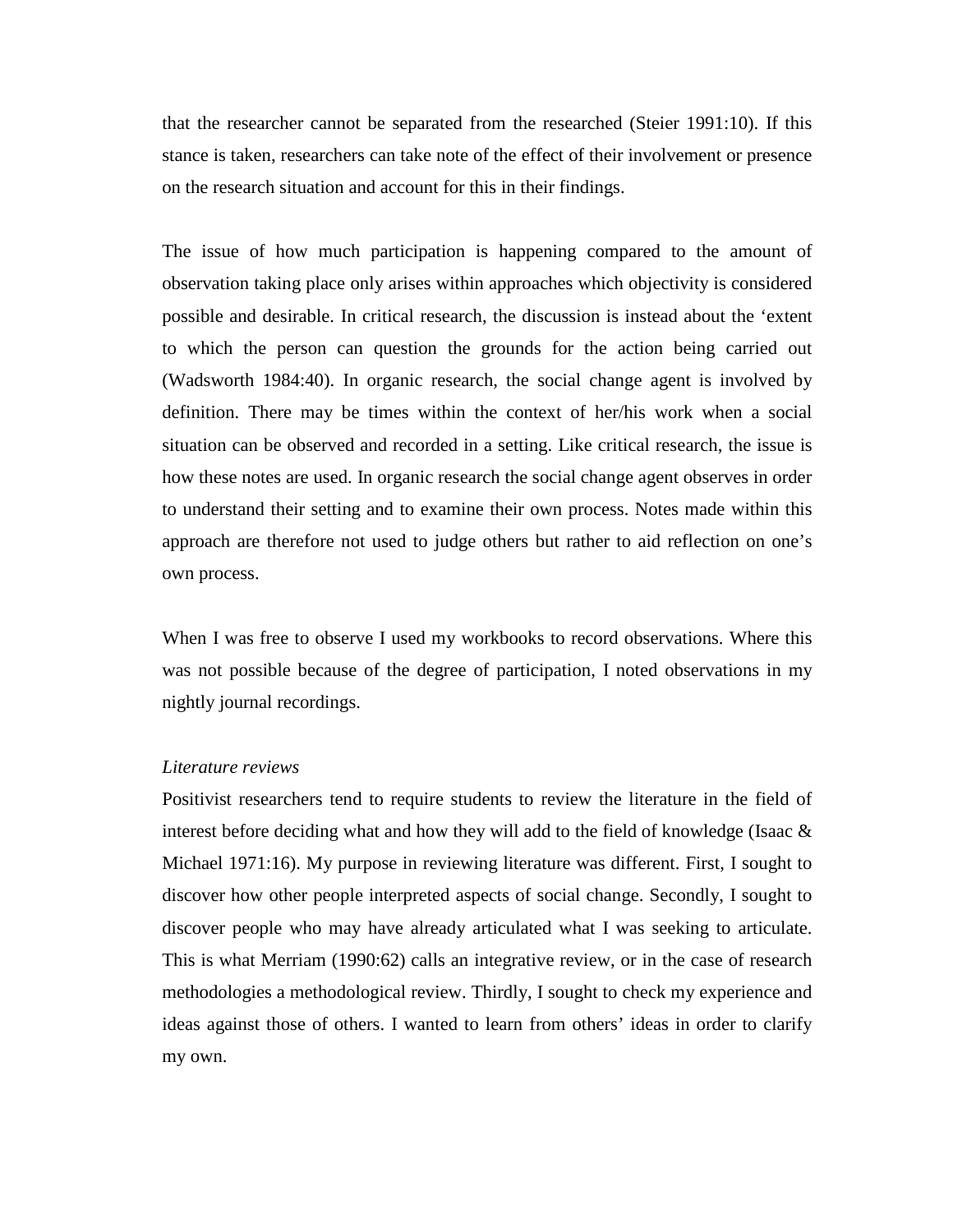I first reviewed Freire's work and that of related critical theorists, especially in the education area. Other fields of interest continued to arise as I searched for compatible frameworks. For instance, I reviewed literature on self determination, critical theories, housing, research and methodologies, adult education, and the literature on power and consciousness. As the study progressed, I turned more to poststructuralist writers, to indigenous writers and to the field of ecofeminism.

I used the literature on research to

- a) expand my methodological choices e.g. focus groups;
- b) discover what other researchers had identified as the capabilities and limitations of each methodology; and
- c) label the methods I had identified and look for the degree of 'fit' between what I was doing and identified methodologies.

There is not one particular section in this thesis which reviews the literature. Rather the 'reviews' are integrated throughout the thesis.

### A story of analysis

After two years of recording my praxis and reflections on this praxis, I began the process of reflecting on the praxis. As with the process of praxis, I wove together learnings from past experience of analysis with the material I had collected. The method of analysis evolved as it progressed. The first step was to bring order to the vast quantity of material. I adopted a grounded theory approach to the written material, coding and categorising every line of written notes. I used the categories to find the major aspects of social change. But rather than organising the categories into a coherent whole in order to describe what was happening in 'objective' terms, I wrote stories.

With the help of the analysed notes, the written records, tapes, photos and memories, I compiled the story of the tenant education programme, the story of WHAT! and the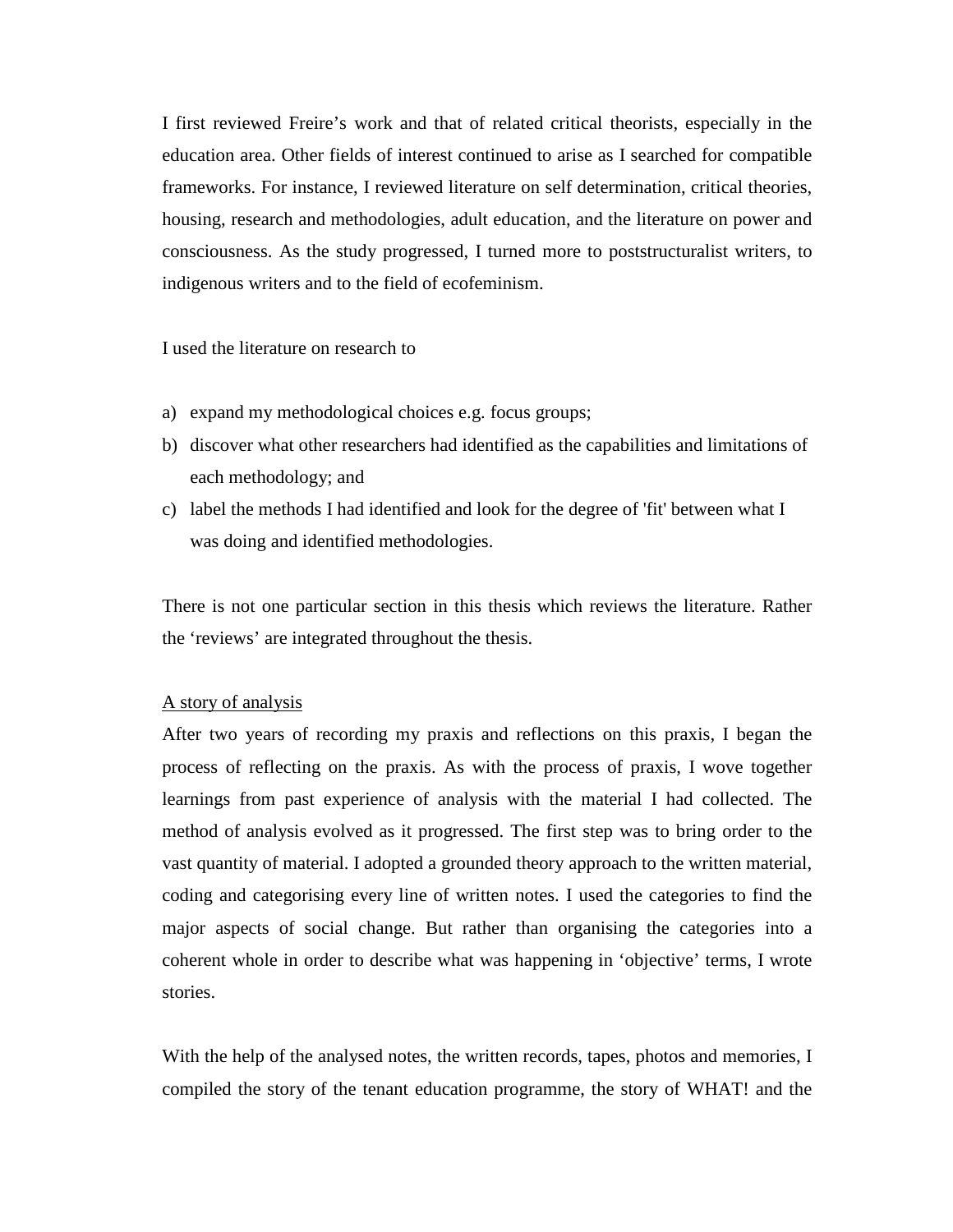story of the research process. I then critically analysed these to unpack my praxis, to seek its theoretical origins and to construct the organic approach. I also continued to discuss my thoughts with some tenants. Finally I also coded notes on literature reviews and submitted this material to the same process.

### *Grounded Theory*

Before beginning the [re]search, I intended to take a grounded theory approach both to the literature and to the collected material and recordings. The appeal of grounded theory was in its phenomenological rather than logical basis. That is, it is based on people's experience, not logic. This provided a qualitative means of understanding the world of people and their relationships and structures. The second area of appeal was in its rigorous nature. As Darkenwald (1980) writes, many will not choose to use grounded theory because it is work intensive. But it goes much further than constructing a description of a situation as positivist ethnographies do, and is more methodical than the impressionistic manner in which most field work seems to be analysed. However, I have not 'applied' the method of grounded theory, but rather learnt from the writings of grounded theorists and applied these learnings to my situation.

In 1967, Glaser and Strauss outlined the grounded theory approach to generating theory in their book *The Discovery of Grounded Theory*. The approach was quite different to the positivist approach which was dominant at the time. This was based on logical deductions with data collected to prove, or disprove a hypothesis. Glaser and Strauss were working in the sociological field and were no doubt influenced by the Chicago school which paved the way for the acceptance of qualitative research. As well as adopting a qualitative approach, Glaser  $\&$  Strauss did not enter the field with a hypothesis to test, but entered with an open mind. They collected a wide range of data which they then coded and categorised. As categories evolved they went back to the field to look for more evidence which explains and proves/disproves these categories. Once 'saturation' is reached, patterns are identified in the categories and these patterns form a theory.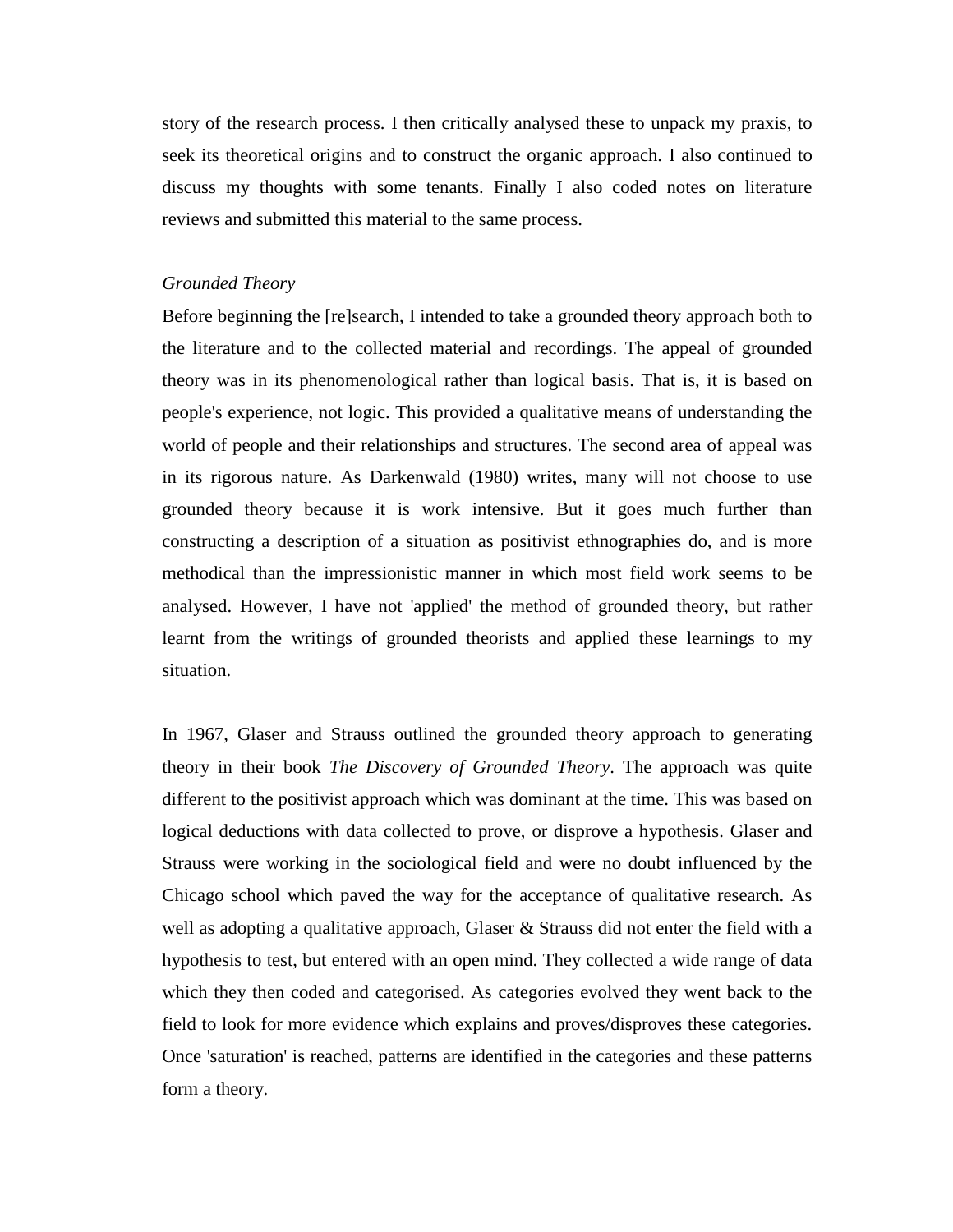Since 1967, grounded theory has been further developed by Glaser & Strauss (1978), and adapted to the field of adult education by researchers such as Darkenwald (1980) and Battersby (1981). Glaser says in *Theoretical Sensitivity* (1978), that he extends the openness of their approach to data collection to the method of grounded theory. He encouraged the contributions of researchers to its ongoing development.

Glaser & Strauss (1967) grounded their research by entering a 'field' as researchers, taking copious notes, then going back to their own territory (home or work) to code and search for patterns emerging from the data. I did not observe from outside the situation as I was an active participant in it. Being active made the types of observation recordings used by Glaser & Strauss impossible.

After ten months of recording, I sat down one day and looked with horror at the rapidly growing pile of material that had accumulated. While reading was specifically aimed at 'saturating' my pre-chosen categories, I consciously worked to separate what I learnt from reading, from the categories which evolved from the 'data'. Within the organic approach, the categories are conceptualised along more constructivist lines. That is, they do not emerge from the data so much as being a weaving together of the social change agent's previous conceptualisations and categories with the material being analysed. This point is made also by Glaser (1978:4).

At this point, the grounded theory approach ceased again. I found coding too limited for the collected and recorded material. Instead I coded the written material primarily by areas. These were

- tenant education
- tenant committees
- tenant commentaries
- staff commentaries
- other commentaries e.g. other community workers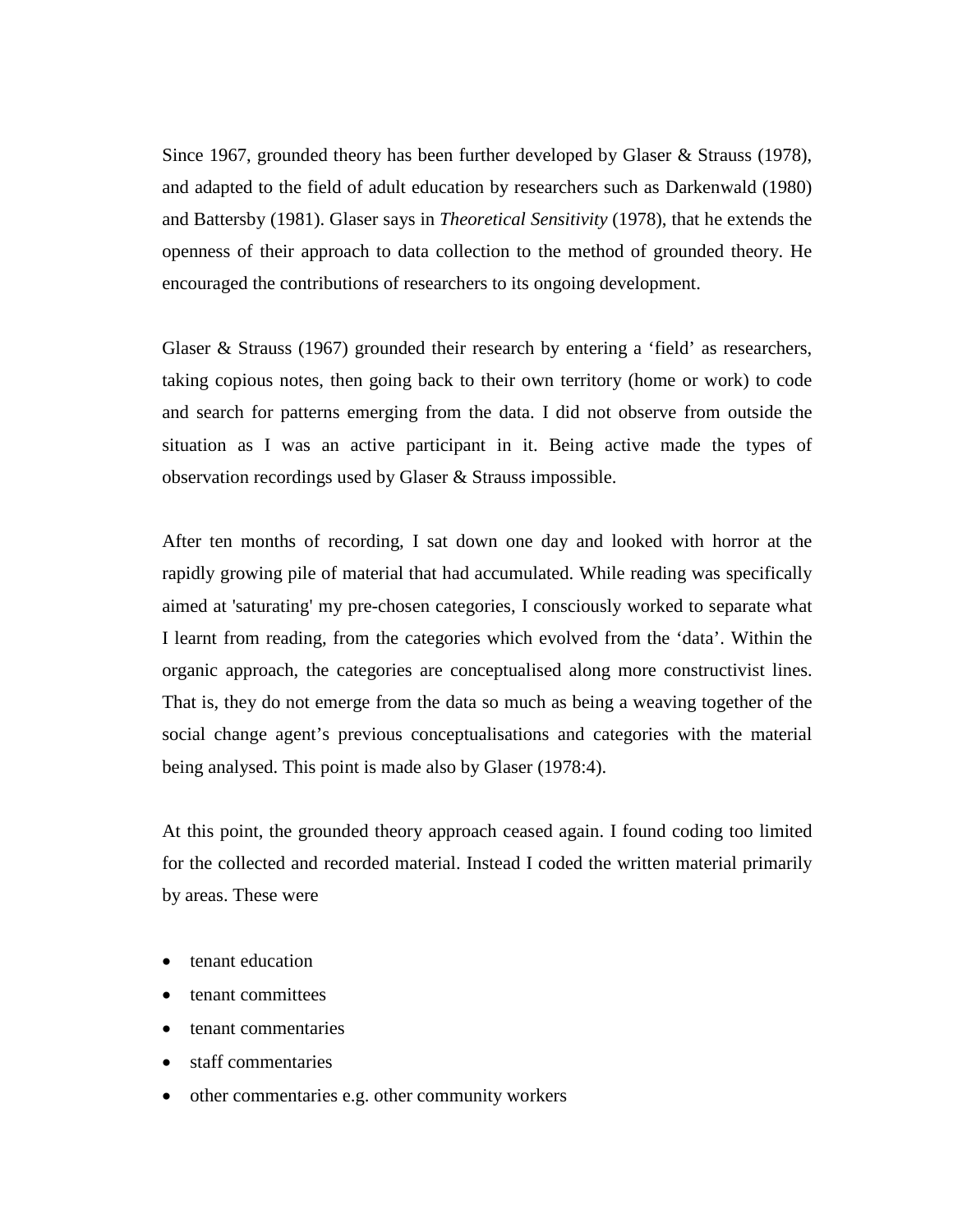I collated the information from each area and used these notes as guidelines to write stories. The notes acted as memory prompts for considerably more complex stories than my extensive notes recorded. I then coded these stories into 118 analytical categories and five broader categories (appendix 17). Further reflection on these suggested a focus on balance within an organic approach with the aspects described in chapters seven to ten.

One major difference between my methodological practice and grounded theory is in the aims. While grounded theory aims to understand human interactions, I wanted social change. But I also aimed not to flounder in the mire of poststructuralism, nor to liberate people from oppression/s, but instead to find methods and practices which redistribute power and resources and where values such as care and respect are dominant.

Like Glaser & Strauss I aimed to give back to those I collected information from. However, Glaser & Strauss found they gave back most to the 'knowledgeable' (1967). This use of grounded theory can further add to power imbalances if theory making is done with those who have power anyhow. I aimed to give most back to those who 'know' in everyday terms rather than in theory, and can say 'oh yes' to a pattern which describes their experience. This provides an opportunity to change patterns and to apply knowledge more broadly.

Grounded theory aims to identify patterns. In doing so it tends to overlook the contradictions inherent in any situation. I sought to identify contradictions as well as patterns. To do this, I needed something different to a grounded theory approach.

# *Triangulation*

I wanted to take an approach in which the shortcomings of one method of data collection could be checked against another. For instance, I was very aware that the minutes recorded very little of what actually happened at meetings and that even what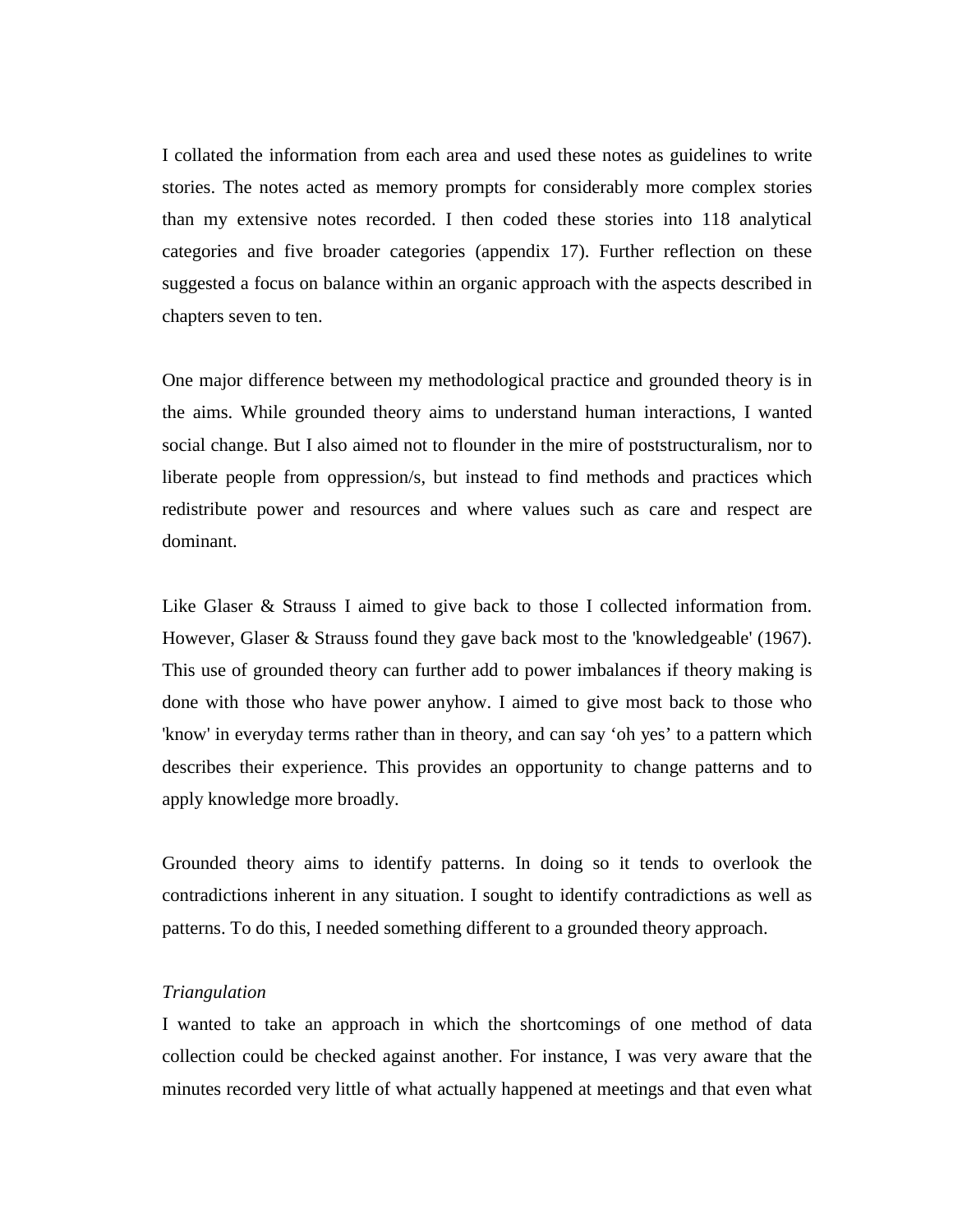they did record was often of doubtful validity. But by matching the minutes against my notes which, in turn, acted as memory jogs, I could gain a fuller understanding of the situation.

Triangulation was used on different levels from checking the date and place of a particular workshop to gaining an appreciation of the contradictions among the three player/s - the tenants, the council and myself. While triangulation checked detail and demonstrated contradictions, it still had limits. The findings felt hollow and depthless. Triangulation provided rigour but there is an assumption in the use of triangulation that it is possible to accurately represent reality. It also leads to a written presentation where the researcher does all the analysis and the reader/s have little space to make their own interpretations.

# *Stories*

… we like story because story going with your body.

Neidje (1989:120)

The analysis process I developed has similarities to that devised by Drake, Elliott & Castle (1993). They wanted a process of identifying the theories implicit in their research. Each of these women compiled a story of her own research process and told the story to the other two. They jointly reflected on each others' stories. They found that 'the typical components of a story [setting, theme, characters, conflict, plot, climax and resolution] could offer insights into the implicit thinking patterns embedded within our stories' (1993:293). I did not set out to identify the theories implicit in my praxis but found that this is what happened. Unlike Drake et al. I did not analyse these with a group. Instead I report the stories, not to support or disprove arguments but to 'vivify' interpretations (Lather 1991:96), allowing the reader to gain their own insights. This gives them a shared basis with me to consider the arguments presented. The stories become the basis of validity rather than method or argument.

Stories have been used as a method of passing on history, cultural patterns, morals,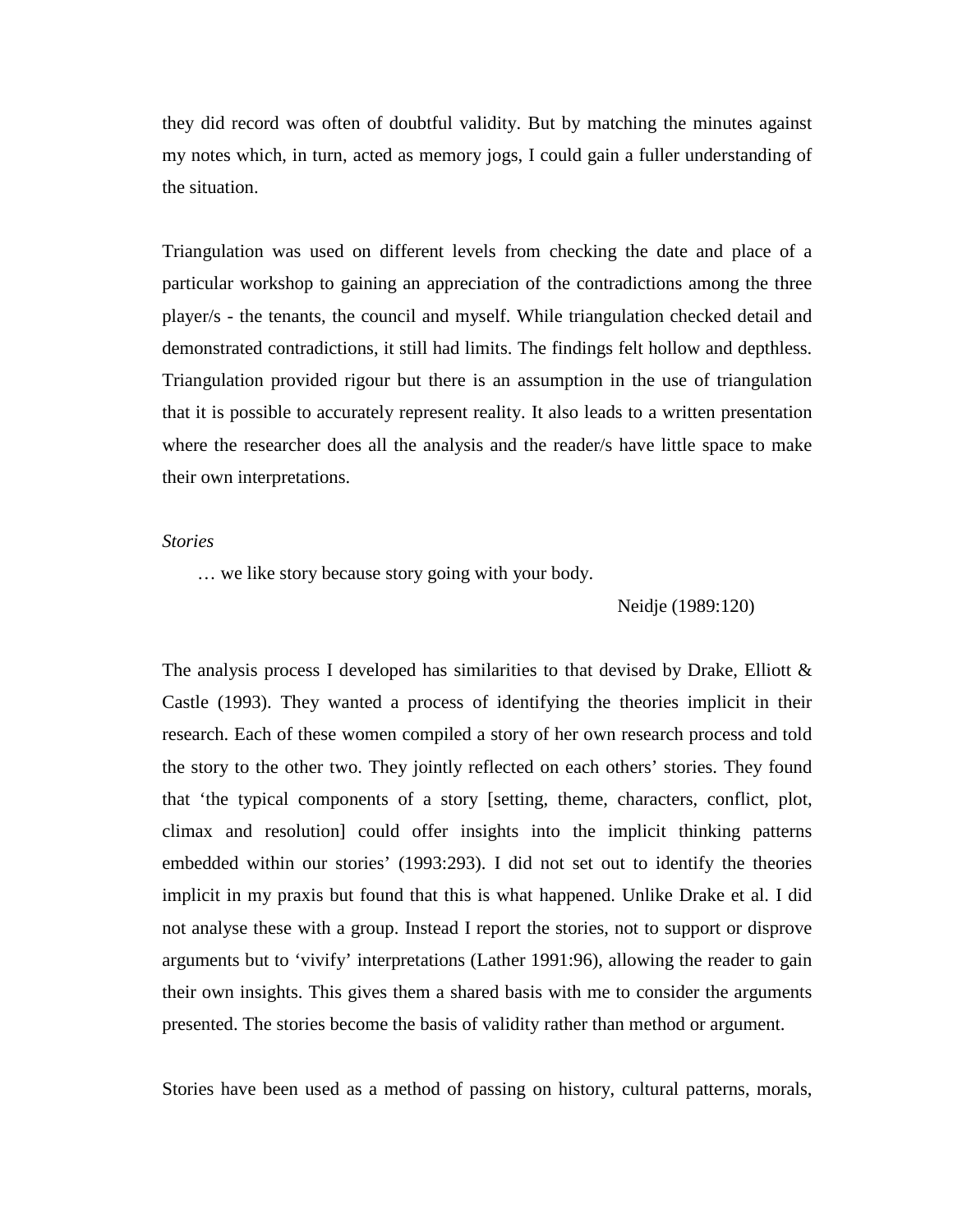gossip and probably all sorts of human interaction in both oral and written cultures. Miller (1990:5) describes story as the 'personification and patterning of events around a theme or figure of significance to a particular culture. It involves time, location, and a sequence of events'. But it involves much more.

At one level, story is a mode of knowing that captures in a special fashion the richness and the nuances of meaning in human affairs. We come to understand sorrow or love or joy or indecision in particularly rich ways through the characters and incidents we become familiar with in novels or plays. The richness and nuance cannot be expressed in definitions, statements of fact, or abstract propositions.

Miller (1990:66)

Presenting stories allows the transmission of more deeply contextualised accounts and avoids the presentation of positivist descriptions. They expose the research process more completely than the usual reporting of scientific method allows. Bruner (1985:6) suggests that story also 'accommodates ambiguity and dilemma as central figures or themes' while 'paradigmatic or scientific knowledge requires consistency and no contradiction'.

I aimed to portray the contradictions as well as the patterns, the complexity as well as the simplicity in my story telling. I also use stories both in the analysis process and in the writing process to avoid the presentation of positivist (and critical) descriptions of an independent reality. Steier suggests that we see research as 'telling ourselves a story about ourselves' (Steier 1991:3). This neatly summarises my intention in using stories. The expression in stories also enables me to show my perceptions of being challenged by others in the setting who have different perceptions to mine, and having to negotiate these perceptions in order to undo oppressions.`

Over the last two years I have analysed my learning from books that I identified as 'good' novels - stories told by very competent storytellers. I discovered that I learnt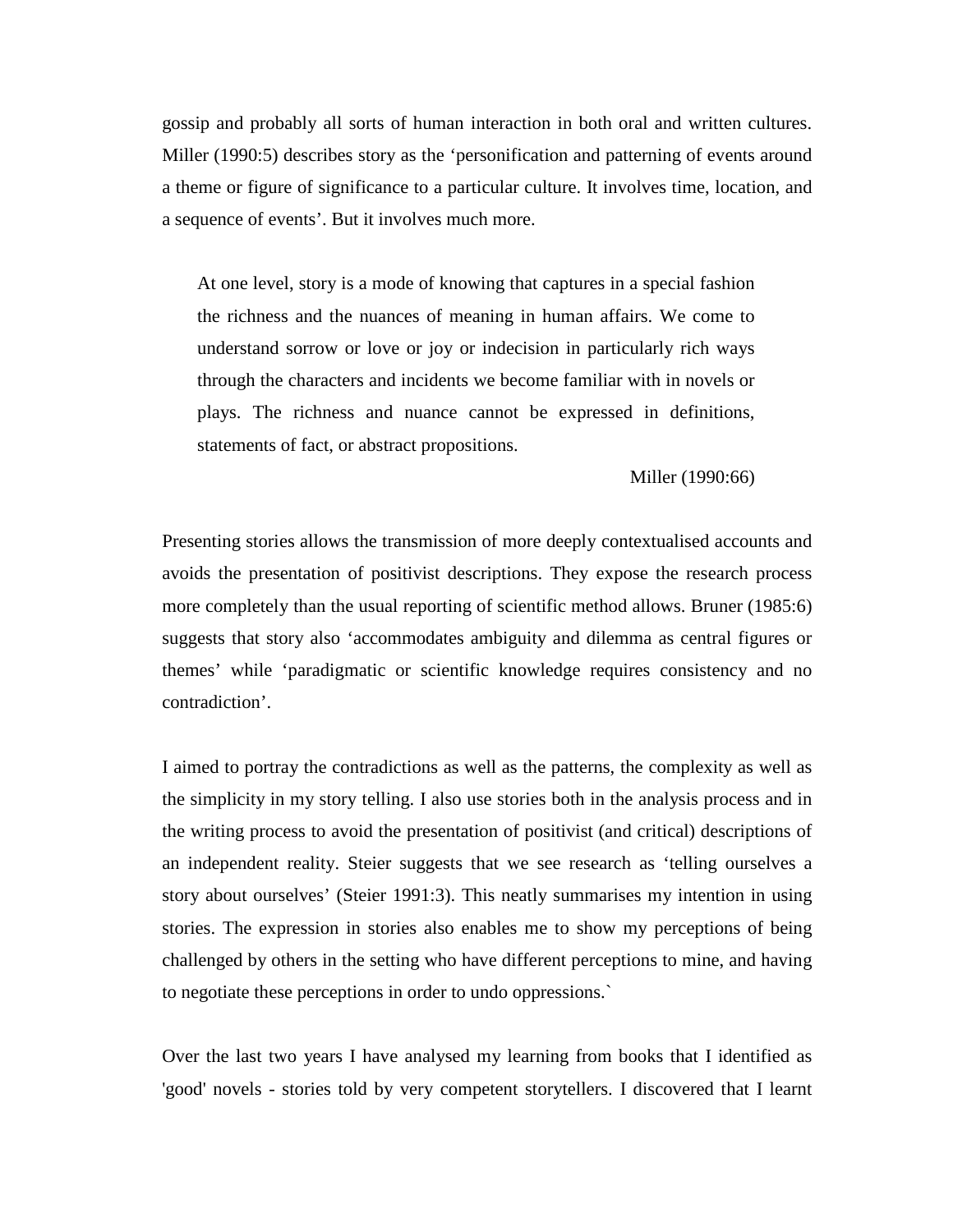more about human nature from these books than I learnt from most sociological, psychological and philosophical works of 'non fiction' because they are multidimensional. 'Good' storytellers can reflect us back to ourselves, often leaving the reader to learn what s/he can from the telling. The non fiction literature on human nature tends to follow some issues through in a systematic manner. This thoroughness can shed light also on who and what we are. But it often lacks the depth and loses the ability to portray the complexity of fiction's storytelling. It is also much more difficult to relate what is learnt from an academic text to everyday life. Novels, however, can impact immediately. There is recognition of a pattern or a characteristic, a heightened awareness, and this can lead to a change in behaviour because the learning tends to be more than a 'head' recognition. It tends to include learning at an emotional level.

As Doyle (1992) states, stories can challenge 'truths' which ignore context, character, contradiction and complexity. They also step over the fact/fiction dualism. They avoid poststructuralist tendencies to contradict themselves by presenting analysis as 'truths' while questioning the existence of such truths. This in turn addresses issues of power. While there is no doubt that I have power because my version of this story is probably the only version on paper, my telling does not dismiss the possibility of different and equally valid tellings. I have worked to show the complexities, the contradictions, the richness and nuances, and I have stressed the limits of my 'knowing' of the situation. I hope this allows the reader to develop their own learnings.

Like other aspects of this thesis I found that making stories applied at many different stages of the thesis. During the action period I wrote the story of each day in my journal. Like Carter (1993), I encouraged the telling of stories in workshops as a means of bringing out each person's contribution. I told stories myself in workshops to demonstrate points in a context. I told people my personal stories to break down barriers of position and present myself as a person, not a position holder. The development of the methodology is a story in itself, as is the thesis process.

Van Maanen (1988), an ethnographer, divided tales anthropologists tell into four types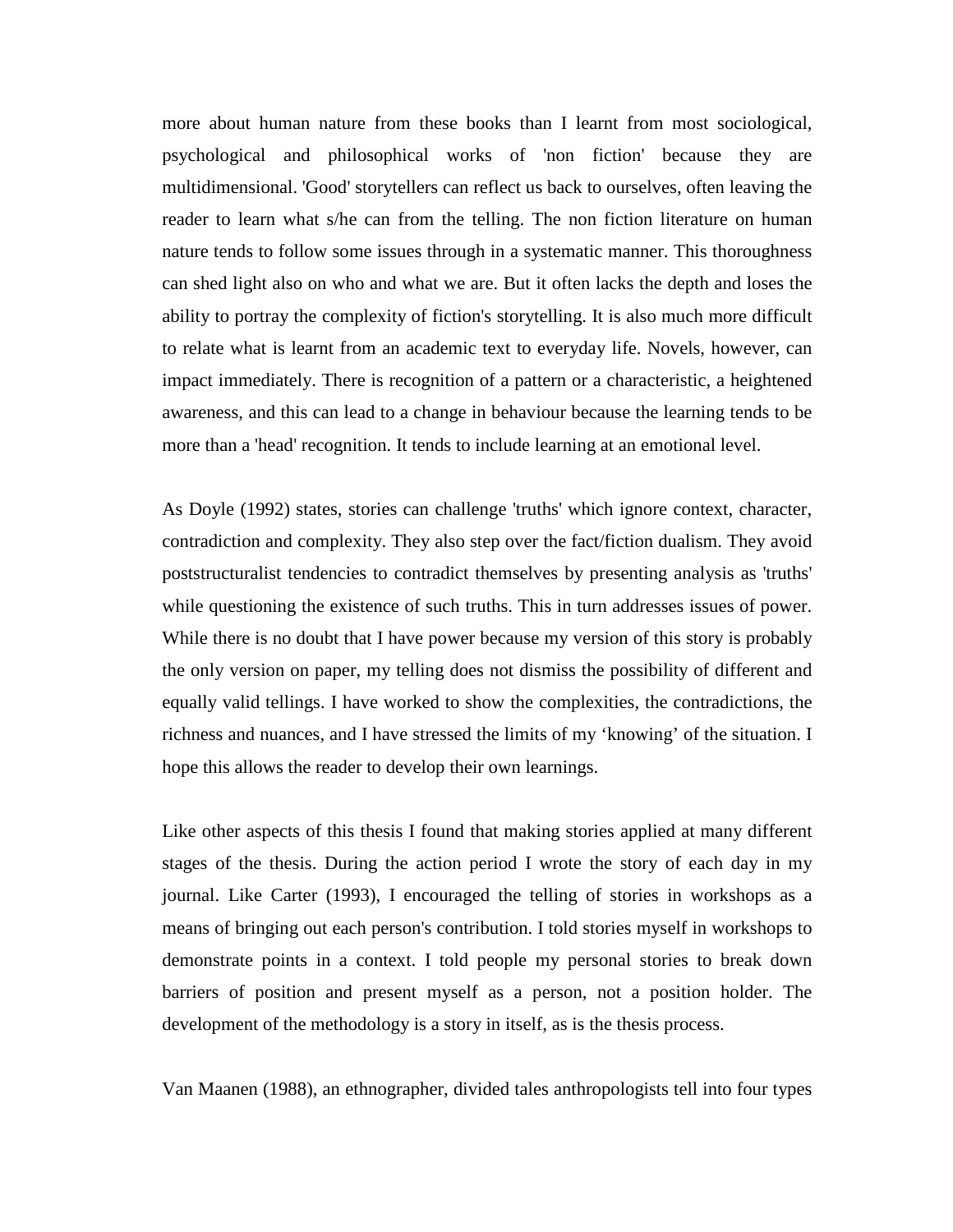- the confessional tale, the realist tale, the impressionist tale and the critical tale. Van Maanen says one tale can fall into more than one typology. I found this to be the case. I wanted to avoid being 'confessional' but if oppression/s are about labelling others, then I can only name for myself and those like me. Both the confessional tale and the realist tale are concerned with validity. My concern with validity drove me into realist mode. I did this by discussing what I understood of the situation, how others responded, and by reporting modes of data collection and analysis. However, my realist versions are tempered by a belief that I cannot present a correct version of reality.

The impressionist tale gained its name from impressionist art, which van Maanen describes as 'tightly focused, vibrant, exact and imaginative' (1988:103). These tales tell the extraordinary rather than the mundane, are told in terms of characters rather than types, and are disjointed rather than seamless. They grasp for the 'particular, contextual and unusual' (p.119) and tend to show the superficiality of other styles. I have included impressionist tales to demonstrate these facets to the reader. Impressionist tales verge on the use of people to demonstrate points. This has a tendency to reduce the 'used' person to a character. While care is taken to make those concerned anonymous, this can be very difficult in a small country such as Aotearoa/New Zealand (Middleton 1993).

I have avoided telling 'critical' tales, which examine the political and economic workings of society in the initial tellings so that readers have more space to make their own interpretations. However, further chapters present my analyses of the initial stories. The critical analysis suggested five aspects which were significant to any change process:- focus, position, conditions, means and relationships.

# *Reflections on stories*

I take the stories a stage further than van Maanen does by reflecting on both the stories and my construction of them. This 'methodology' led to a total reorientation of the thesis. In deconstructing the stories I identified elements in them of the three different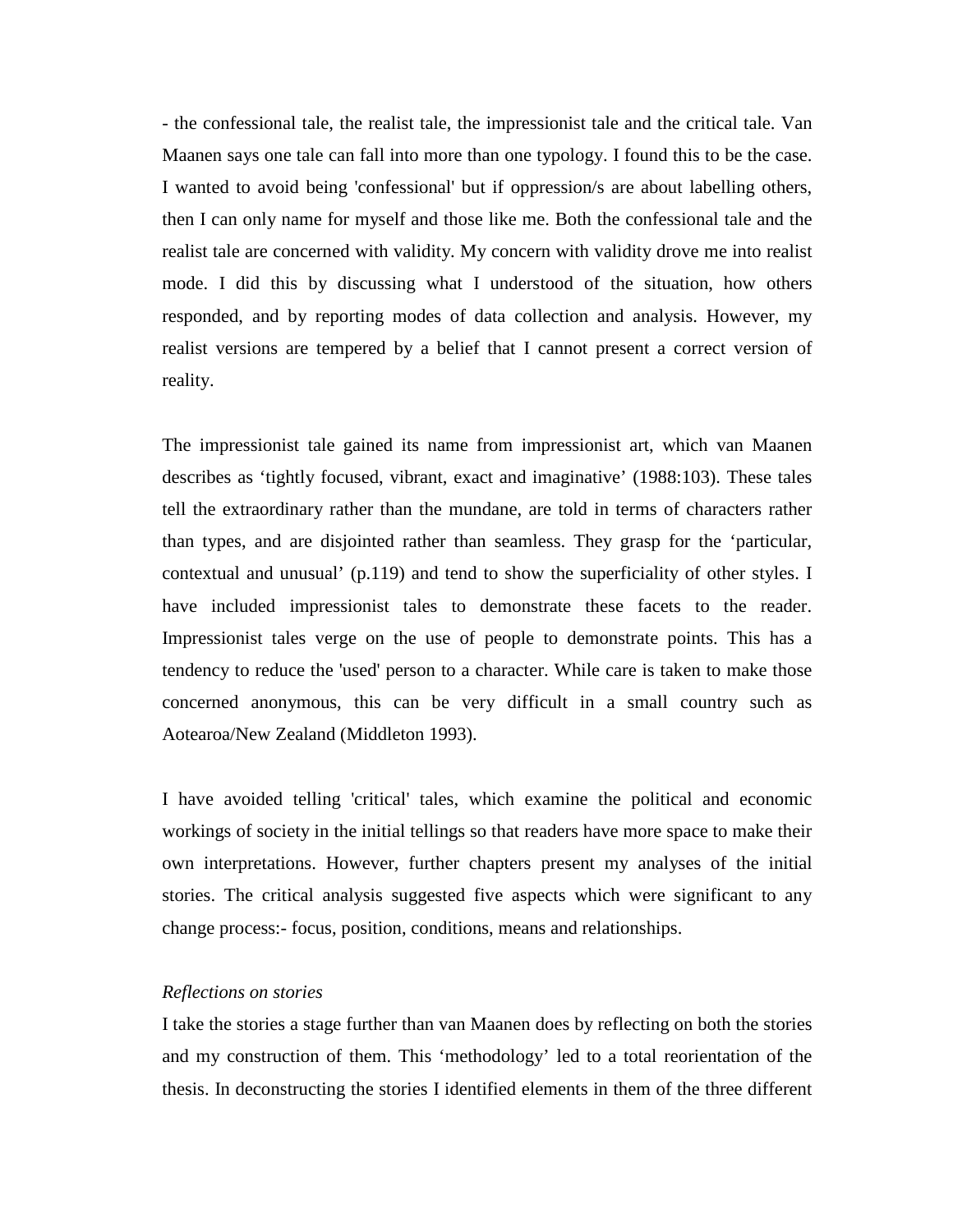approaches of positivism, critical theory and organic theory, and the effect of these different approaches. I realised that positivists want to gain control over others and the environment, critical theorists want to expose oppression/s. But the organic approach is about changing the nature of the relationship between the oppressed and the oppressors so that both turn instead to living their own balanced lives.

### *The writing process*

Finding a writing structure in which I could demonstrate the inseparability of the parts, demonstrate the cyclic nature of the learning process, and leave the reader with their own authority intact, proved to be one of the most difficult tasks. Writing on one aspect led continuously to changes in other aspects.

I have attempted to address these issues by placing research findings in their context in stories, and by clearly claiming my own thoughts with the use of the present tense. Some repetition became unavoidable because of the holistic and cyclic nature of the ideas and processes.

### *Ongoing dialogue*

As the thesis analysis and writing has progressed, I have continued to read and to dialogue with tenants and friends about how to end oppression/s. I have maintained also some involvement with those active in tenant politics. These dialogues and involvements continued to affect my analysis. They are discussed in the latter spirals of this thesis.

### **CONCLUSIONS**